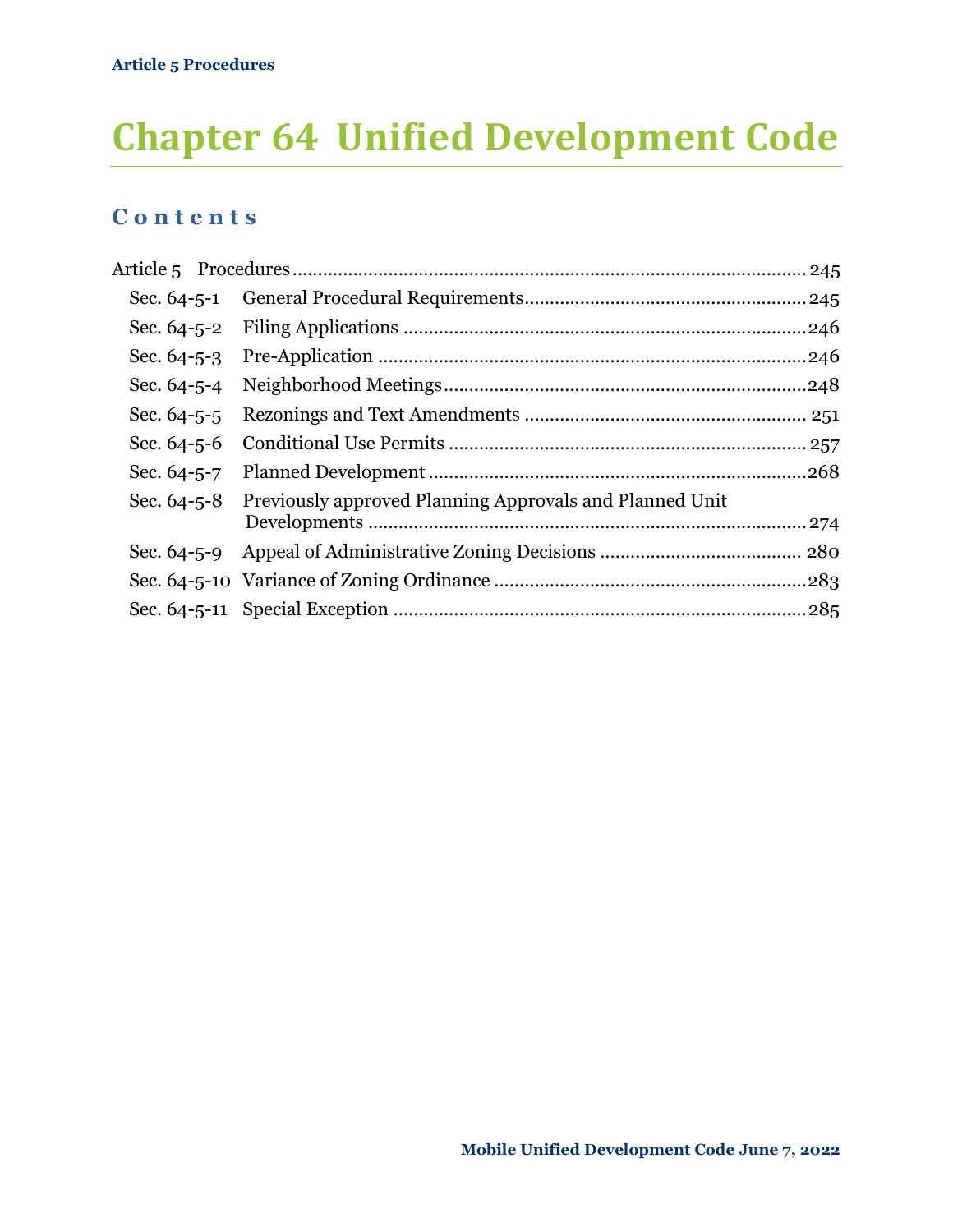### <span id="page-1-0"></span>**A r t i c l e 5 P r o c e d u r e s**

### <span id="page-1-1"></span>**Sec. 64-5-1 General Procedural Requirements**

- **A.** Generally. This Article establishes rules and procedures for specific land use decisions under the jurisdiction of the Planning Commission, Board of Adjustment, the City Council and Administrative decisions; including procedures for pre-application, neighborhood notification, notices and public hearings. See Appendix A for additional procedural requirements that may apply to Developments within the Downtown Development District.
- **B.** Permits and Licenses. If a use is subject to the provisions of this Chapter, no permit, license or other document of approval shall be issued by any City department, agency or board until the Director certifies that it complies with this Chapter.
- **C.** Failure to Provide Notice.The failure of the City of Mobile to provide any notice not otherwise required under State law does not affect the validity of any action undertaken pursuant to this Chapter, and no person may challenge an action for lack of notice where the City has complied with the applicable state law governing notice.
- **D.** Concurrent Applications. All Applications related to the same site are to be filed and heard concurrently.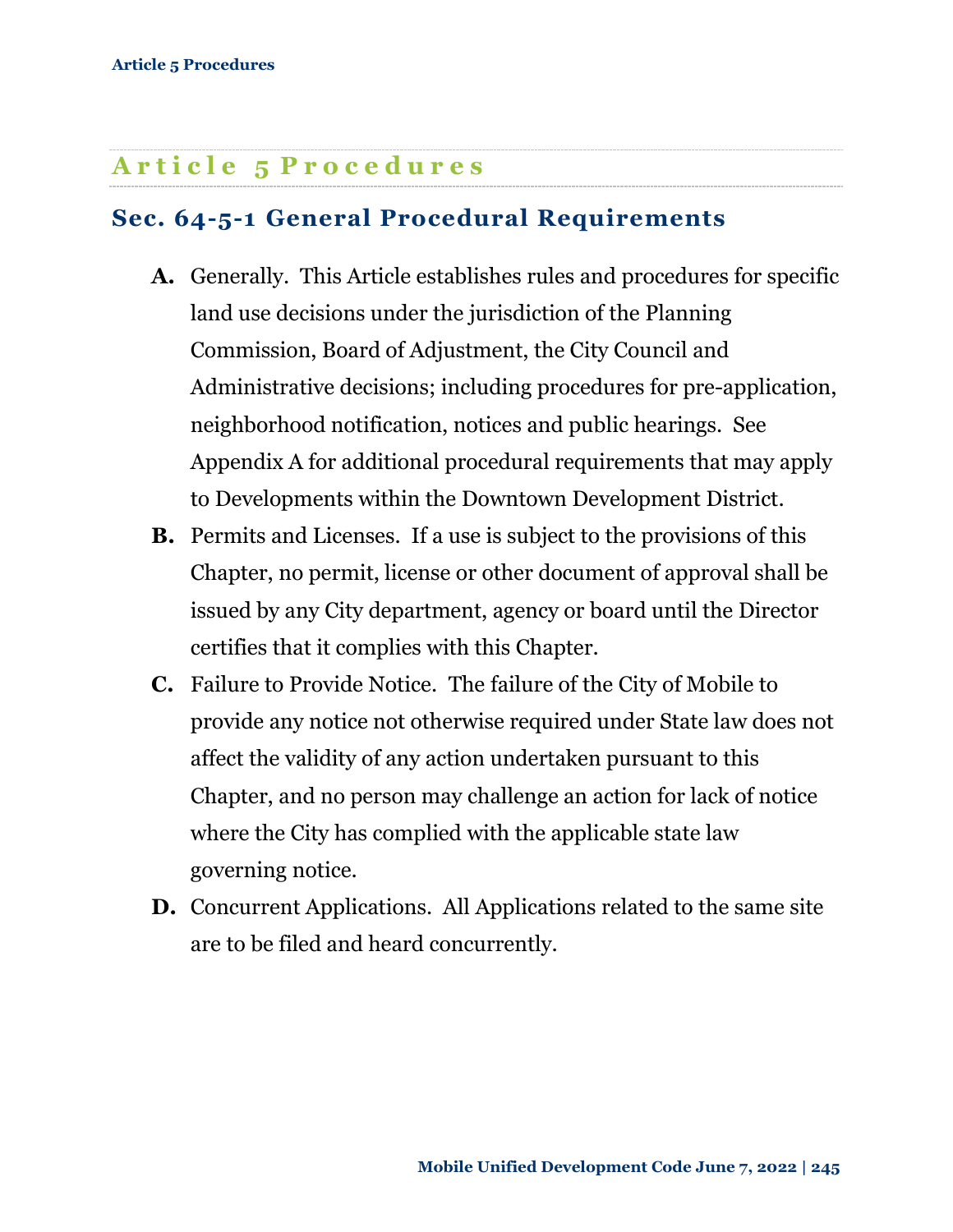### <span id="page-2-0"></span>**Sec. 64-5-2 Filing Applications**

- **A.** General Requirements
	- **1.** Applications filed under this Chapter must include the information required by Article 10 and be made on forms prepared by the Director.
	- **2.** The Council shall establish fees for all Applications required in this Chapter and all fees shall be paid at the time of Application submission.
- **B.** Completeness Review
	- **1.** All Applications will first be reviewed for completeness. If the Application is not complete, the Applicant will be notified of those parts of the Application that are incomplete.
	- **2.** An Application is not considered complete until all required items are submitted.
	- **3.** The time period to process an Application does not commence until the Applicant has corrected any deficiencies in the Application and the Application is determined to be complete.
	- **4.** Review of Applications for completeness is solely to determine whether preliminary information required for submission is sufficient to allow further processing. It does not constitute a decision as to whether an Application complies with this Chapter.
	- **5.** Incomplete Applications will not be processed.

### <span id="page-2-1"></span>**Sec. 64-5-3 Pre-Application**

- **A.** Applicability
	- **1.** This Section applies to any of the following Applications:
		- **(a)** Rezoning; or
		- **(b)** Conditional Use Permit; or
		- **(c)** Planned Development.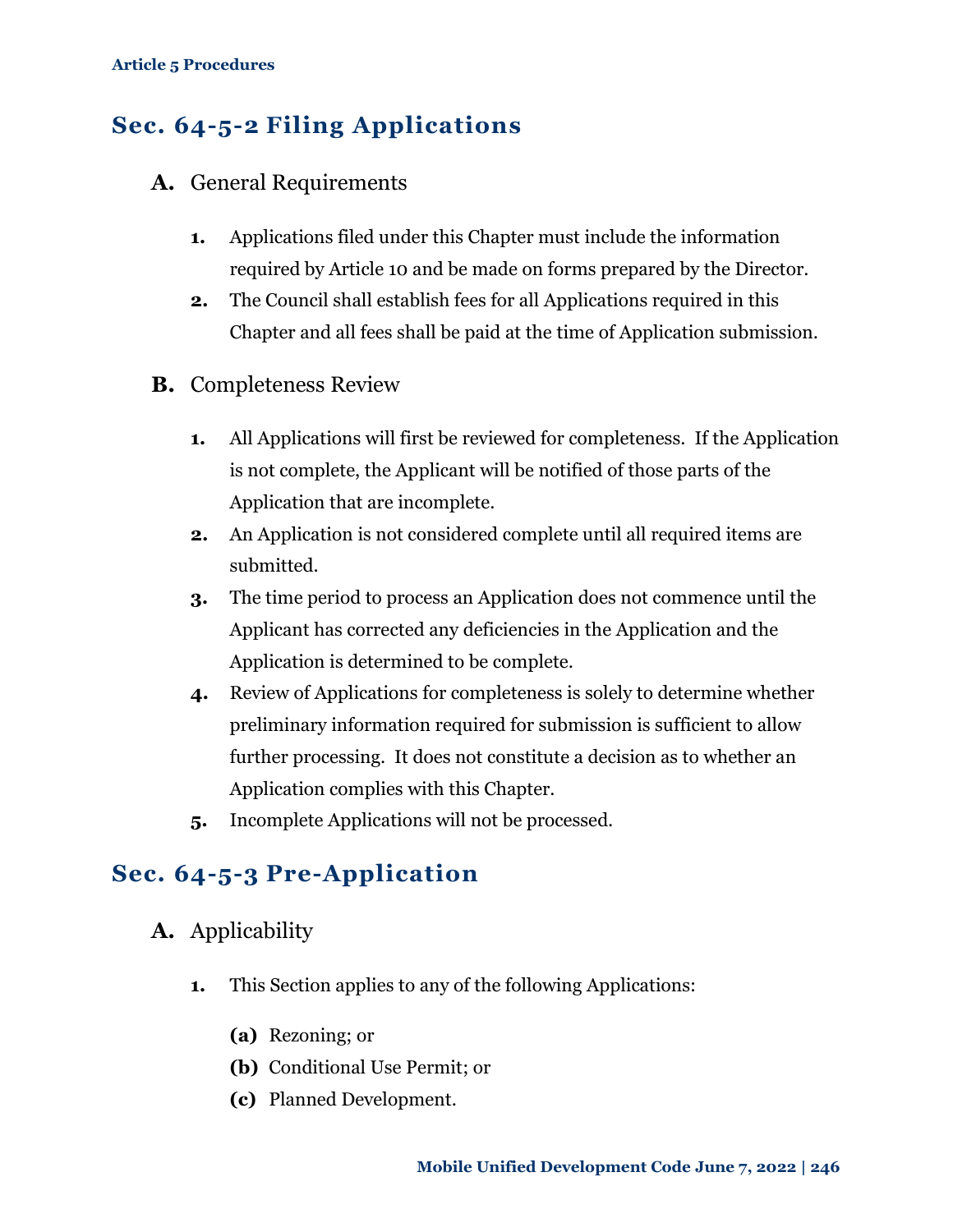- **2.** A Pre-Application meeting may be:
	- **(a)** Requested by the Applicant; or
	- **(b)** Required by the Director if the Applicant has insufficient familiarity with the approval process; or
	- **(c)** Scheduled if the Application process would be best served due to the technical aspects, scope or complexity of the proposed project.
- **B.** Timing
	- **1.** If the Application requires a Neighborhood Meeting (see [Sec. 64-5-4](#page-4-0)  [below\)](#page-4-0), the Pre-Application meeting shall occur at least 14 days before the Neighborhood Meeting is scheduled; or
	- **2.** If a Neighborhood Meeting is not required, the Pre-Application meeting shall occur within 180 days prior to filing the Application.
- **C.** Conduct of Pre-Application Meeting
	- **1.** The Applicant and Director shall meet at the Planning Department offices or as otherwise agreed.
	- **2.** The Applicant shall provide a brief overview of the project, including proposed location, uses, densities, project layout and design features.
	- **3.** The Pre-Application meeting shall include the following:
		- **(a)** A discussion of technical studies, plans and other information deemed relevant to the specific Application request;
		- **(b)** Discussion of the anticipated level of citizen interest;
		- **(c)** Identification of neighborhood notification and Neighborhood Meeting requirements, if applicable; and
		- **(d)** A discussion of the general project consistency with the Comprehensive Plan.
	- **4.** The Director will provide information and comments at the Pre-Application meeting but will not take formal action on the Application.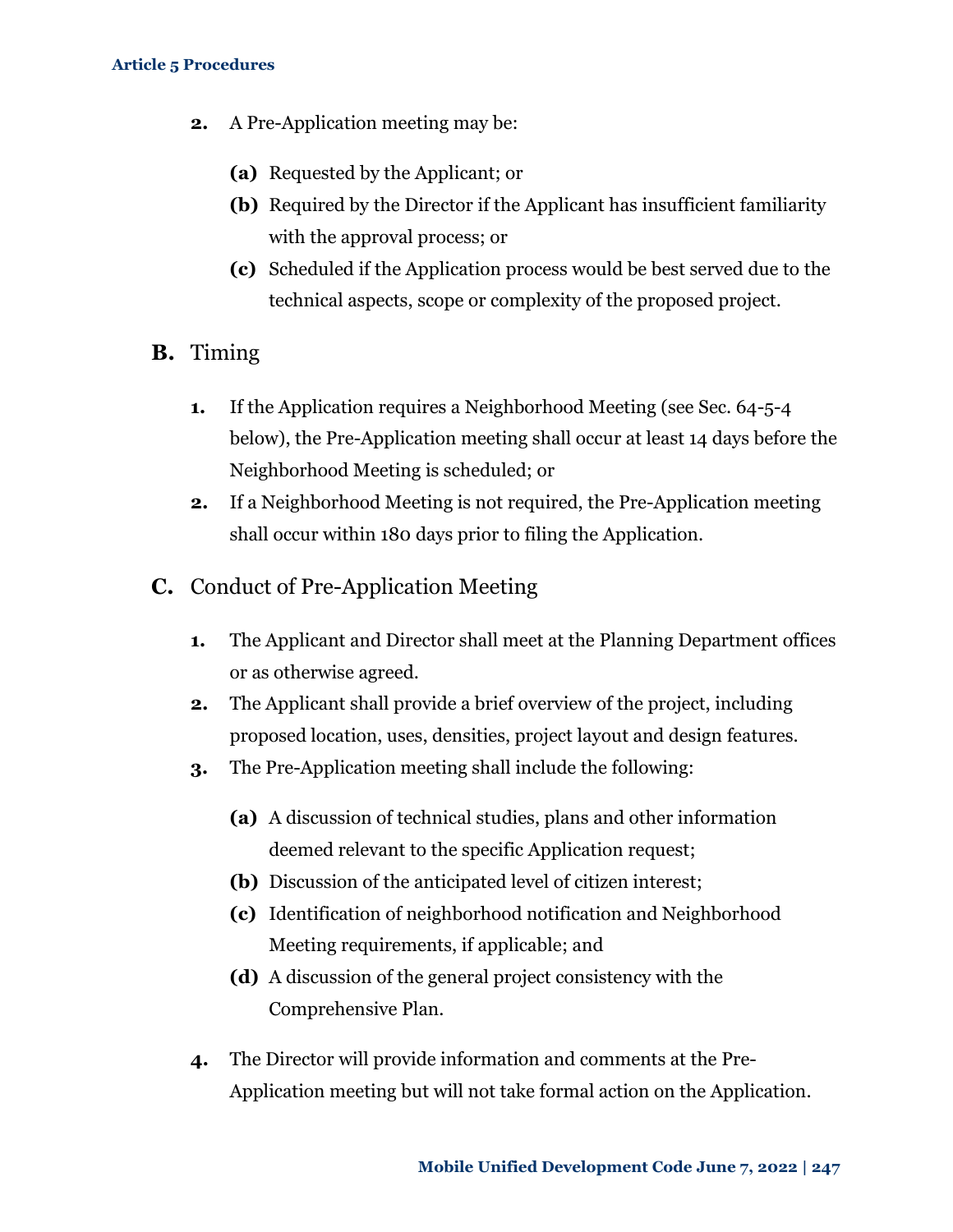**5.** The Applicant's and Director's comments are for purposes of information only and are not binding on either the City or the Applicant.

### <span id="page-4-0"></span>**Sec. 64-5-4 Neighborhood Meetings**

- **A.** Applicability
	- **1.** Applications**.** This Section applies to any of the following Applications:
		- **(a)** Any Rezoning to a higher classification;
		- **(b)** Any Application to create or modify a Planned Development; or
		- **(c)** Any Conditional Use Permit.
- **B.** Timing.The Applicant shall facilitate at its sole cost and expense at least one Neighborhood Meeting as follows:
	- **1.** Applicants are encouraged to hold the required Neighborhood Meeting prior to the submission of the Application, but the meeting shall be held no more than 60 days prior to the Planning Commission hearing date.
	- **2.** If the Neighborhood Meeting has not been held prior to the submission of the Application, then it shall be held no less than twenty-one (21) days prior to the Planning Commission hearing date.
- **C.** Notice
	- **1.** Signs
		- **(a)** The Applicant will provide and place at least one (1) weatherproof sign on the property at a location that is visible from the public rightof-way and no more than ten (10) feet from the front street line of the project site. Minimum height for letters and numbers is four 4 inches for uppercase and three (3) inches for lowercase letters.
		- **(b)** The sign shall contain the following information: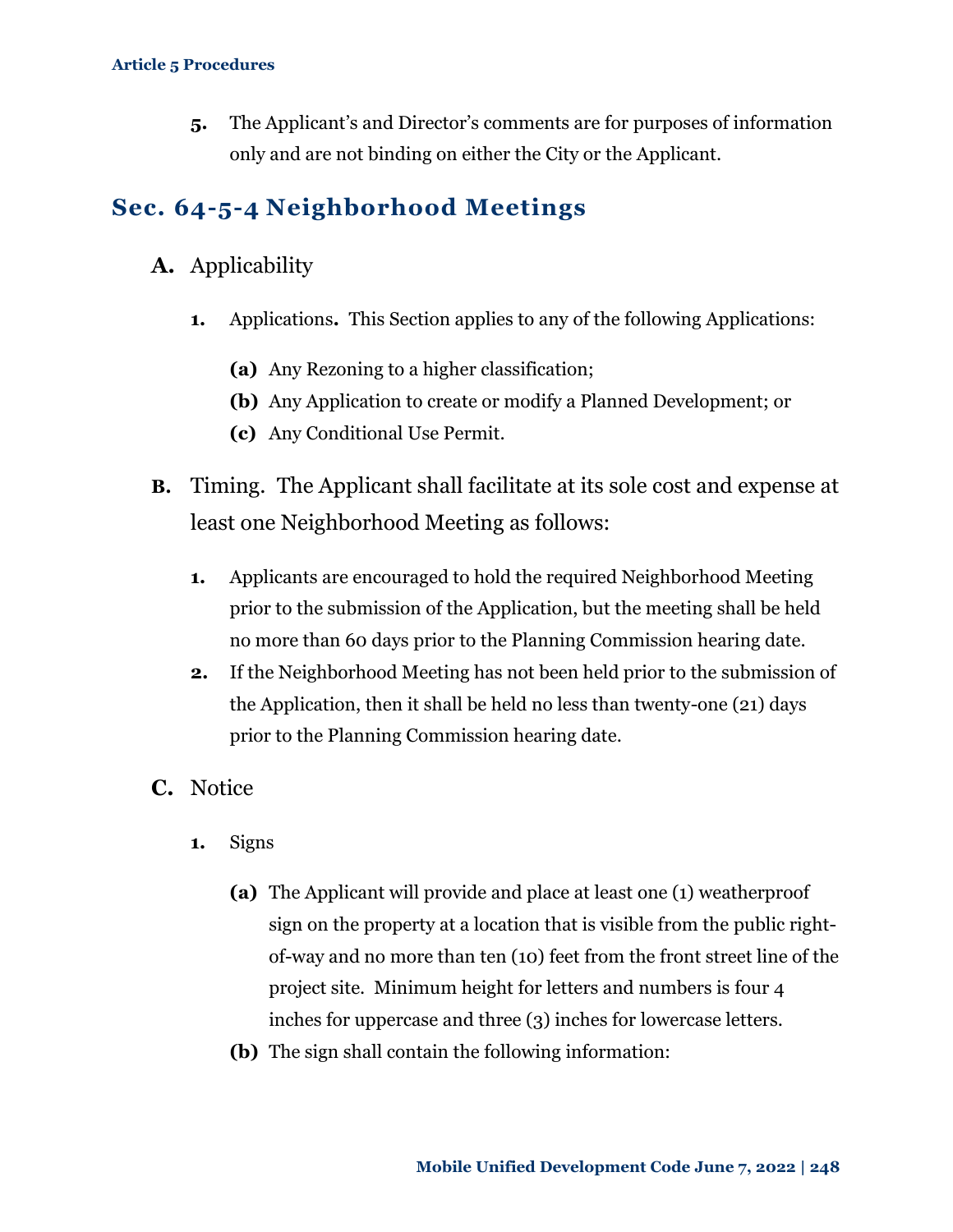- **(1)** Type of Application (Rezoning, Conditional Use, Planned Development);
- **(2)** Applicant or Agent's valid phone number; and
- **(3)** the time, date and location of the Neighborhood Meeting.
- **(c)** Posting of multiple signs on the property may be required based on the configuration of the site and the total linear feet of street frontage abutting the development site, as follows:
	- **(1)** Corner lots shall include at least one (1) sign posted along each street abutting the project site.
	- **(2)** Project sites with continuous frontage abutting existing Streets shall post signs at a ratio of one (1) additional sign per four hundred (400) linear feet of street frontage.
- **(d)** The Applicant shall, at its sole cost and expense:
	- **(1)** Install the signs no more than thirty (30) calendar days before, and no later than ten (10) calendar days before, the proposed Neighborhood Meeting.
	- **(2)** Remove the sign(s) within three (3) working days after the Neighborhood Meeting.
- **2.** Postal notification. The Applicant shall mail notice of the Neighborhood Meeting, as required for the corresponding Application, fifteen (15) days prior to the Neighborhood Meeting.
- **D.** Proceedings of Neighborhood Meeting
	- **1.** At the Neighborhood Meeting the Applicant shall provide a complete overview of the proposed Application, including a project description and a complete explanation and details of the proposed Development which are sufficient for residents to gain an understanding of the specific Application.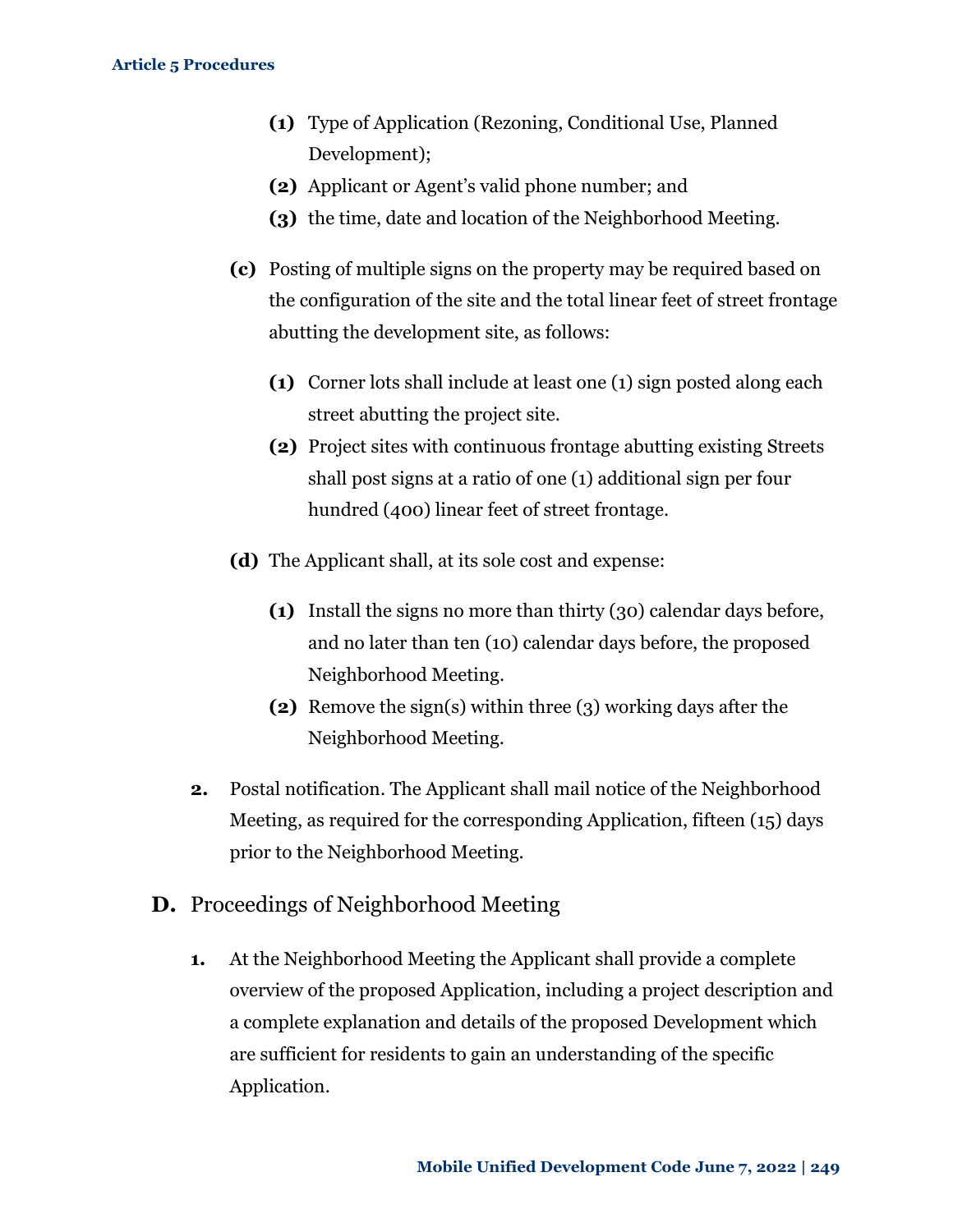- **(a)** For Conditional Use Permits and Planned Developments, a site plan and building elevations shall also be provided.
- **2.** The meeting shall be held on weekdays, between the hours of 4:00 P.M. and 8:00 P.M.
- **3.** Meetings must be held in a public or institutional building such as a school, library, community center or similar facility, which will accommodate the anticipated attendance and be located near the proposed site.
- **E.** Neighborhood Meeting Documentation
	- **1.** After the Neighborhood Meeting, the Applicant shall prepare the following summary material as exhibits to the Application:
		- **(a)** Dated photograph(s) of the posted sign(s);
		- **(b)** The verified address list of surrounding property owners to whom notification was provided;
		- **(c)** The date and location of the meeting;
		- **(d)** A sign-in sheet documenting meeting attendance;
		- **(e)** Written summary or minutes of the meeting;
		- **(f)** Copies of any site plans, building elevations or other documents provided or referenced at the meeting.
	- **2.** The Neighborhood Meeting documentation, signed by the Applicant, will become part of the Application. The written summary or minutes of the Neighborhood Meeting will be posted on the Planning Commission's website and provided along with the staff report to the Planning Commission.
	- **3.** If at the time of Application the Neighborhood Meeting has not occurred, then the Application shall include the following:
		- **(a)** Statement of the date, time and location where the Neighborhood meeting will occur; and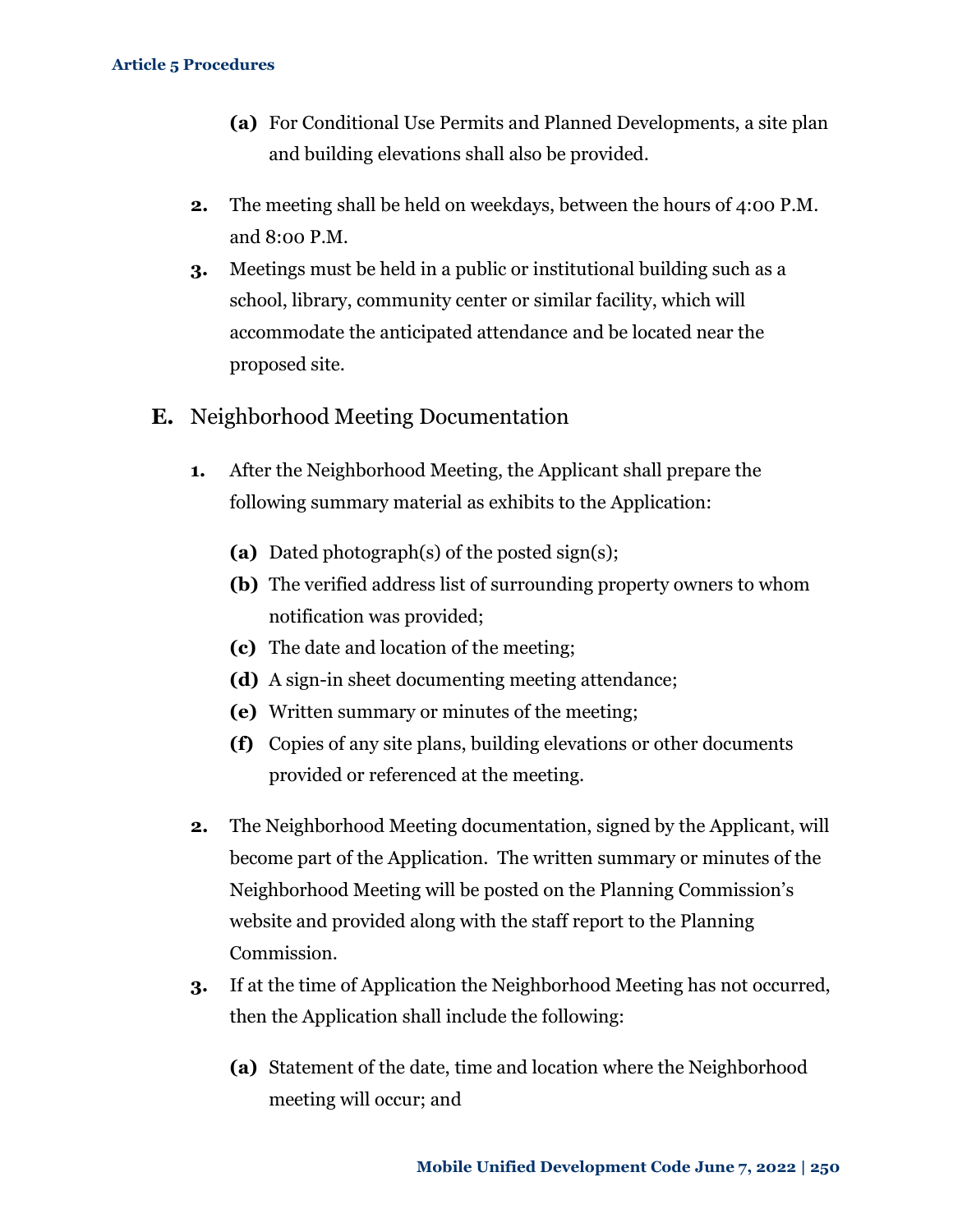- **(b)** A list of all property owners receiving notice.
- **4.** If at the time of Application the Neighborhood Meeting has not occurred, complete Neighborhood Meeting documentation must be submitted no later than 15 days prior to the Planning Commission hearing date.
	- **(a)** Failure to submit required Neighborhood Meeting documentation within the prescribed time period will result in an automatic holdover of the Application(s).
	- **(b)** Holdovers due to failure to submit required documentation will be charged an amount equal to the initial Application fee, including postage.
	- **(c)** Any material changes to the Application(s) and associated required plans and documents will result in an automatic holdover. Holdovers will be charged an amount equal to the initial Application fee, including postage.
- **5.** An Application subject to the requirements of this Section will not be considered complete unless the above requirements are met and the required documentation is timely submitted.

### <span id="page-7-0"></span>**Sec. 64-5-5 Rezonings and Text Amendments**

- **A.** Applicability. This Section applies to any Rezoning or text amendment, defined as follows:
	- **1.** Rezoning. Any amendment by Ordinance to the Zoning Map or any requirements or restrictions imposed as a condition of a previous Rezoning.
	- **2.** Text Amendment. Any amendment by Ordinance to the regulations or standards established in this Chapter.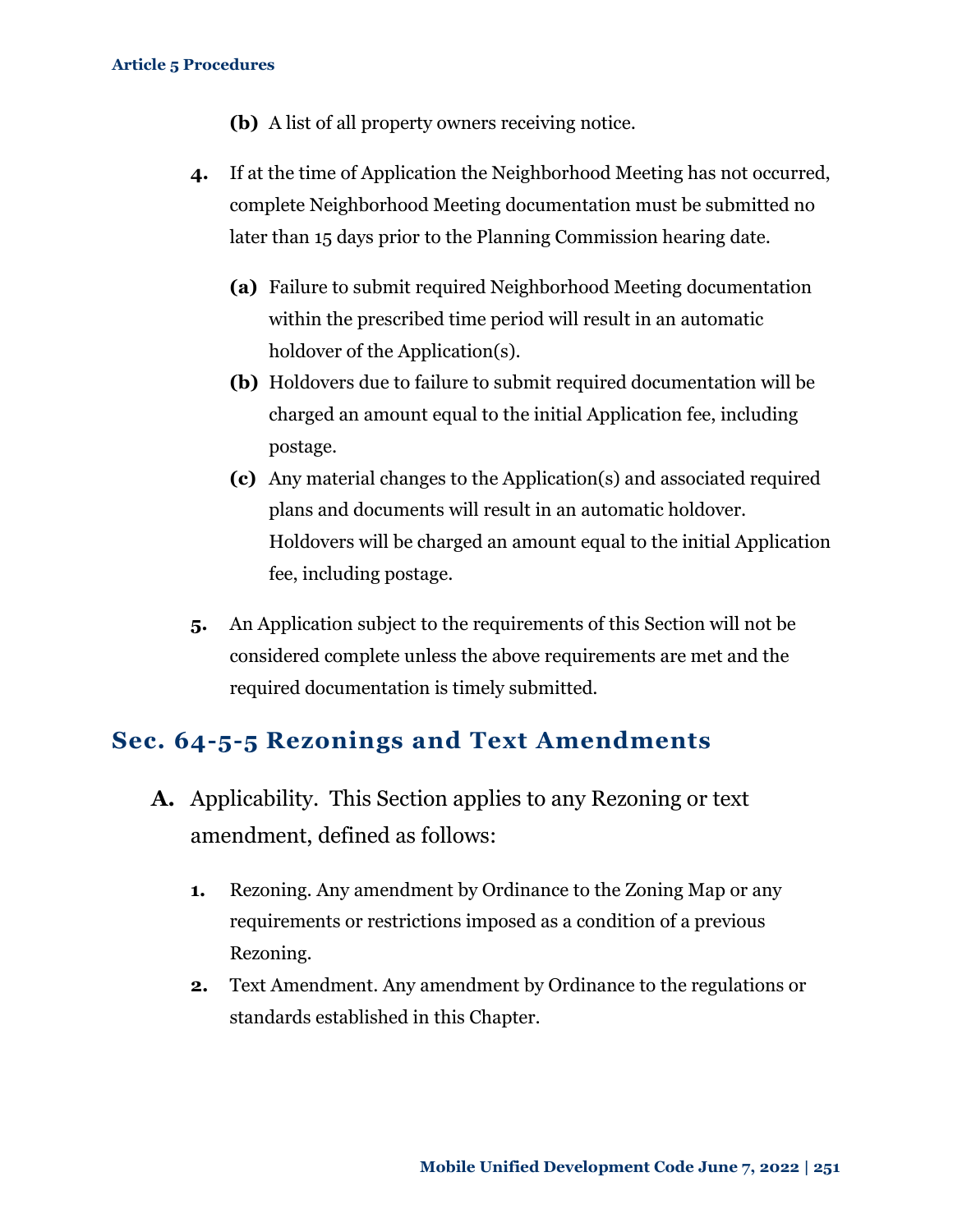- **B.** Initiation
	- **1.** A Rezoning may be initiated by:
		- **(a)** The City Council on its own motion;
		- **(b)** The Planning Commission on its own motion; or
		- **(c)** The property Owner, or any authorized agent of the property Owner, by filing a written Application with the Director.
	- **2.** A Text Amendment or the Creation or Amendment of a Specific Area Plan (regulating plans, Neighborhood Plans and overlay districts) may be initiated by:
		- **(a)** The City Council on its own motion;
		- **(b)** The Planning Commission on its own motion; or
		- **(c)** A citizen, neighborhood based/community action group/neighborhood that has developed a formalized plan and built neighborhood consensus, with the support of their City Council representative; said plan to consist of design standards, use regulations and corresponding zoning districts.
- **C.** Notice
	- **1.** The following notice is required for a Rezoning, Text Amendment or the Creation or Amendment of a Specific Area Plan:
		- **(a)** Notice Format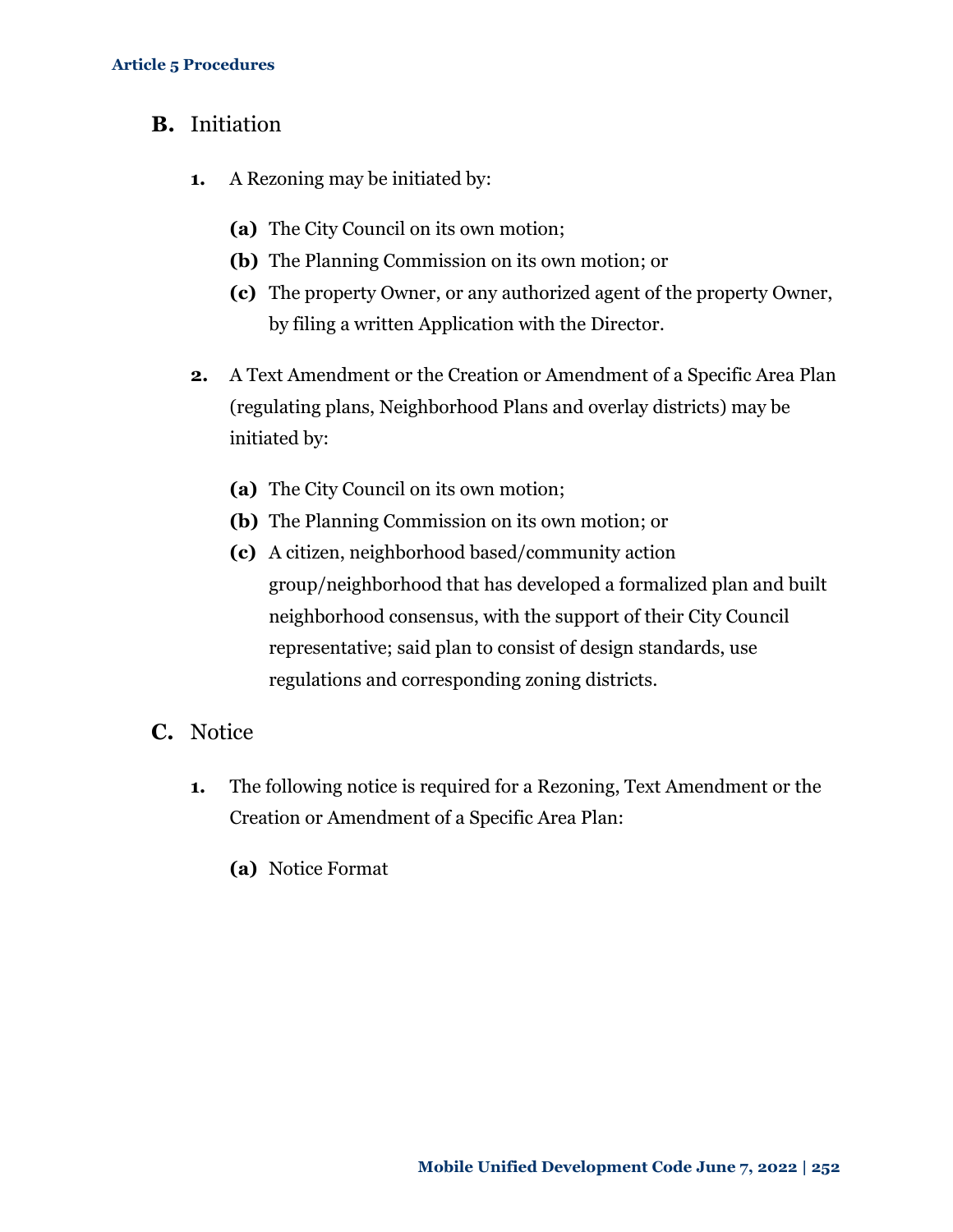| <b>Notice</b>      | When                                                                               | Where / To Whom / Additional Requirements                                                                                                                                                                                                                                                                 |
|--------------------|------------------------------------------------------------------------------------|-----------------------------------------------------------------------------------------------------------------------------------------------------------------------------------------------------------------------------------------------------------------------------------------------------------|
| Mail               | 15 days prior to hearing before<br>the Planning Commission and<br>the City Council | Mailed notice to each owner of property which either abuts or<br>$\bullet$<br>lies within 300 feet of the property the subject of the<br>Application.<br>Applicant to furnish names and addresses.<br>The Director or City Clerk as applicable, will mail the notices.<br>First Class mail is sufficient. |
| <b>Sign</b>        | Posted 15 days prior to hearing<br>before the Planning Commission                  | Posted on subject Property.<br>٠<br>All signs must be posted in visible locations.                                                                                                                                                                                                                        |
| <b>Publication</b> | 15 days or<br>3 consecutive weeks prior to the<br>hearing before the City Council  | Newspaper of general circulation in the City, per Code of Ala. §<br>$11 - 52 - 77.$                                                                                                                                                                                                                       |

| Table 64-5-5.1 Type and Description of Notice--Rezoning and Text Amendments |  |  |  |
|-----------------------------------------------------------------------------|--|--|--|
|                                                                             |  |  |  |

- **(b)** The sign and mailing requirements above may be waived in whole or in part, when the proposed amendment is initiated by the City Council or the Planning Commission, and:
	- **(1)** The proposed amendment is a text amendment; or
	- **(2)** The proposed amendment would affect a general or substantial change in the districts set out on the Zoning Map.
- **(c)** Notice shall be given:
	- **(1)** Before the Planning Commission Hearing:
		- **a.** Mail: Notice shall include the following information:
			- **1.** A synopsis of the proposal;
			- **2.** Time, date, and place of the public hearing or meeting;
			- **3.** A telephone number for the Planning Department; and
			- **4.** The Planning Department's website address (URL).
		- **b.** Sign: Posted by the City.
	- **(2)** Before the City Council Hearing:
		- **a.** Mail: Notice shall include the following information:
			- **1.** A synopsis of the proposal;
			- **2.** Time, date, and place of the public hearing or meeting;
			- **3.** A telephone number for the City Council Office; and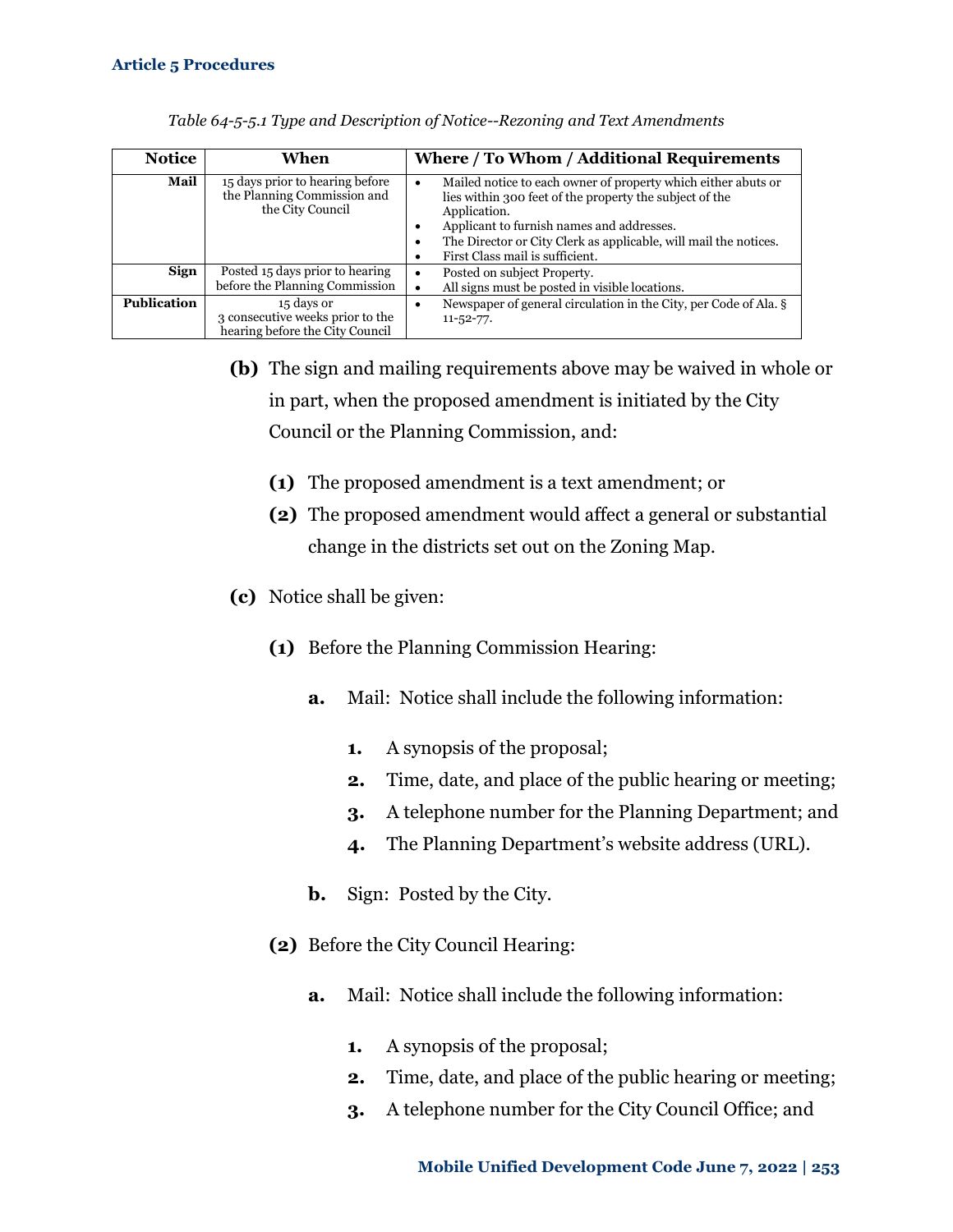- **4.** The City Council's website address (URL).
- **b.** Publication in accordance with the requirements of Alabama Code Section 11-52-77.
- **D.** Decision
	- **1.** Administrative Review. The Director shall transmit the Application with a report to the Planning Commission within forty-five (45) days after it is deemed complete.
	- **2.** Planning Commission Action
		- **(a)** If an Application is withdrawn after notice for a public hearing has been sent, then the Planning Commission shall not consider the same or similar Application within a period of six (6) months.
		- **(b)** An Application may receive a maximum one (1) holdover request and the Applicant shall be responsible for any costs incurred for renotification of property owners.
		- **(c)** Following the public hearing, the Planning Commission shall prepare a record of its proceedings and recommend that the Application be approved, approved with conditions, or denied. The Planning Commission recommendation shall be filed with the City Council within fifteen (15) days after the date of the public hearing.
	- **3.** City Council Action
		- **(a)** The Council shall not take action on the Application until the Council receives the Planning Commission's final report and recommendation.
		- **(b)** Within thirty (30) days of receipt of the Planning Commission's final report and recommendation, the City Council shall place the item on its agenda for the scheduling of a public hearing.
		- **(c)** No amendment shall be enacted unless the City Council conducts a public hearing. The City Clerk shall notify the Applicant of the time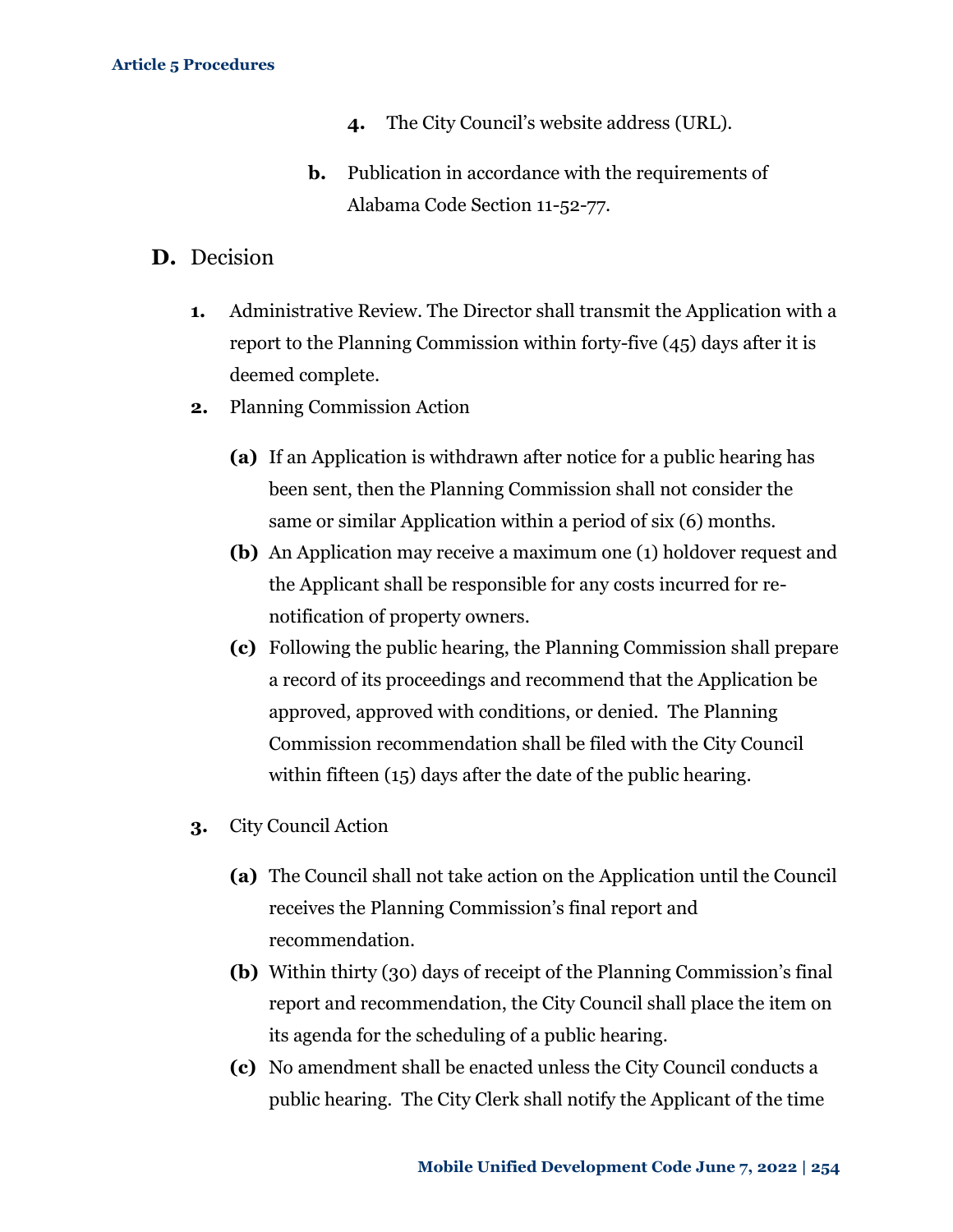and place of the public hearing and give public notice as required by this Chapter.

- **(d)** At the conclusion of the hearing, the City Council shall approve, approve with conditions or deny the amendment.
- **4.** Conditions**.** A decision may:
	- **(a)** Attach appropriate conditions to mitigate the impacts of the proposed development, such as restrictions relative to the site plan and any future modifications, Setback requirements, and other restrictions appropriate to mitigate the impacts of the development; and
	- **(b)** Conditions fixed in amendments relating to rezoning, including voluntary use restrictions, shall run with the land in the area involved and bind Applicants for amendments, their heirs, successors and assigns, and be recorded in the Office of the Judge of Probate, by the Applicant, with a copy of the probated record provided to the Director.
- **E.** Approval Criteria
	- **1.** This Chapter, including the zoning map, is based on comprehensive planning studies and is intended to carry out the objective of a sound, stable and desirable development. It is recognized that casual change or amendment to the Chapter would be detrimental to the achievement of that objective.
	- **2.** Changes to this Chapter are committed to the City Council's legislative discretion and should be consistent with the Comprehensive Plan.
	- **3.** An Application shall include a statement of the justification for the proposed amendment that addresses all of the following:
		- **(a)** Consistency. Whether the proposed amendment is consistent with the Comprehensive Plan;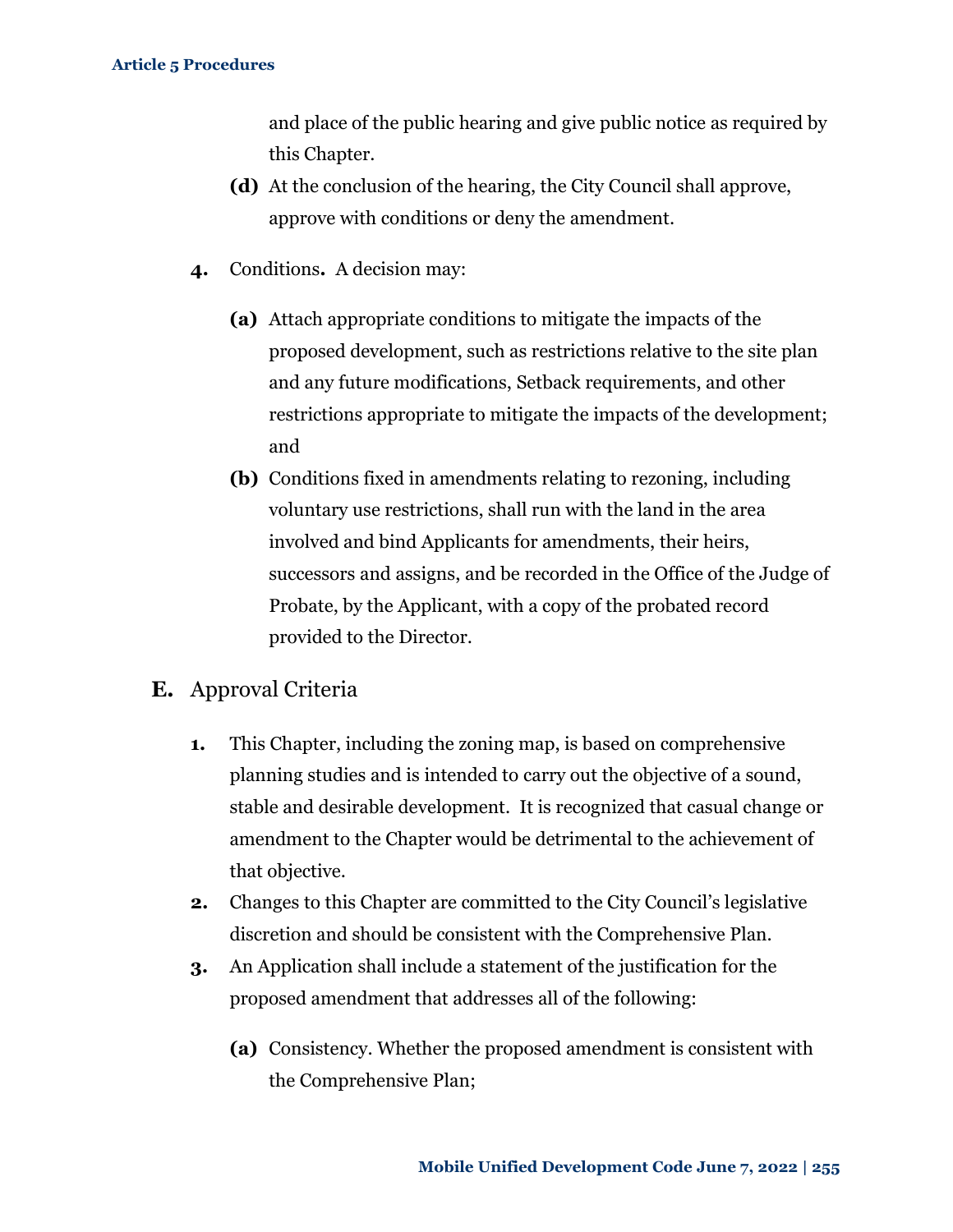- **(b)** Mistake. For a Rezoning, whether there was a mistake or error in the original zoning map; and
- **(c)** Compatibility. Whether the proposed amendment is compatible with:
	- **(1)** The current development trends, if any, in the vicinity of the subject property;
	- **(2)** Surrounding land uses;
	- **(3)** Would adversely impact neighboring properties; or
	- **(4)** Cause a loss in property values.
- **(d)** Health, Safety and General Welfare. Whether the proposed amendment promotes the community's public health, safety, and general welfare;
- **(e)** Capacity. Whether the infrastructure is in place to accommodate the proposed amendment; and
- **(f)** Change. Whether changed or changing conditions in a particular area make an amendment necessary and desirable.
- **4.** Benefits Consideration. In addition, consideration should also be given to the City's and the larger community's best interests and the need, benefit, or public purpose of the proposed request.
- **F.** Subsequent Rezoning Applications. The area or any portion thereof that is the subject of a proposed rezoning shall not be considered again by the Planning Commission or City Council for the same or similar Application or use for at least six (6) months from the date the Application was denied or the date of withdrawal if any of the following applies:
	- **1.** The Application has been recommended for denial by the Planning Commission;
	- **2.** The Application has been denied by the City Council;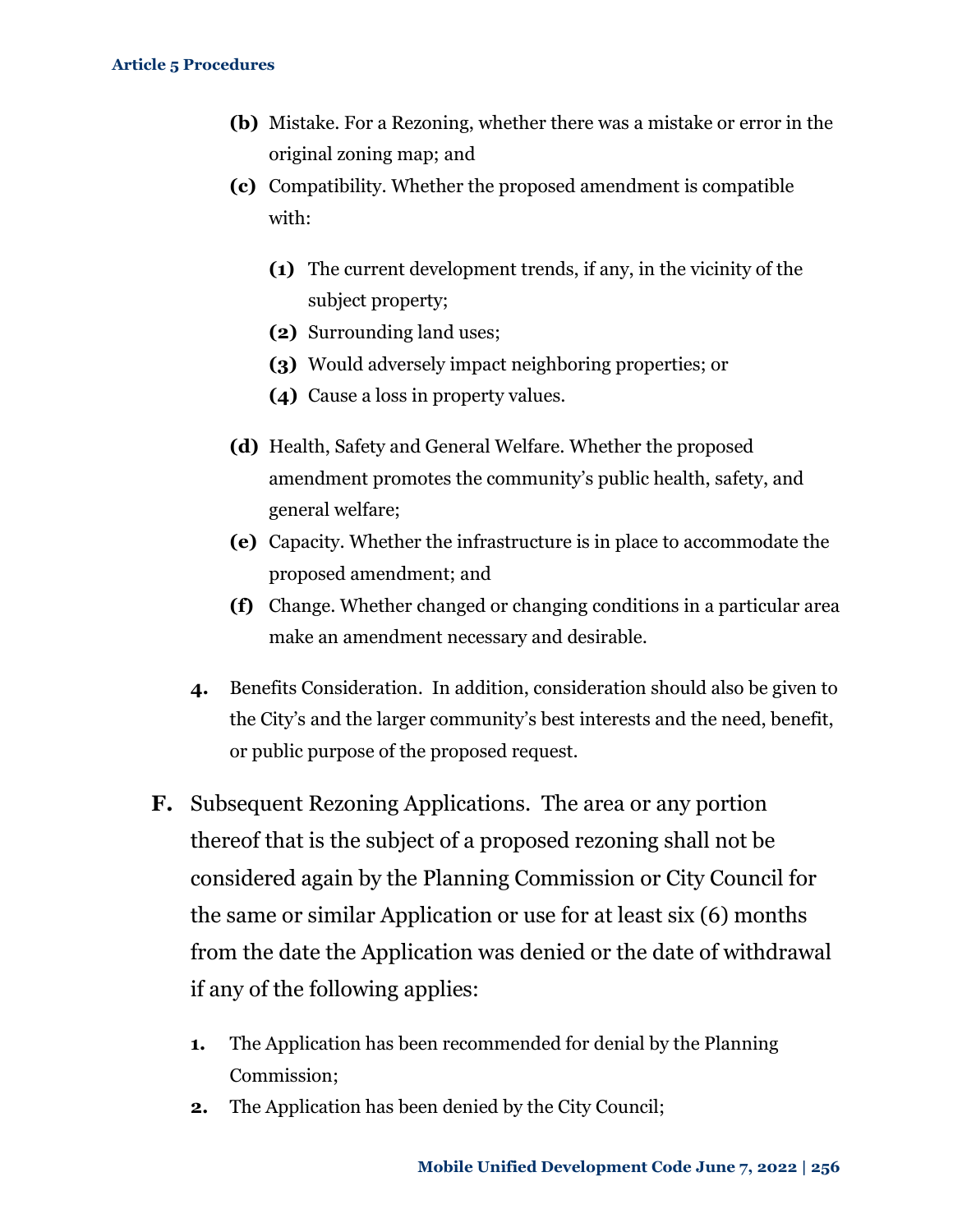- **3.** The Application has been formally noticed for public hearing with the Planning Commission but is subsequently withdrawn; or
- **4.** The Application has been formally noticed for public hearing with the City Council but is subsequently withdrawn.
- **G.** Appeals. Appeal of any City Council action may be made to the Mobile County Circuit Court within forty-two (42) days of the date of the final Council action.
- **H.** Recording and Recordkeeping
	- **1.** Restrictions and conditions concerning the permissible uses of the property shall be recorded in the Office of the Judge of Probate. A copy of the recorded document shall be provided to the Director. Any and all recording costs shall be borne by the Applicant.
	- **2.** Upon receipt of the recorded document, the Director shall revise the applicable map layers in the City of Mobile Geographic Information Systems (GIS) to conform to the approved rezoning.

### <span id="page-13-0"></span>**Sec. 64-5-6 Conditional Use Permits**

- **A.** Applicability. This Section applies to any use designated as a Conditional Use in the applicable zoning district.
- **B.** Initiation.A Conditional Use Permit application may be initiated by the property owner, or any authorized agent of the property owner, by filing a written Application with the Director.
- **C.** Notice
	- **1.** The following notice is required for a Conditional Use Permit Application: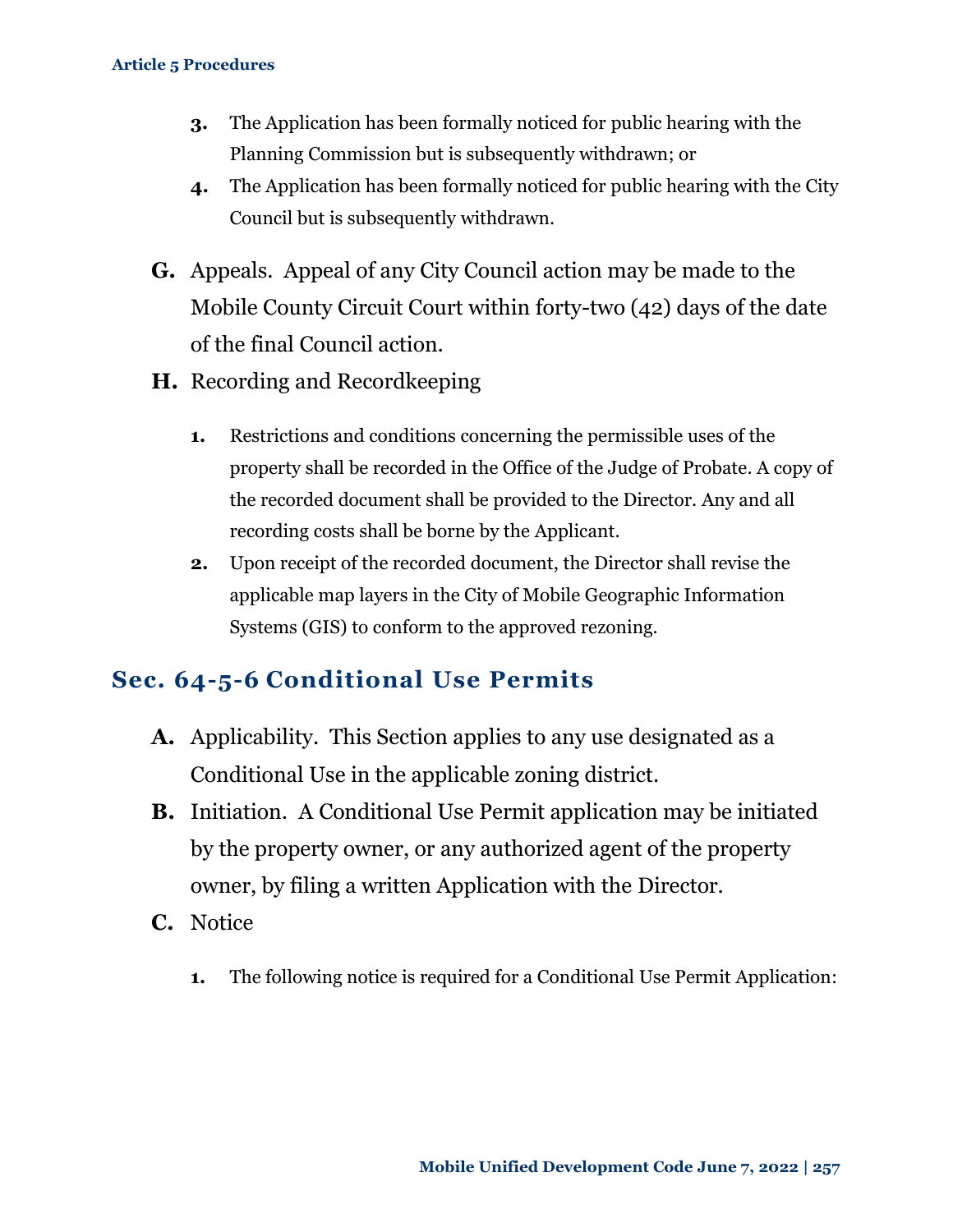| <b>Notice</b>      | When                                                                                  | Where / To Whom / Additional                                                                                                                                                                                                                                                                                |
|--------------------|---------------------------------------------------------------------------------------|-------------------------------------------------------------------------------------------------------------------------------------------------------------------------------------------------------------------------------------------------------------------------------------------------------------|
|                    |                                                                                       | <b>Requirements</b>                                                                                                                                                                                                                                                                                         |
| Mail               | 15 days prior to hearing<br>before the Planning<br>Commission and the City<br>Council | Mailed notice to each owner of property which either abuts or<br>٠<br>lies within 300 feet of the property the subject of the<br>Application.<br>Applicant to furnish names and addresses.<br>٠<br>The Director or City Clerk as applicable, will mail the notices.<br>٠<br>First Class mail is sufficient. |
| Sign               | Posted 15 days prior to                                                               | Posted on subject Property.<br>٠                                                                                                                                                                                                                                                                            |
|                    | hearing before the Planning<br>Commission                                             | All signs must be posted in visible locations.<br>٠                                                                                                                                                                                                                                                         |
| <b>Publication</b> | 15 days or 3 consecutive<br>weeks prior to the hearing<br>before the City Council     | Newspaper of general circulation in the City, per Code of Ala.<br>٠<br>$§ 11 - 52 - 77.$                                                                                                                                                                                                                    |

| Table 64-5-6.1 Type and Description of Notice-Conditional Use Permit |  |  |  |
|----------------------------------------------------------------------|--|--|--|
|                                                                      |  |  |  |

- **2.** Notice shall be given:
	- **(a)** Before the Planning Commission Hearing:
		- **(1)** Mail: Notice shall include the following information:
			- **a.** A synopsis of the proposal;
			- **b.** Time, date and place of the public hearing or meeting;
			- **c.** A telephone number for the Planning Department; and
			- **d.** The Planning Department's website address (URL).
		- **(2)** Sign: Posted by the City.
	- **(b)** Before the City Council Hearing:
		- **(1)** Mail: Notice shall include the following information:
			- **a.** A synopsis of the proposal;
			- **b.** Time, date and place of the public hearing or meeting;
			- **c.** A telephone number for the City Council Office; and
			- **d.** The City Council's website address (URL).
		- **(2)** Publication in accordance with the requirements of Alabama Code Section 11-52-77, as may amended.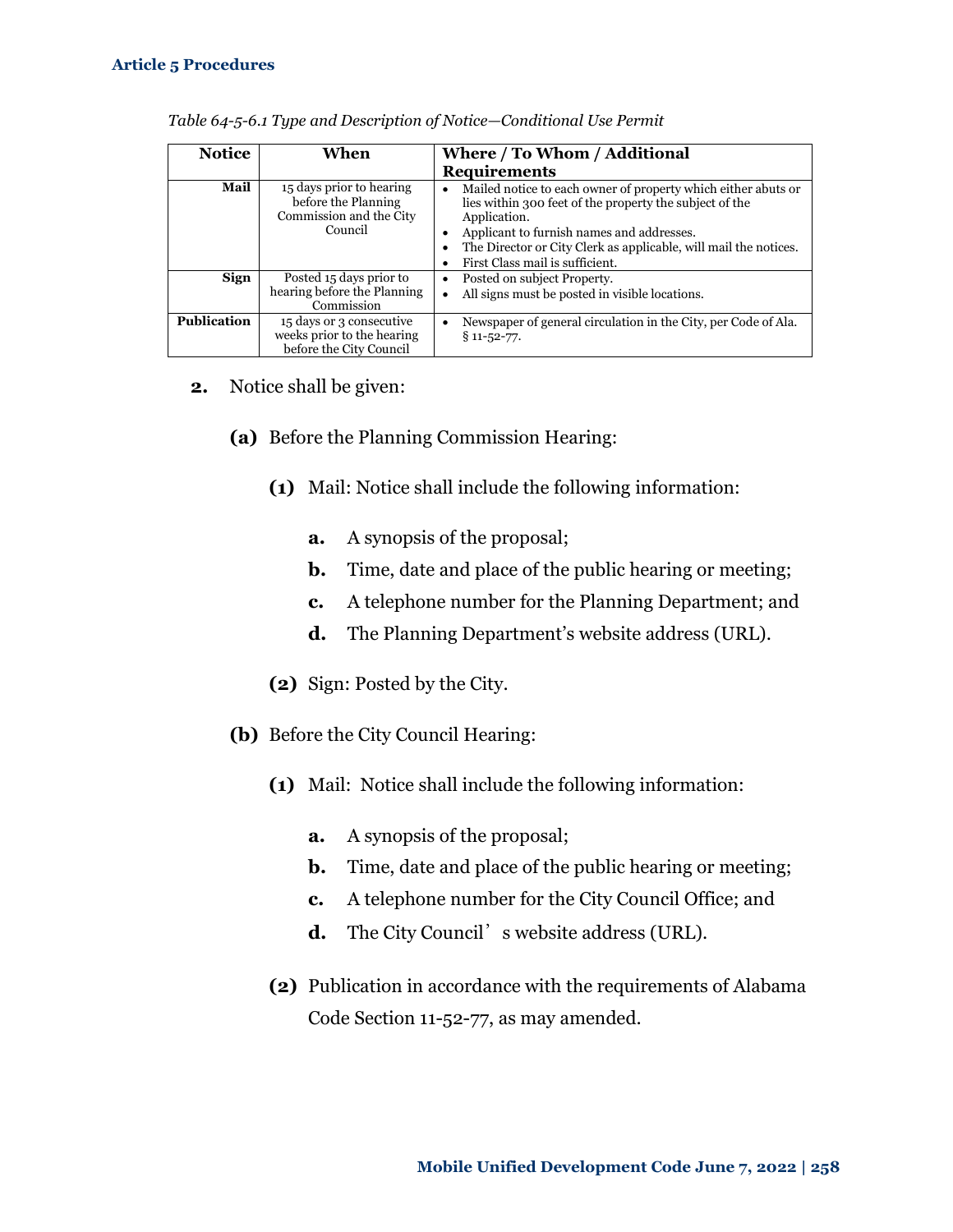- **D.** Decision
	- **1.** Administrative Review. The Director shall transmit the Application with a report to the Planning Commission within forty-five (45) days after it is deemed complete.
	- **2.** Planning Commission Action
		- **(a)** If an Application is withdrawn after notice for a public hearing has been sent, then the Planning Commission will not consider the same or similar Application within a period of six (6) months.
		- **(b)** An Application may receive a maximum one (1) holdover request and the Applicant shall be responsible for any costs incurred for renotification of property owners.
		- **(c)** Following the public hearing, the Planning Commission shall prepare a record of its proceedings and recommend that the Application be approved, approved with conditions, or denied. The Planning Commission recommendation shall be filed with the City Council within fifteen (15) days after the date of the public hearing.
	- **3.** City Council Action
		- **(a)** The Council shall not take action on the Application until the Council receives the Planning Commission's final report and recommendation.
		- **(b)** Within thirty (30) days of receipt of the Planning Commission's final report and recommendation, the City Council shall place the item on its agenda for the scheduling of a public hearing.
		- **(c)** No Conditional Use Permit shall be enacted unless the City Council conducts a public hearing. The City Clerk shall notify the Applicant of the time and place of the public hearing and give public notice as required by this Chapter.
		- **(d)** At the conclusion of the hearing, the City Council shall approve, approve with conditions, or deny the Conditional Use Permit.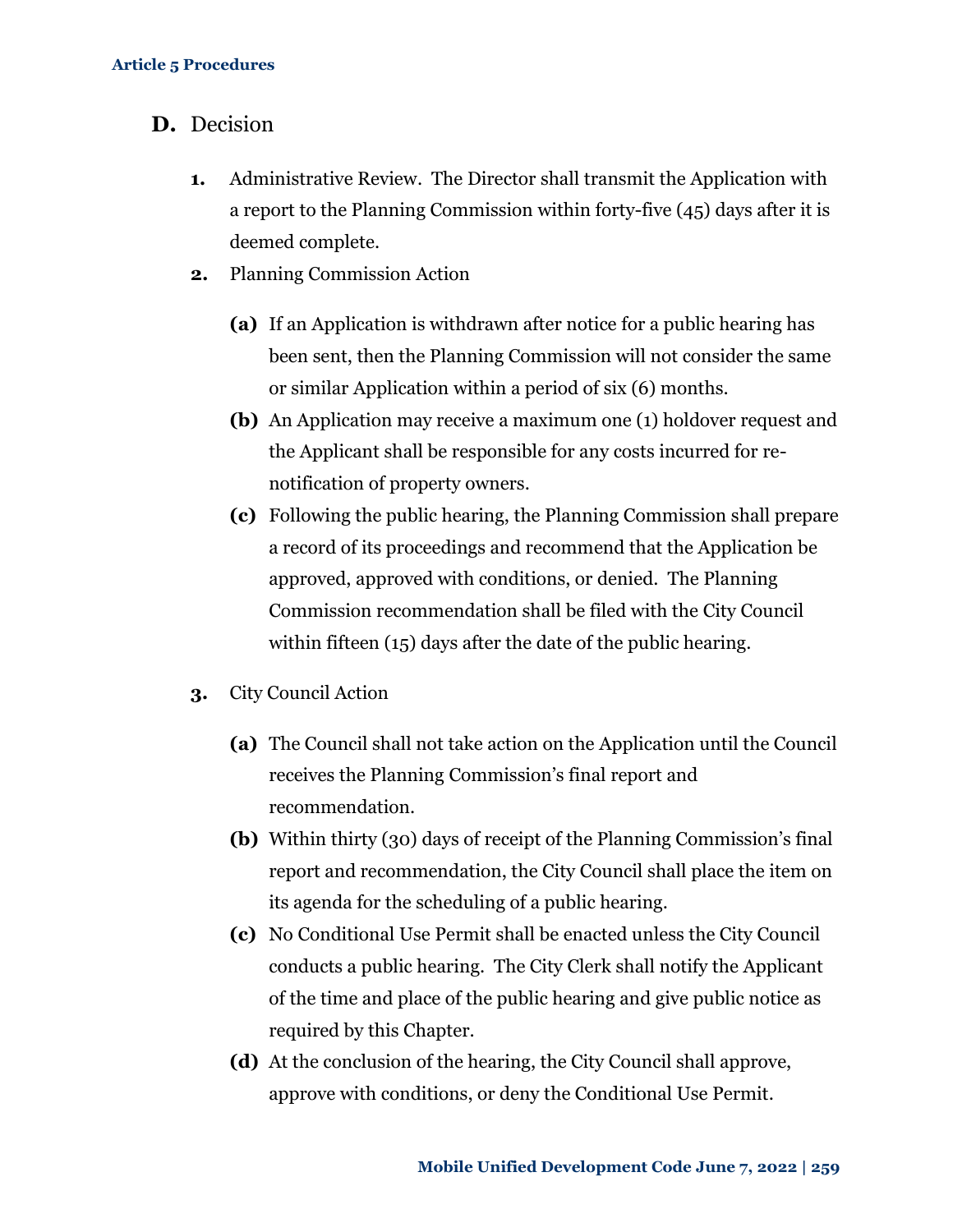- **4.** Conditions
	- **(a)** The City Council may attach appropriate conditions to mitigate the impacts of the proposed development, such as restrictions relative to the site plan and any future modifications, Setback requirements and other restrictions appropriate to mitigate the impacts of the development;
	- **(b)** If a Conditional Use Permit and site plan is approved, the Applicant may not commence construction or use of any building, structure or use unless:
		- **(1)** The Applicant submits a final site plan reflecting site specific conditions of approval to the Director, and
		- **(2)** The Director determines that the site plan is consistent with the approved site Plan and any conditions of approval; and,
		- **(3)** All required permits are issued.
	- **(c)** Conditions, including voluntary use restrictions, and required conformance with an approved Site Plan, shall run with the land and bind Applicants, their heirs, successors and assigns, and be recorded by the Applicant in the Office of the Judge of Probate, with a copy of the probated record provided to the Director.
- **E.** Approval Criteria. The Planning Commission shall not recommend a Conditional Use Permit for approval, and the City Council shall not approve the Conditional Use Permit, unless the proposed use:
	- **1.** Is consistent with all applicable requirements of this Chapter, including:
		- **(a)** Any applicable development standards; and
		- **(b)** Any applicable use regulations.
	- **2.** Is compatible with the character of the surrounding neighborhood;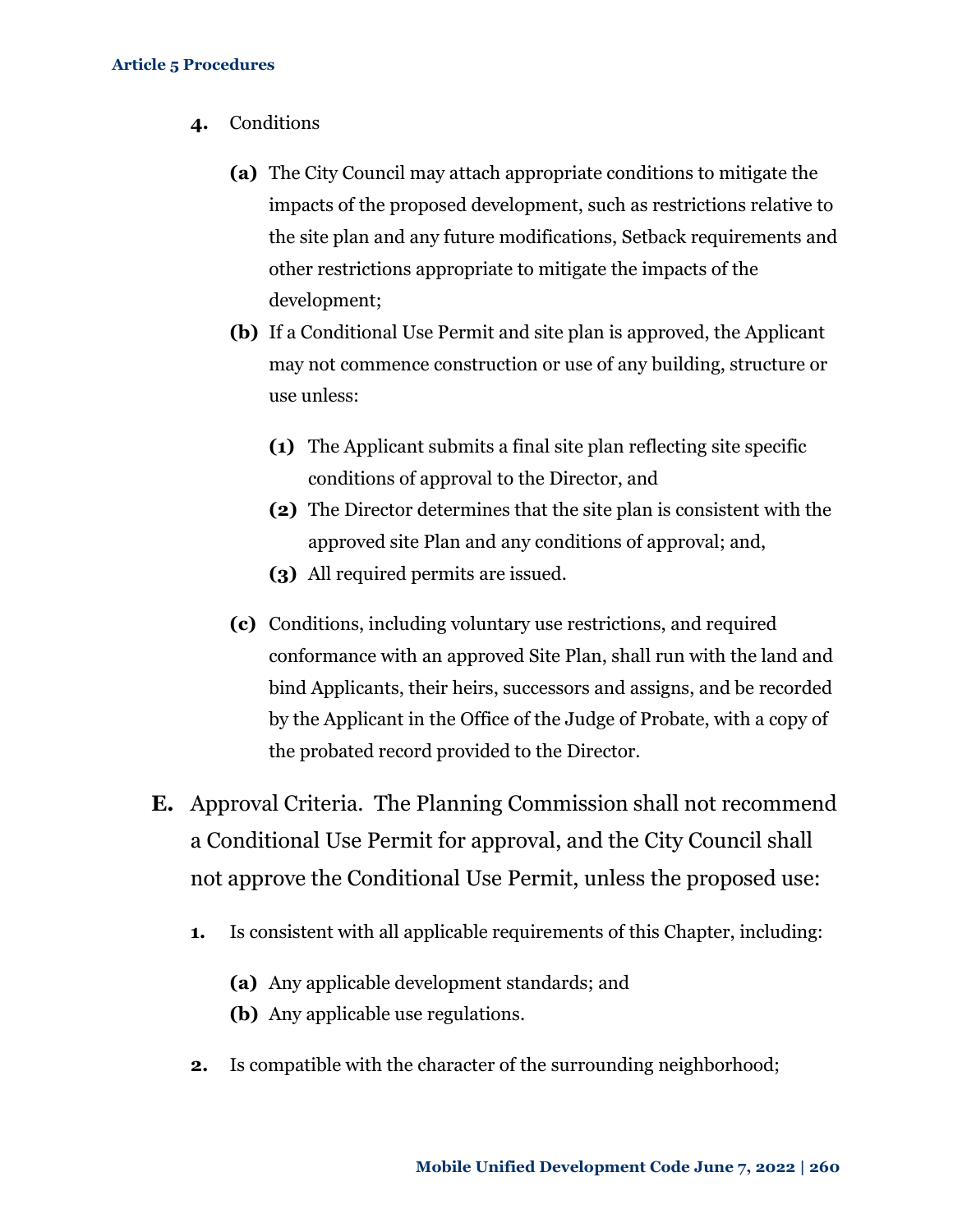- **3.** Will not impede the orderly development and improvement of surrounding property; and
- **4.** Will not adversely affect the health, safety or welfare of persons living or working in the surrounding neighborhood, or be more injurious to property or improvements in the neighborhood. In making this determination, the Planning Commission and City Council shall consider:
	- **(a)** The location, type and height of buildings or structures;
	- **(b)** The type and extent of landscaping and screening;
	- **(c)** Lighting;
	- **(d)** Hours of operation; and
	- **(e)** Other conditions that might require mitigation of the adverse impacts of the proposed development.
- **5.** Is designed to provide ingress and egress that minimizes traffic hazards and traffic congestion on the public roads;
- **6.** Is designed to minimize the impact on storm water facilities;
- **7.** Will be adequately served by water and sanitary sewer services;
- **8.** Is not noxious or offensive by reason of emissions, vibration, noise, odor, dust, smoke or gas; and
- **9.** Shall not be detrimental to or endanger the public health, safety or general welfare.
- **10.** Benefits Consideration. In addition, consideration should also be given to the City's and the larger community's best interests and the need, benefit, or public purpose of the proposed request.
- **11.** Criteria by Use. The Planning Commission and City Council shall give careful consideration to the warrants and criteria set forth in this section in judging applications for Conditional Use Permits involving the following uses. In considering a Conditional Use Permit, the Planning Commission and City Council may attach such reasonable conditions and safeguards in addition to those set forth in this section, as they may deem necessary to implement the purposes of this Chapter.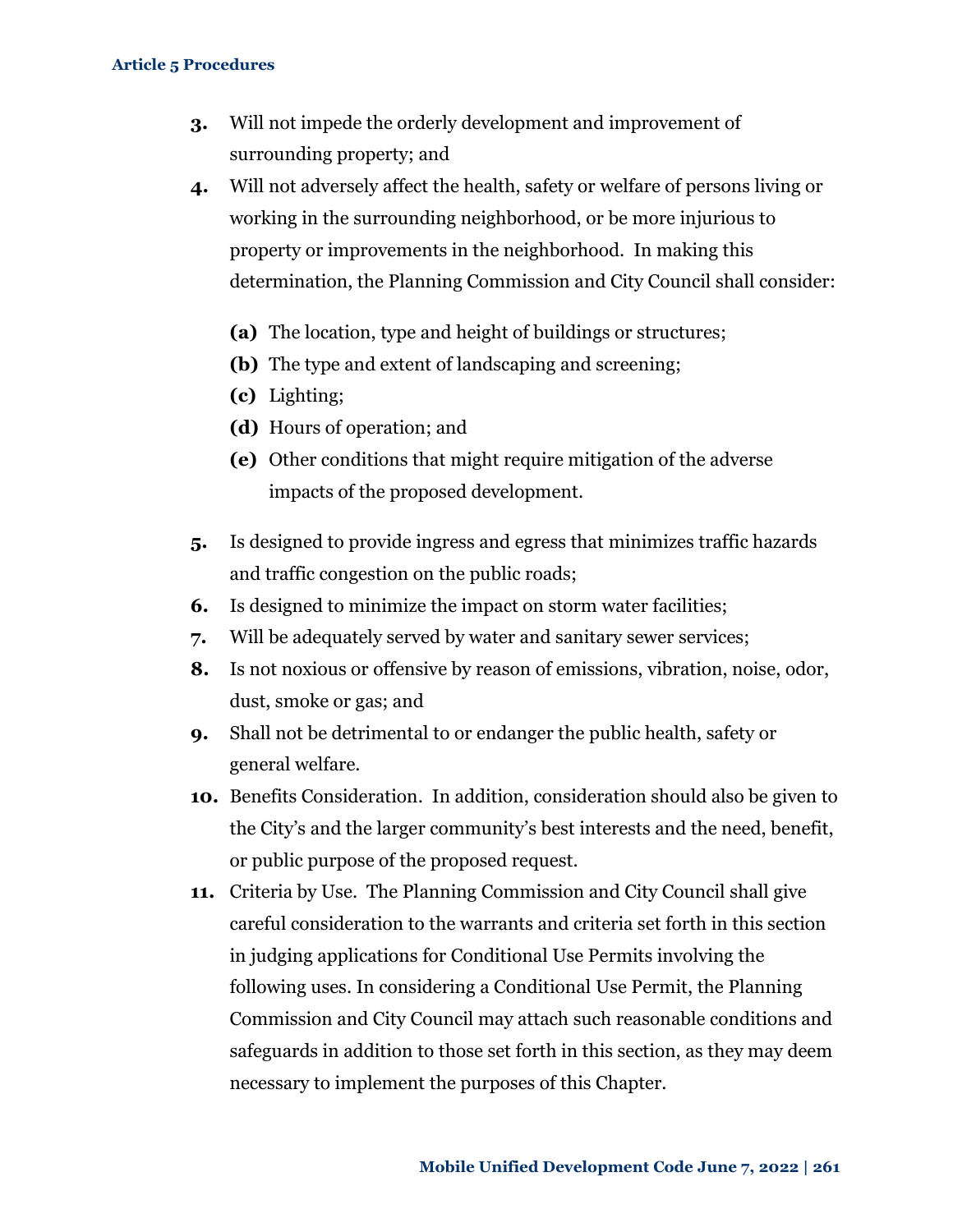- **(a)** Bed and Breakfast Establishments. It is the intent of this Chapter that Bed and Breakfast uses in an area where they are, or may be permitted, will create no greater impact than that of any private residence with temporary houseguests. In line with these general considerations, the following site and design criteria are established:
	- **(1)** The owner of the establishment must reside on the site. There shall be no more than one (1) nonresident employee.
	- **(2)** No more than eight (8) guest rooms shall be included in any one establishment.
	- **(3)** Except for serving meals to overnight guests, the establishment shall not engage in the restaurant business.
	- **(4)** Guest rooms shall not contain cooking facilities.
	- **(5)** Guest stays shall not exceed fourteen (14) consecutive nights.
	- **(6)** The operation shall not alter the residential nature of the neighborhood or the character of the dwelling as a residence.
	- **(7)** The refuse area shall be screened from view, and shall be no closer than twenty (20) feet from any property line and 100 feet from any dwelling on an adjacent lot.
	- **(8)** There shall be a minimum of two (2) off-street parking spaces for the principal occupants of the residence, and a minimum of one (1) additional parking space per guest room. The additional parking spaces shall not be located in any required front or side yard setback area and shall be screened from the view of adjacent properties by natural or artificial means.
	- **(9)** No more than one (1) identification sign shall be permitted for the Bed and Breakfast use. Such signs shall state only the name and street address of the establishment. It shall not exceed four (4) square feet in sign face area. No other signage or advertising copy such as Vacancy/No Vacancy, Rent/Lease, etc. is permitted.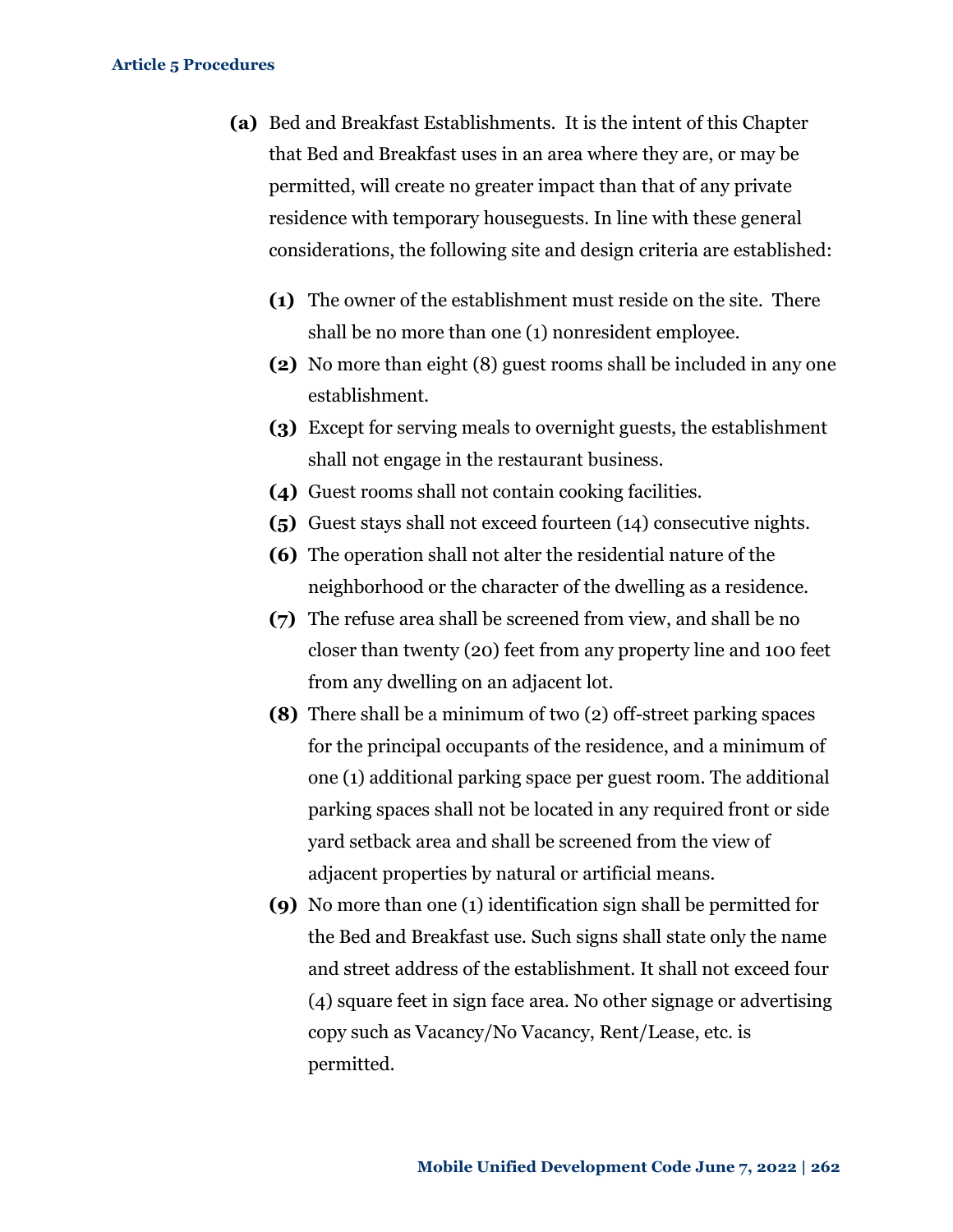- **(b)** Bar/Lounge
	- **(1)** The Planning Commission and City Council should determine to their satisfaction that the activities to be conducted on the premises will not be detrimental to the neighborhood, taking into account the physical relationship of the proposed use to the surrounding structures and properties, the probable hours of operation, parking and the beneficial or adverse effects of the proposed use and structure upon the neighborhood.
	- **(2)** No outside entertainment or music shall be permitted.
	- **(3)** Entertainment or music shall not be audible outside the interior of the licensed premises.
	- **(4)** No entertainment or music shall be permitted or be audible in the areas of any private sidewalk, courtyard, or patio seating; and
	- **(5)** As a condition of approval, the Planning Commission and City Council may limit the hours of operation and/or the hours when entertainment or music can be provided.
- **(c)** Community Residences
	- **(1)** Must meet all criteria and requirements set forth in Article 4.
- **(d)** Daycare, Child (Home Based 7-12 Children)
	- **(1)** All parking shall comply with the Parking Requirements of Article 3, Section 12, except that the parking and driveway may be of an Approved Alternative Paving Surface, and shall comply with the size, location, and other specification requirements set forth in Section 64-3-12.
	- **(2)** The following minimum amount of off-street parking must be provided: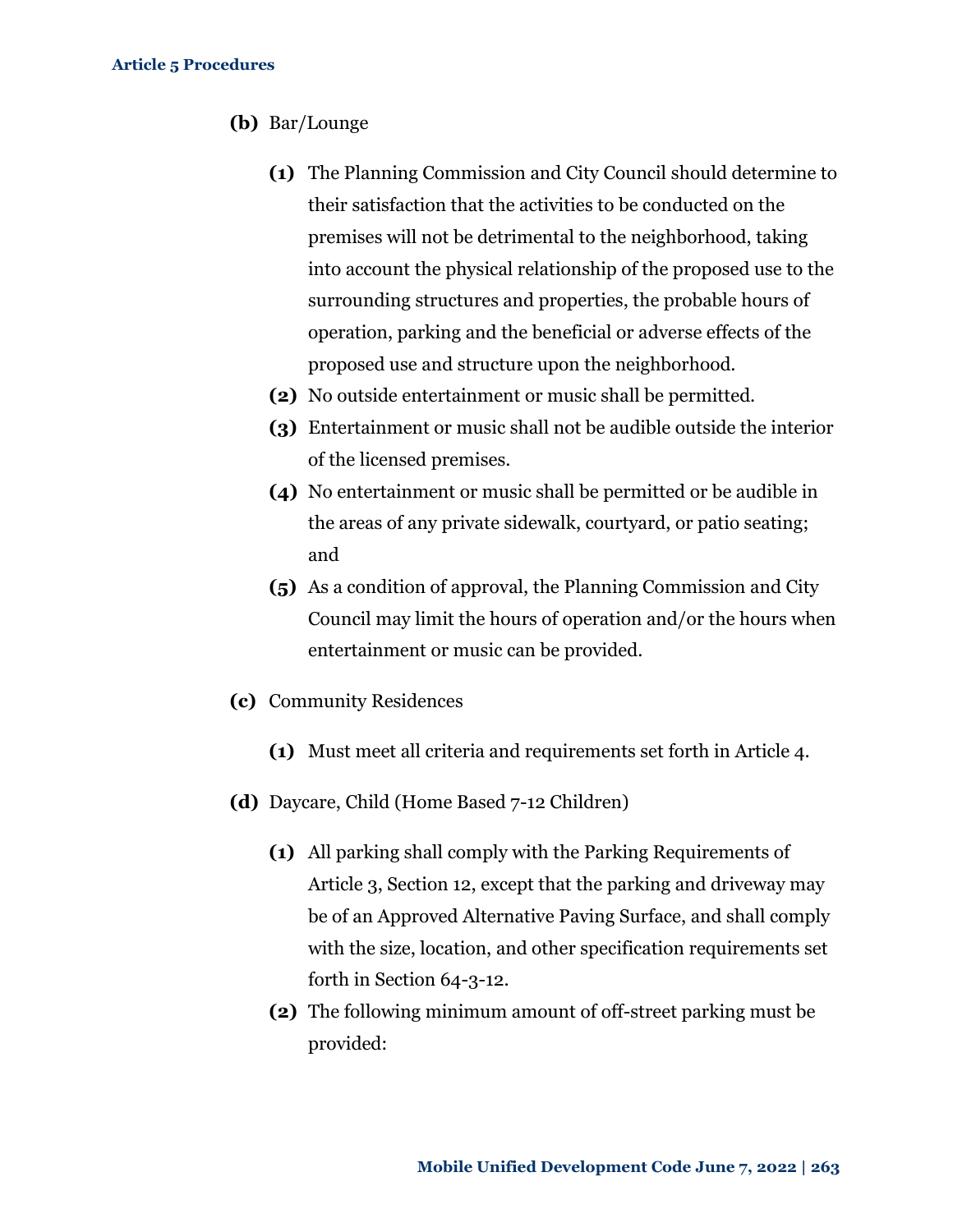- **a.** The minimum number required for residences as set forth in Section 64-3-12 and Table 64-3-12.1 (i.e., two (2) per dwelling unit for a single-family detached dwelling); plus
- **b.** One (1) space for reach employee who is not a full-time permanent resident of the home; plus
- **c.** One (1) space for every three (3) children that the home daycare is licensed to serve by the Department of Human Resources.
- **(3)** The indoor floor space of the home must be adequate in size to accommodate the number of children served but in no event may be less than the number required by applicable regulations of the Department of Human Resources.
- **(4)** The outdoor play area shall be adequate in size to accommodate the number of children served but in no event may be less than the number required by applicable regulations of the Department of Human Resources.
- **(5)** The outdoor play area shall be enclosed by a fence or wall at least four (4) feet in height.
- **(6)** The home must be the primary residence of the operator of the daycare.
- **(e)** Marina
	- **(1)** Shall not include activities such as boat building or the repair of barges or other commercial watercraft.
- **(f)** Private or Parochial School
	- **(1)** Building coverage shall not exceed forty (40) percent of the total lot area.
	- **(2)** Not less than two (2) off-street parking spaces per classroom shall be provided for an elementary school, three (3) per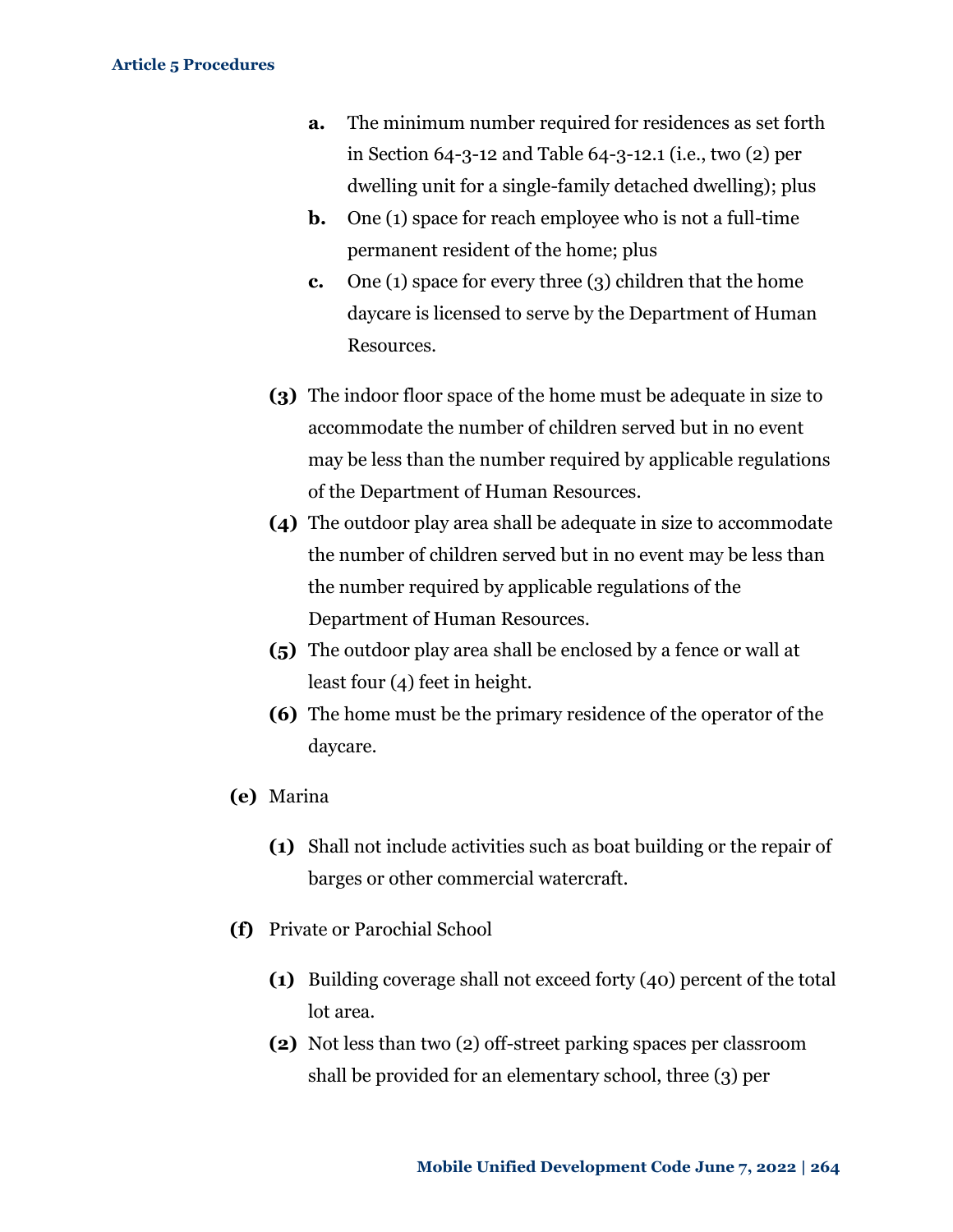classroom for a junior high school and eight (8) per classroom for a senior high school.

- **(3)** Minimum yard dimensions should be: Front Yard depth, thirty (30) feet; Side Yard width, forty (40) feet; Rear Yard depth, forty (40) feet, provided that each of these dimensions should be increased by one foot for every foot by which the height of the building exceeds thirty-five (35) feet.
- **(4)** Playgrounds, play fields and other active recreation facilities should not extend into required yards, and no structure for seating spectators at athletic events (except a gymnasium or auditorium completely enclosed within a building) should be located closer than two hundred (200) feet to any residential property line. One off-street parking space should be provided for every three (3) spectator seats in any such facility.
- **(5)** Off-street school bus loading spaces should be provided when school buses are to be used.
- **(6)** Fences or planted buffer strips should be provided as determined by the Board to be necessary for safety purposes or to minimize possible adverse effects upon adjacent property.
- **(g)** Short-Term Rentals. It is the intent of this Chapter that Short-Term Rental uses in an area where they are, or may be permitted, will create no greater impact than that of any private residence with temporary houseguests. In line with these general considerations, the following site and design criteria are established:
	- **(1)** There shall be no on-site employees.
	- **(2)** No more than eight (8) guest rooms shall be included in any one establishment.
	- **(3)** The establishment shall not serve meals.
	- **(4)** Guest rooms shall not contain cooking facilities.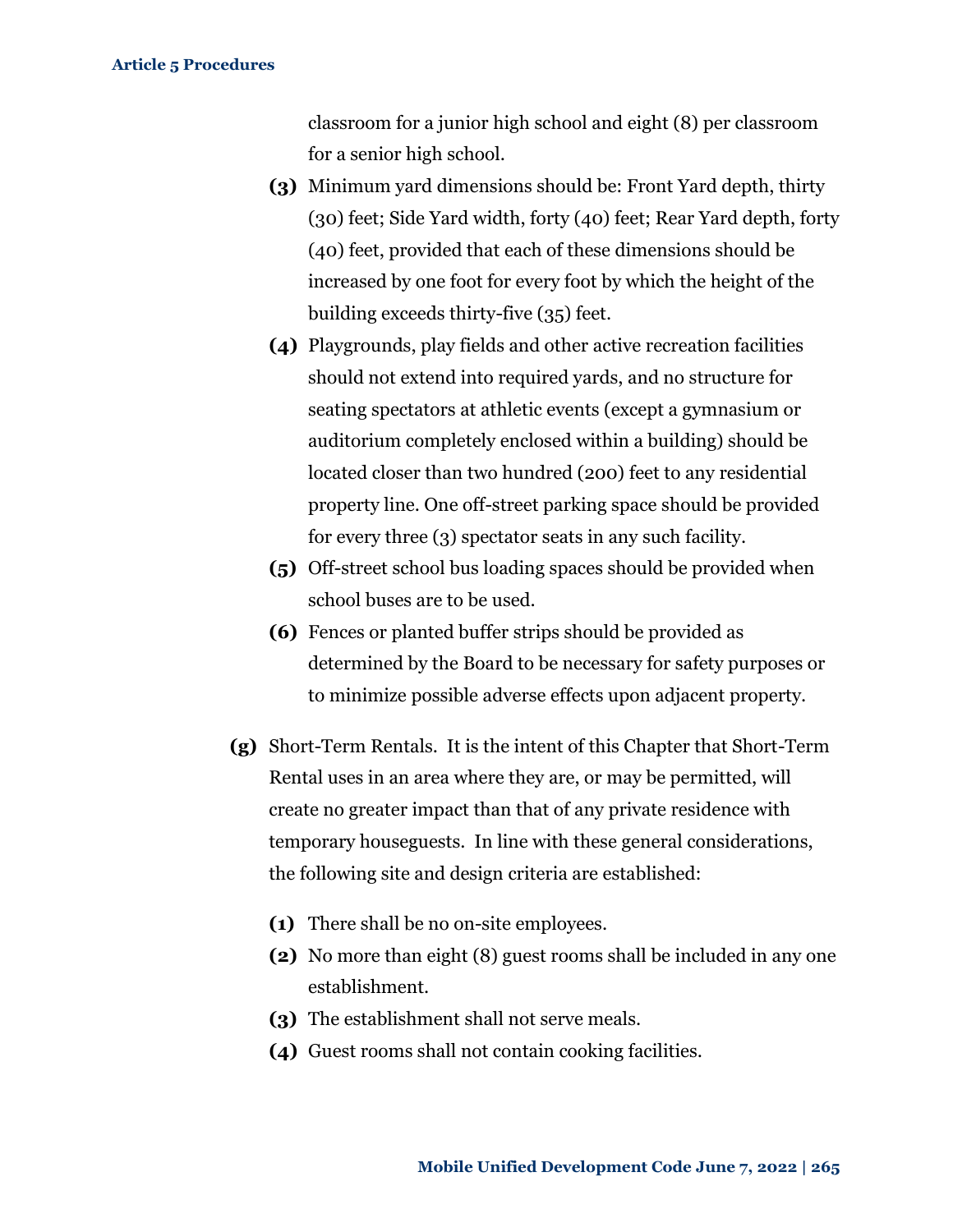- **(5)** A valid City of Mobile business license must be obtained for each discrete Short-Term Rental location and the business license number must be stated on any advertisement or listing for each Short-Term Rental. Provided, however, that Short-Term Rentals containing multiple units within a single structure that can be rented separately shall only be required to obtain a single license for each structure.
- **(6)** The operation shall not alter the residential nature of the neighborhood or the character of the dwelling as a residence.
- **(7)** The refuse are shall be screened from view, and shall be no closer than twenty (20) feet from any property line and 100 feet from any dwelling on an adjacent lot.
- **(8)** There shall be a minimum of two (2) off-street parking spaces for the principal occupants of the residence (if any), and a minimum of one (1) additional parking space per guest room. The additional parking spaces shall not be located in any required front or side yard setback area and shall be screened from the view of adjacent properties by natural or artificial means.
- **(9)** No signage or advertising copy such as Vacancy/No Vacancy, Rent/Lease, etc. is permitted.
- **(10)**The name and telephone number of a local responsible party shall be conspicuously posted within each Short-Term Rental. The local responsible party shall answer and respond to calls twenty-four (24) hours a day, seven (7) days a week for the duration of each Short-Term Rental period to address problems or complaints associated with the Short-Term Rental.
- **(11)** Each Short-Term Rental must meet applicable building and fire codes and be equipped with the following safety equipment and features:
	- **a.** Operational smoke and carbon monoxide detectors.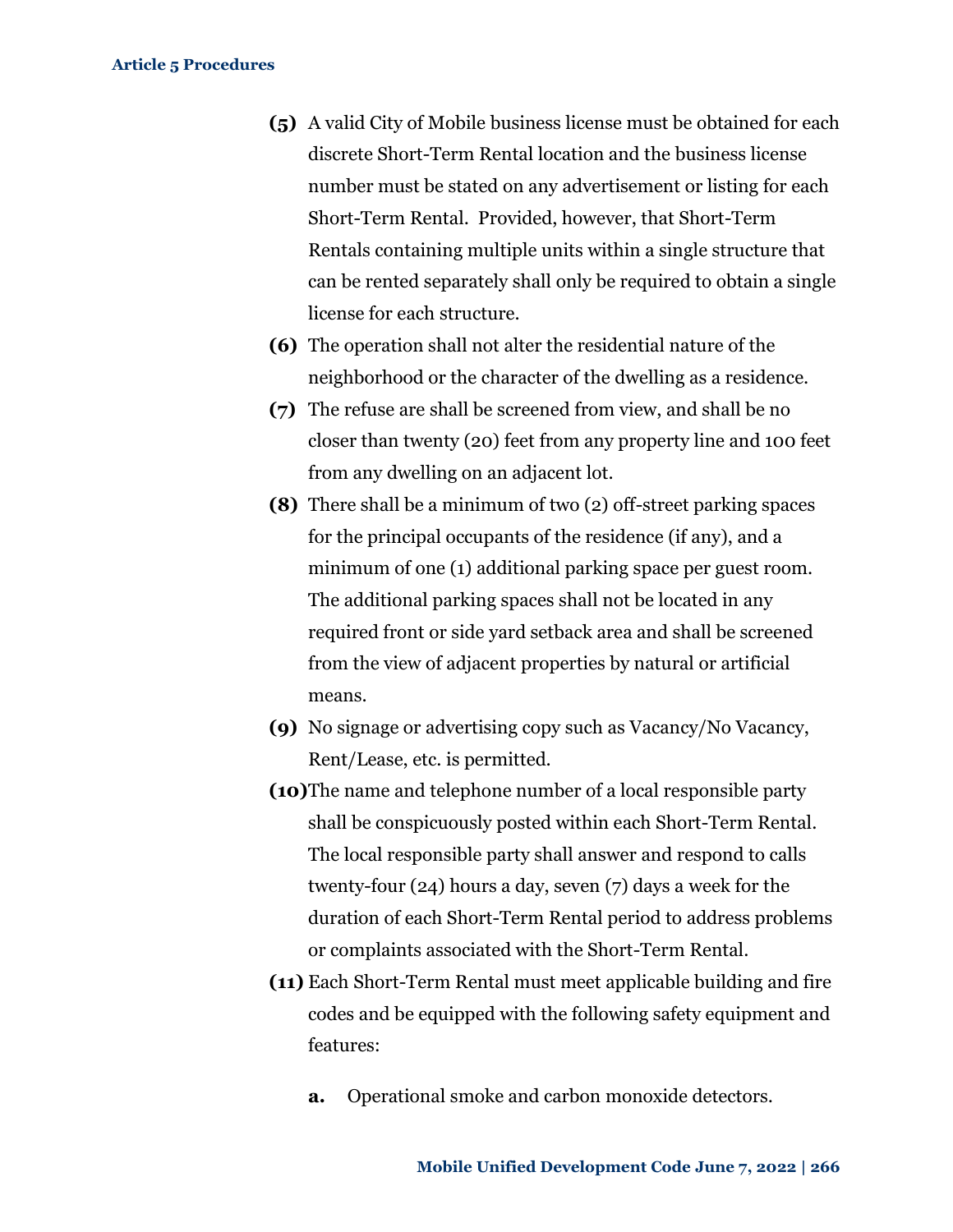- **b.** One (1) 2.5 lb. Class A-B-C fire extinguisher per floor.
- **c.** Prominently displayed and legible 9-1-1 address on building exterior.
- **(12)**May not occupy any accessory structure, accessory dwelling unit, outdoor space, or recreational vehicle on the site.
- **(13)**A Short-Term Rental shall only be rented to one (1) group or person at a time (ex. renting out multiple individual rooms to multiple separate groups or persons is not permitted).
- **F.** Subsequent Applications. The area or any portion thereof that is the subject of the proposed Conditional Use Permit shall not be considered again by the Planning Commission or City Council for the same or similar Application or use for at least six (6) months from the date the Application was denied or the date of withdrawal if any of the following applies:
	- **1.** The Application has been recommended for denial by the Planning Commission;
	- **2.** The Application has been denied by the City Council;
	- **3.** The Application has been formally noticed for public hearing with the Planning Commission but is subsequently withdrawn; or
	- **4.** The Application has been formally noticed for public hearing with the City Council but is subsequently withdrawn.
- **G.** Appeals. Appeal of any City Council action may be made to the Mobile County Circuit Court within forty-two (42) days of the date of the Council Action.
- **H.** Expiration.If no construction permit is obtained to implement the approved Conditional Use Permit within two (2) years of final approval, the approved Conditional Use Permit shall expire, unless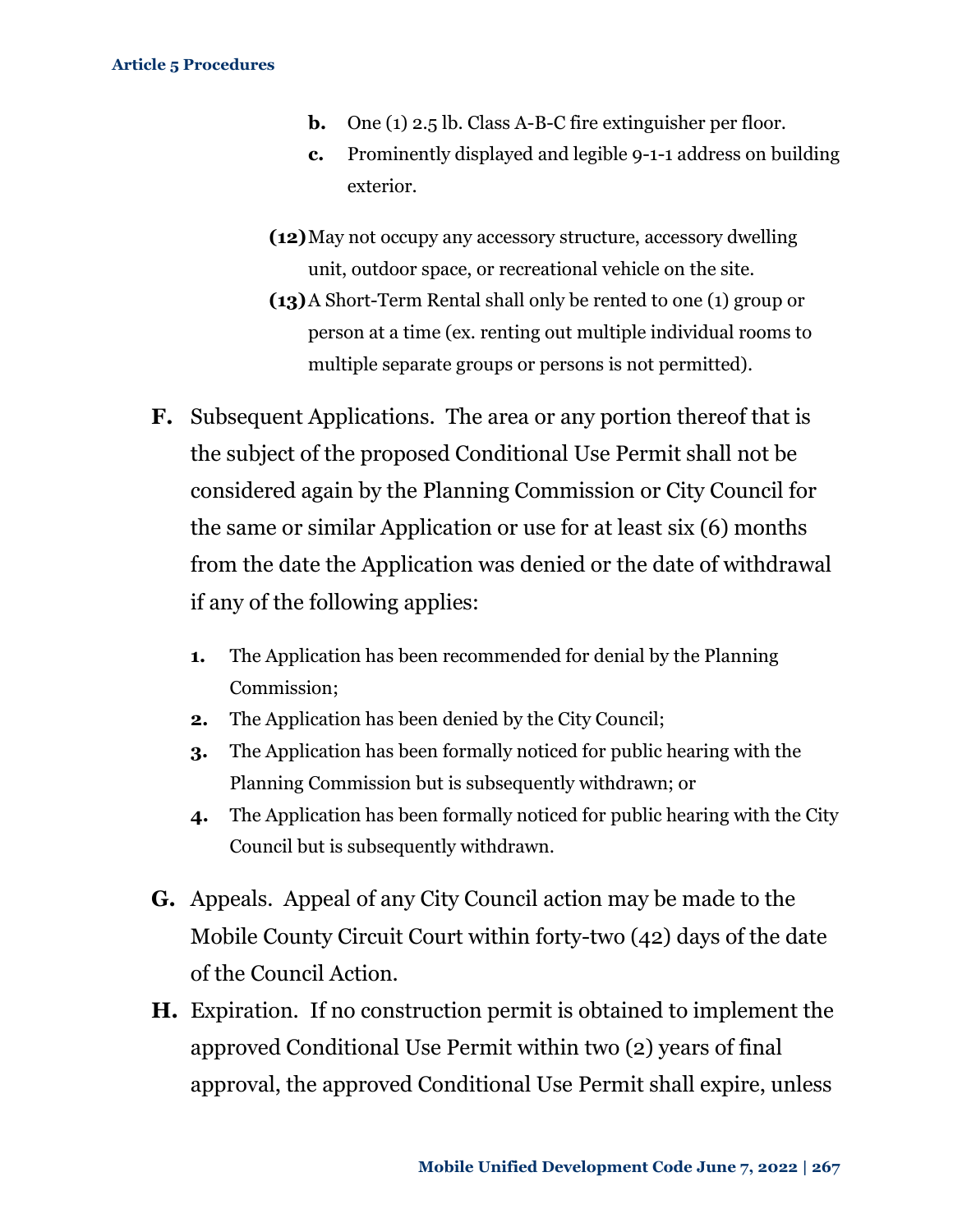an extension request is filed with the Planning Commission prior to expiration, and subsequently approved by the City Council.

- **I.** Recording and Recordkeeping
	- **1.** The Conditional Use Permit, including all restrictions and conditions concerning the uses of the property, shall be recorded in the Office of the Judge of Probate. A copy of the recorded document shall be provided to the Director. Any and all recording costs shall be borne by the Applicant.
	- **2.** Upon receipt of the recorded document, the Director shall revise the applicable map layers in the City of Mobile Geographic Information Systems (GIS) to reflect the approved Conditional Use Permit.

### <span id="page-24-0"></span>**Sec. 64-5-7 Planned Development**

- **A.** Applicability. This Section applies to any Application seeking a Planned Development zoning district designation.
- **B.** Initiation. A Planned Development Application may be initiated by the property owner, or any authorized agent of the property owner, by filing a written Application with the Director.
- **C.** Notice
	- **1.** The following notice is required for a Planned Development Application: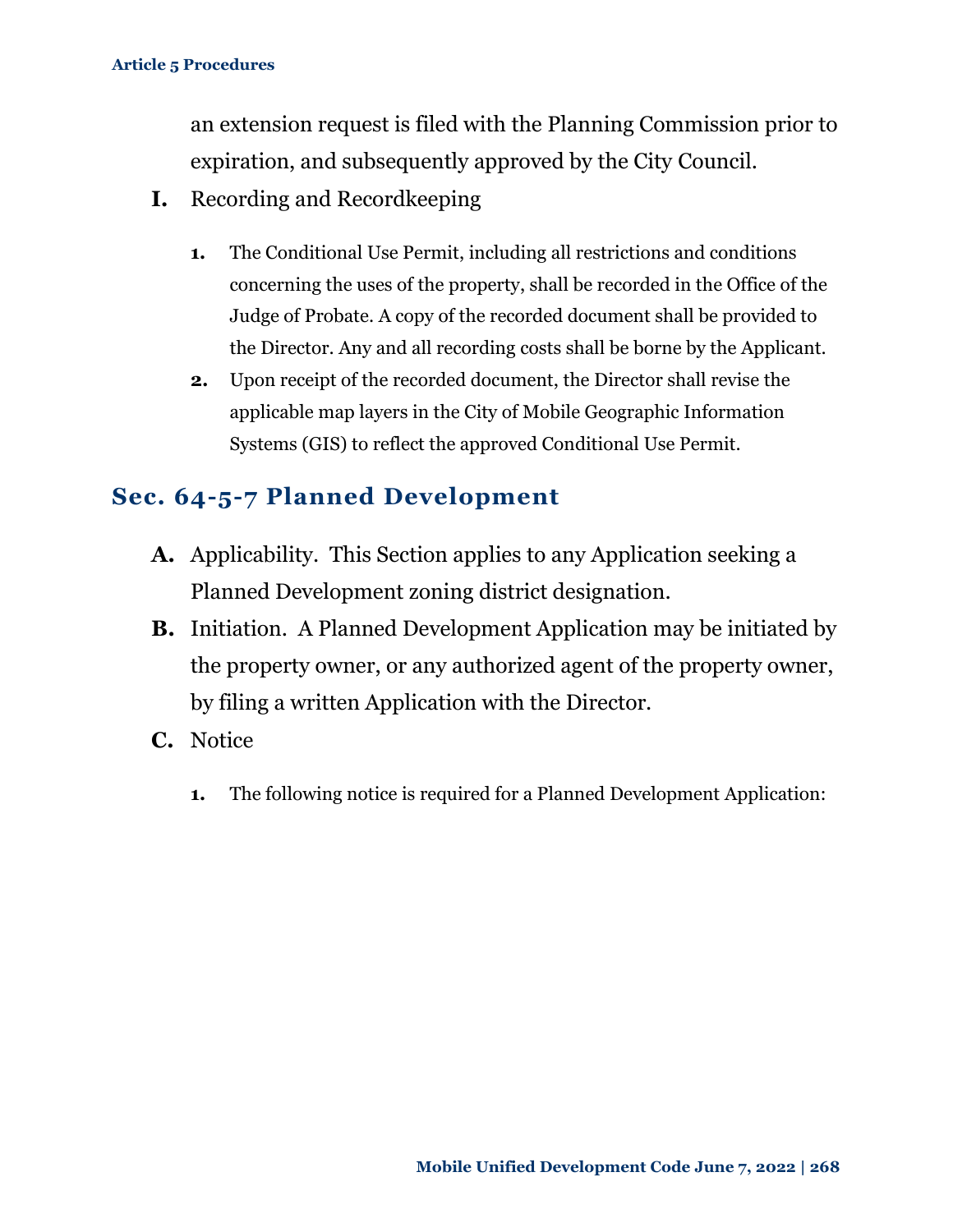| <b>Notice</b>      | When                                                                                  | Where / To Whom / Additional Requirements                                                                                                                                                                                                                                                 |
|--------------------|---------------------------------------------------------------------------------------|-------------------------------------------------------------------------------------------------------------------------------------------------------------------------------------------------------------------------------------------------------------------------------------------|
| Mail               | 15 days prior to hearing<br>before the Planning<br>Commission and the City<br>Council | Mailed notice to each owner of property which either abuts or lies<br>within 300 feet of the property the subject of the Application.<br>Applicant to furnish names and addresses.<br>The Director or City Clerk as applicable, will mail the notices.<br>First Class mail is sufficient. |
| Sign               | Posted 15 days prior to<br>hearing before the<br><b>Planning Commission</b>           | Posted on subject Property.<br>All signs must be posted in visible locations.                                                                                                                                                                                                             |
| <b>Publication</b> | 15 days or 3 consecutive<br>weeks prior to the hearing<br>before the City Council     | Newspaper of general circulation in the City, per Code of Ala, § 11-<br>$52 - 77.$                                                                                                                                                                                                        |

| Table 64-5-7.1 Type and Description of Notice-Planned Development |
|-------------------------------------------------------------------|
|-------------------------------------------------------------------|

- **2.** Notice shall be given:
	- **(a)** Before the Planning Commission Hearing:
		- **(1)** Mail
			- **a.** A synopsis of the proposal;
			- **b.** Time, date and place of the public hearing or meeting;
			- **c.** Telephone number for the Planning Department; and
			- **d.** The Planning Department's website address (URL).
		- **(2)** Sign: Posted by the City.
	- **(b)** Before the City Council Hearing:
		- **(1)** Mail: Notice shall include the following information:
			- **a.** A synopsis of the proposal;
			- **b.** Time, date and place of the public hearing or meeting;
			- **c.** A telephone number for the City Council Office; and
			- **d.** The City Council's website address (URL).
		- **(2)** Publication in accordance with the requirements of Alabama Code Section 11-52-77, as may amended.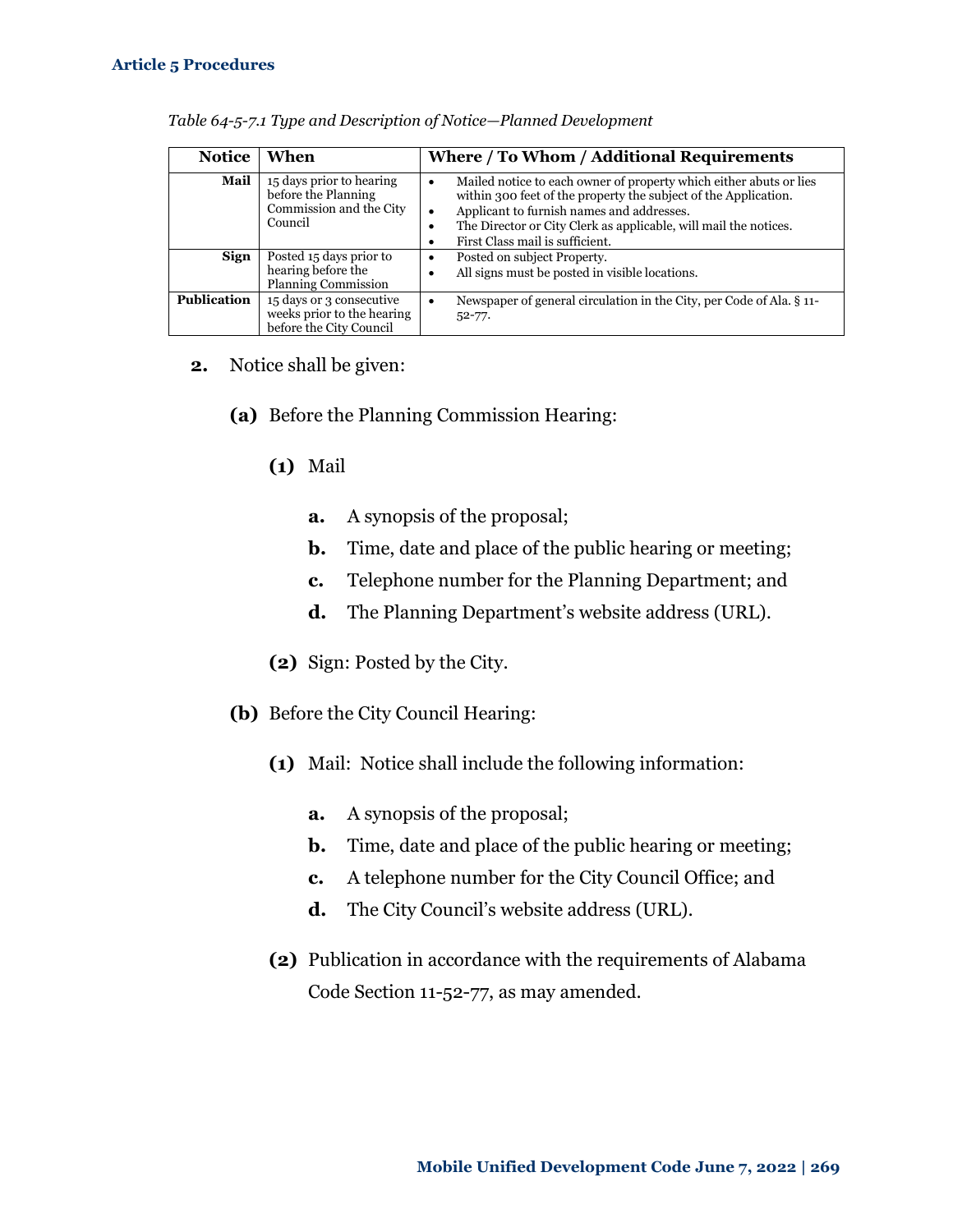- **D.** Decision
	- **1.** Administrative Review. The Director shall transmit the Application with a report to the Planning Commission within forty five (45) days after it is deemed complete.
	- **2.** Planning Commission Action
		- **(a)** If an Application is withdrawn after notice for a public hearing has been sent, then the Planning Commission shall not consider the same or similar Application within a period of six (6) months.
		- **(b)** An Application may receive a maximum one (1) holdover request and the Applicant shall be responsible for any costs incurred for renotification of property owners.
		- **(c)** Following the public hearing, the Planning Commission shall prepare a record of its proceedings and recommend that the Application be approved, approved with conditions, or denied. The Planning Commission recommendation shall be filed with the City Council within fifteen (15) days after the date of the public hearing.
	- **3.** City Council Action
		- **(a)** The Council shall not take action on the Application until the Council receives the Planning Commission's final report and recommendation.
		- **(b)** Within thirty (30) days of receipt of the Planning Commission's final report and recommendation, the City Council shall place the item on its agenda for the scheduling of a public hearing.
		- **(c)** No Planned Development shall be enacted unless the City Council conducts a public hearing. The City Clerk shall notify the Applicant of the time and place of the public hearing and give public notice as required by this Chapter.
		- **(d)** At the conclusion of the hearing, the City Council shall approve, approve with conditions or deny the amendment.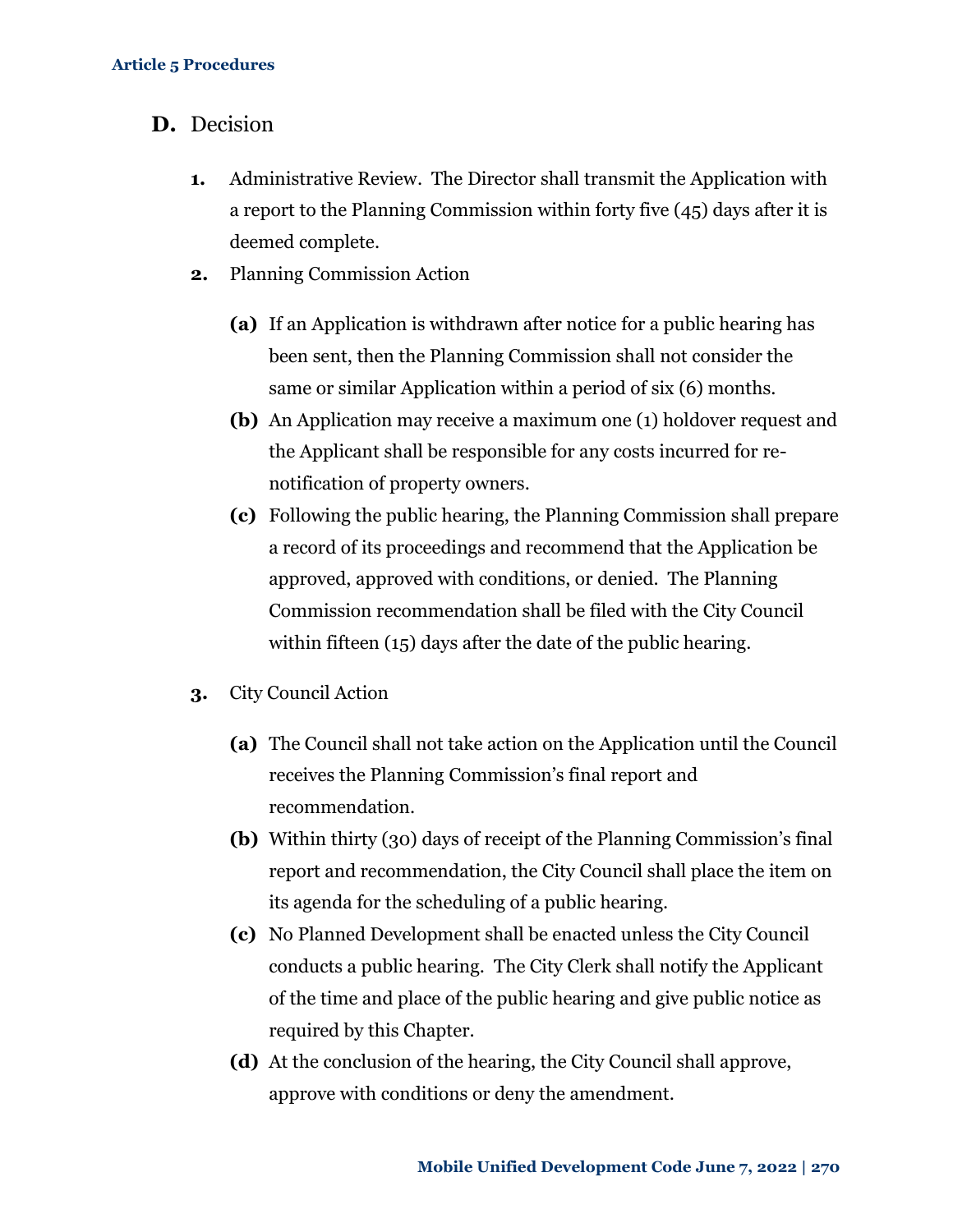- **4.** Conditions
	- **(a)** The City Council may attach appropriate conditions to mitigate any impact of the proposed development, such as restrictions relative to the site plan and any future modifications, Setback requirements and other restrictions appropriate to mitigate the impacts of the development.
	- **(b)** An Application for a Planned Development must include a site plan. The City Council may place conditions on the Planned Development requiring the development to comply with the site plan. If a Planned Development and site plan is approved, the Applicant may not commence construction or use of any building, structure or use unless:
		- **(1)** The Applicant submits a final site plan reflecting site specific conditions of approval to the Director;
		- **(2)** The Director determines that the site plan is consistent with the approved Site Plan and any conditions of approval; and,
		- **(3)** All required permits are issued.
	- **(c)** Conditions, including voluntary use restrictions, and required conformance with an approved Site Plan, shall run with the land and bind Applicants, their heirs, successors and assigns, and be recorded by the Applicant in the Office of the Judge of Probate, with a copy of the probated record provided to the Director.
- **E.** Approval Criteria. The Planning Commission shall not recommend a Planned Development for approval, and the City Council shall not approve such an Application, unless the proposed Planned Development:
	- **1.** Is consistent with all applicable requirements of this Chapter;
	- **2.** Is compatible with the character of the surrounding neighborhood;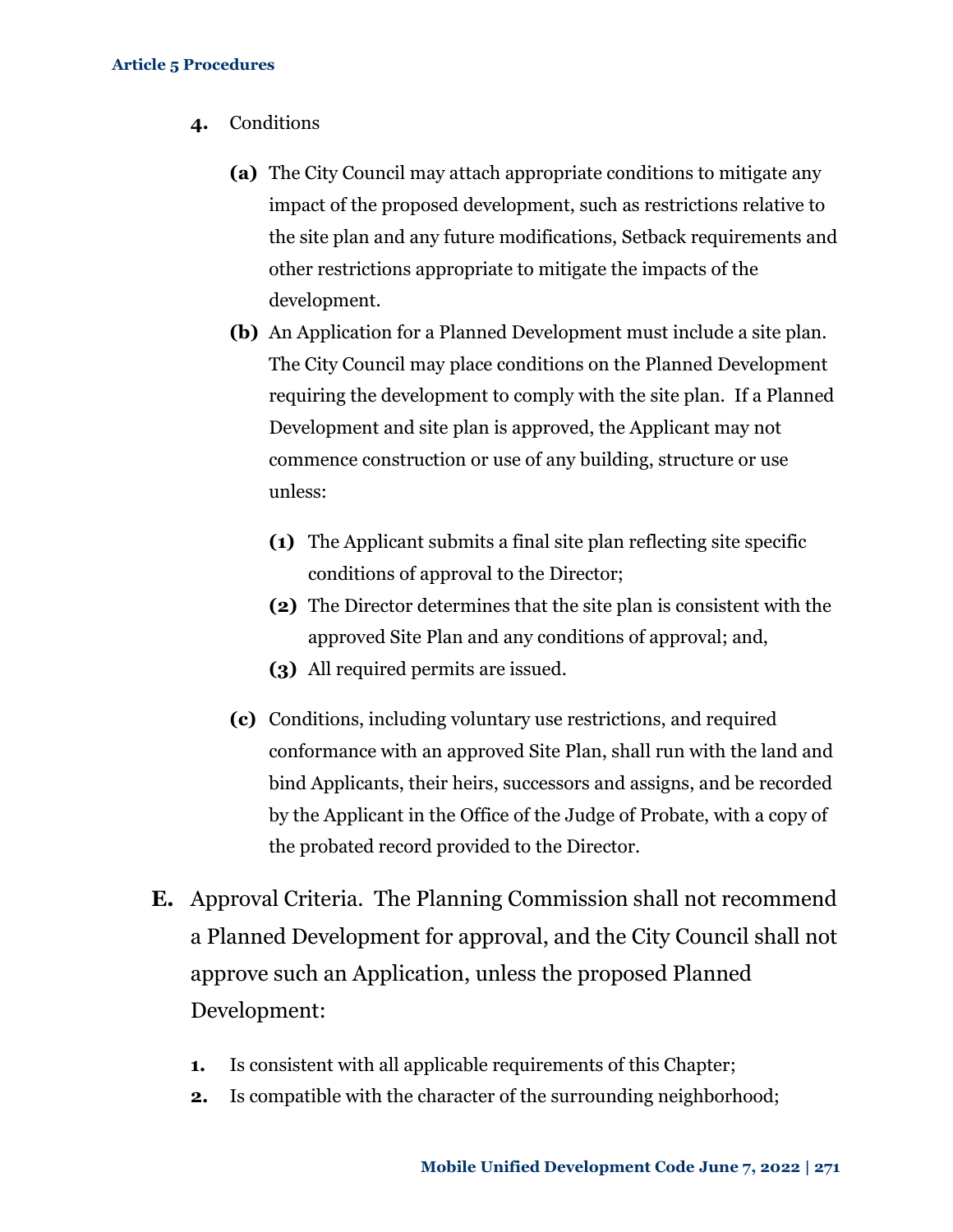- **3.** Will not impede the orderly development and improvement of surrounding property; and
- **4.** Will not adversely affect the health, safety or welfare of persons living or working in the surrounding neighborhood, or be more injurious to property or improvements in the neighborhood. In making this determination, the Planning Commission and City Council shall consider:
	- **(a)** The location, type and height of buildings or structures;
	- **(b)** The type and extent of landscaping and screening;
	- **(c)** Lighting;
	- **(d)** Hours of operation; or
	- **(e)** Other conditions that might require mitigation of the adverse impacts of the proposed development.
- **5.** Is designed to provide ingress and egress that minimizes traffic hazards and traffic congestion on the public roads;
- **6.** Is designed to minimize the impact on storm water facilities;
- **7.** Will be adequately served by water and sanitary sewer services;
- **8.** Is not noxious or offensive by reason of emissions, vibration, noise, odor, dust, smoke or gas;
- **9.** Shall not be detrimental or endanger the public health, safety or general welfare;
- **10.** Satisfies the minimum contiguous acreage requirements of Section 64-2- 23.A;
- **11.** Accommodates existing urban amenities and natural features;
- **12.** Optimizes available public utilities, Streets and community facilities; and
- **13.** Provides open space through efficient or innovative site design.
- **14.** Benefits Consideration. In addition, consideration should also be given to the City's and the larger community's best interests and the need, benefit, or public purpose of the proposed request.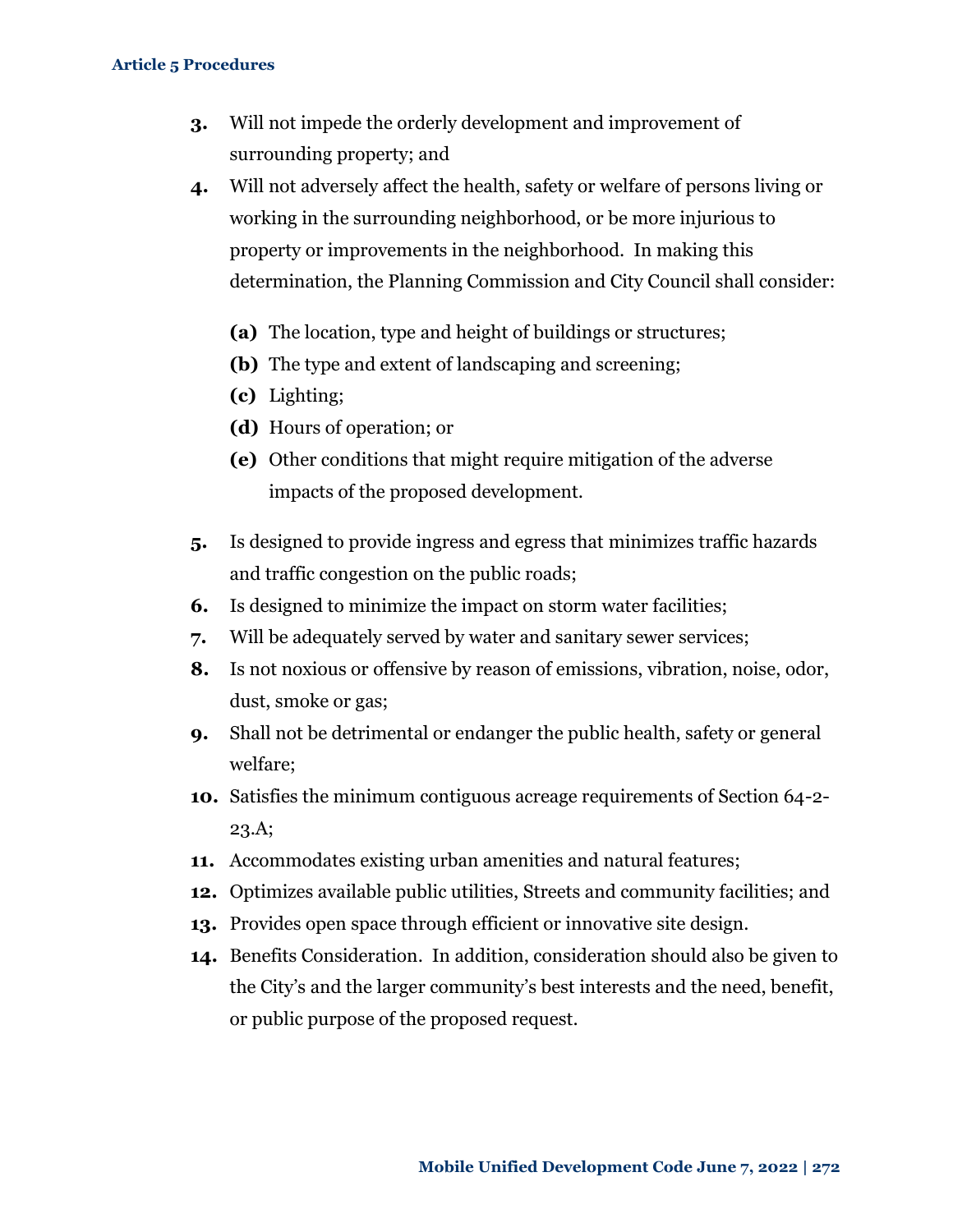- **F.** Subsequent Applications. The area or any portion thereof that is the subject of the proposed Planned Development shall not be considered again by the Planning Commission or City Council for the same or similar Application or use for at least six (6) months from the date the Application was denied or the date of withdrawal if any of the following applies:
	- **1.** The Application has been recommended for denial by the Planning Commission;
	- **2.** The Application has been denied by the City Council,
	- **3.** The Application has been formally noticed for public hearing with the Planning Commission but is subsequently withdrawn; or
	- **4.** The Application has been formally noticed for public hearing with the City Council but is subsequently withdrawn.
- **G.** Appeals. Appeal of any City Council action may be made to the Mobile County Circuit Court within forty-two (42) days of the date of the Council Action.
- **H.** Expiration. If no construction permit is obtained to implement the approved Planned Development within two (2) years of final approval, the approved Planned Development shall expire, unless an extension request is filed with the Planning Commission prior to expiration, and subsequently approved by the City Council.
- **I.** Recording and Recordkeeping
	- **1.** The Planned Development, including all restrictions and conditions concerning the uses of the property, shall be recorded in the Office of the Judge of Probate. A copy of the recorded document shall be provided to the Director. Any and all recording costs shall be borne by the Applicant.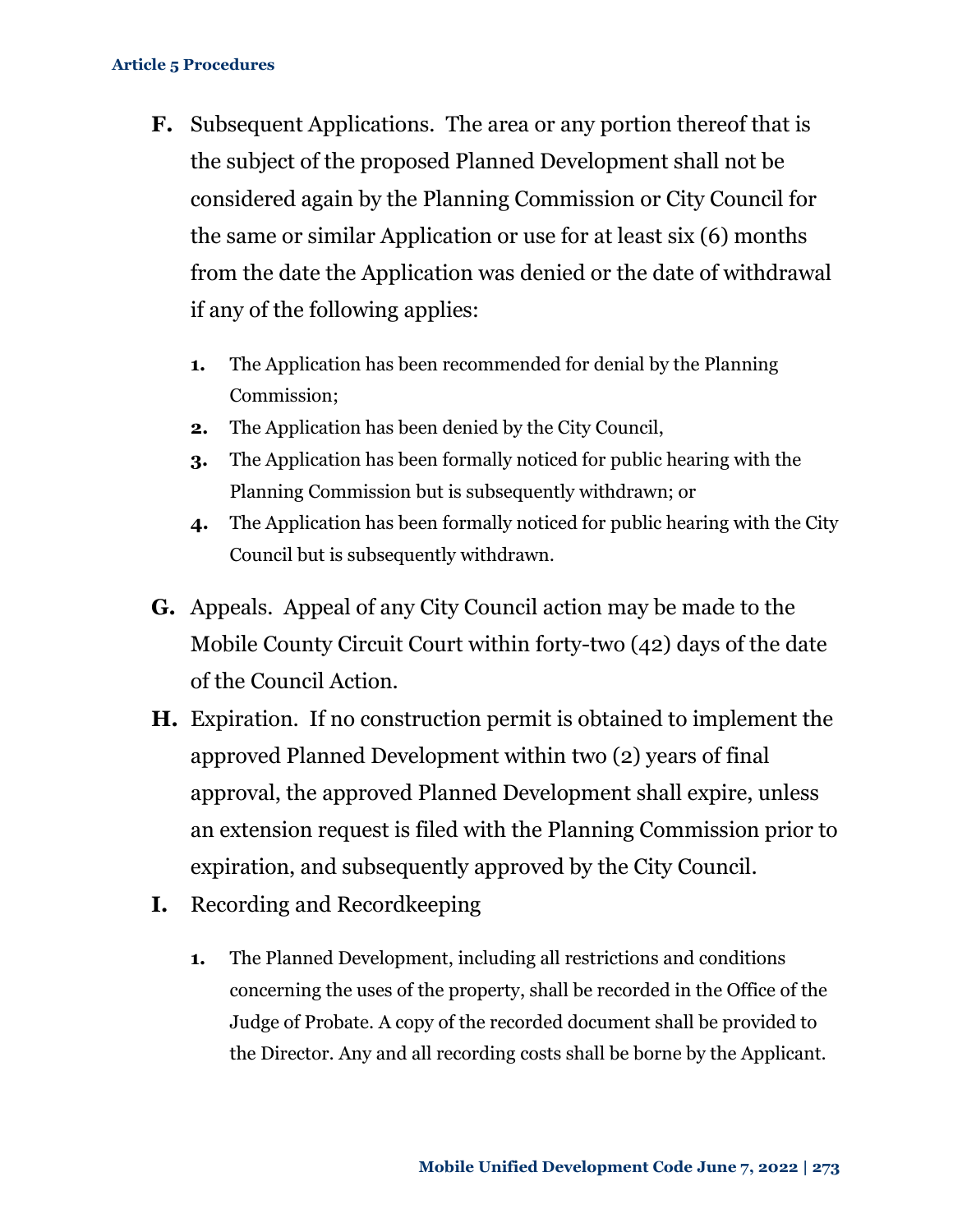**2.** Upon receipt of the recorded document, the Director shall revise the applicable map layers in the City of Mobile Geographic Information Systems (GIS) to reflect the approved Planned Development.

# <span id="page-30-0"></span>**Sec. 64-5-8 Previously approved Planning Approvals and Planned Unit Developments**

- **A.** Applicability
	- **1.** Planning Approvals. All Planning Approvals approved prior to the effective date of this Chapter shall expire if development has not commenced within two (2) years of the effective date of this Chapter, unless an extension request is filed with the Planning Commission prior to the date of expiration, and is subsequently approved by the City Council.
	- **2.** Planned Unit Developments. All Planned Unit Developments approved prior to the effective date of this Chapter shall expire if development has not commenced within two (2) years of the effective date of this Chapter, unless an extension request is filed with the Planning Commission prior to the date of expiration, and is subsequently approved by the City Council.

### **B.** Modifications

- **1.** Minor changes. Landscaping and tree plantings, building elevation, building materials, parking lot design, screening fences or walls, building location (not reducing Setbacks or buffers), or similar elements of site or building design, may be allowed, subject to administrative approval of a revised site plan.
- **2.** Major modifications. Major modifications to an unexpired Planning Approval or Planned Unit Development require review and recommendation by the Planning Commission and approval by the City Council.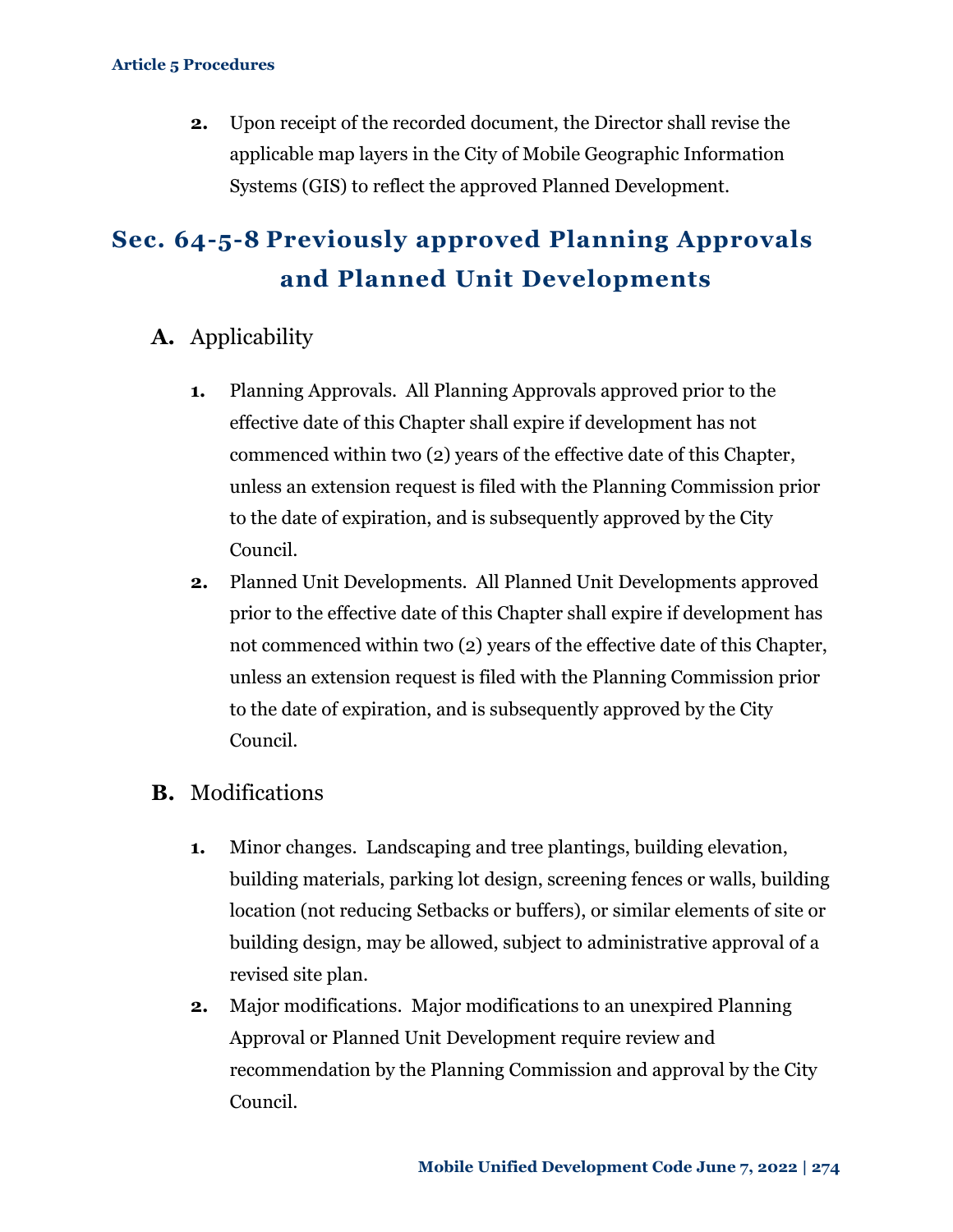**(a)** Notice. The following notice is required for Major modifications to a Planning Approval or Planned Unit Development:

*Table 64-5-8.1 Type and Description of Notice—Previously Approved Planning Approvals and Planned Unit Developments*

| <b>Notice</b> | When                                                                               | Where / To Whom / Additional Requirements                                                                                                                                                                                                                                                 |
|---------------|------------------------------------------------------------------------------------|-------------------------------------------------------------------------------------------------------------------------------------------------------------------------------------------------------------------------------------------------------------------------------------------|
| Mail          | 15 days prior to hearing before the<br>Planning Commission and the City<br>Council | Mailed notice to each owner of property which either abuts or lies<br>within 300 feet of the property the subject of the Application.<br>Applicant to furnish names and addresses.<br>The Director or City Clerk as applicable, will mail the notices.<br>First Class mail is sufficient. |
| Sign          | Posted 15 days prior to hearing<br>before the Planning Commission                  | Posted on subject Property.<br>All signs must be posted in visible locations.                                                                                                                                                                                                             |
| Publication   | 15 days or 3 consecutive weeks<br>prior to the hearing before the City<br>Council  | Newspaper of general circulation in the City, per Code of Ala. § 11-<br>$52 - 77.$                                                                                                                                                                                                        |

- **(1)** Notice shall be given:
	- **a.** Before the Planning Commission Hearing:
		- **1.** Mail: Notice shall include the following information:
			- **i** A synopsis of the proposal;
			- **ii** Time, date and place of the public hearing or meeting;
			- **iii** Telephone number for the Planning Department; and
			- **iv** The Planning Department's website address (URL).
		- **2.** Sign
	- **b.** Before the City Council Hearing:
		- **1.** Mail: Notice shall include the following information:
			- **i** A synopsis of the proposal;
			- **ii** Time, date and place of the public hearing or meeting;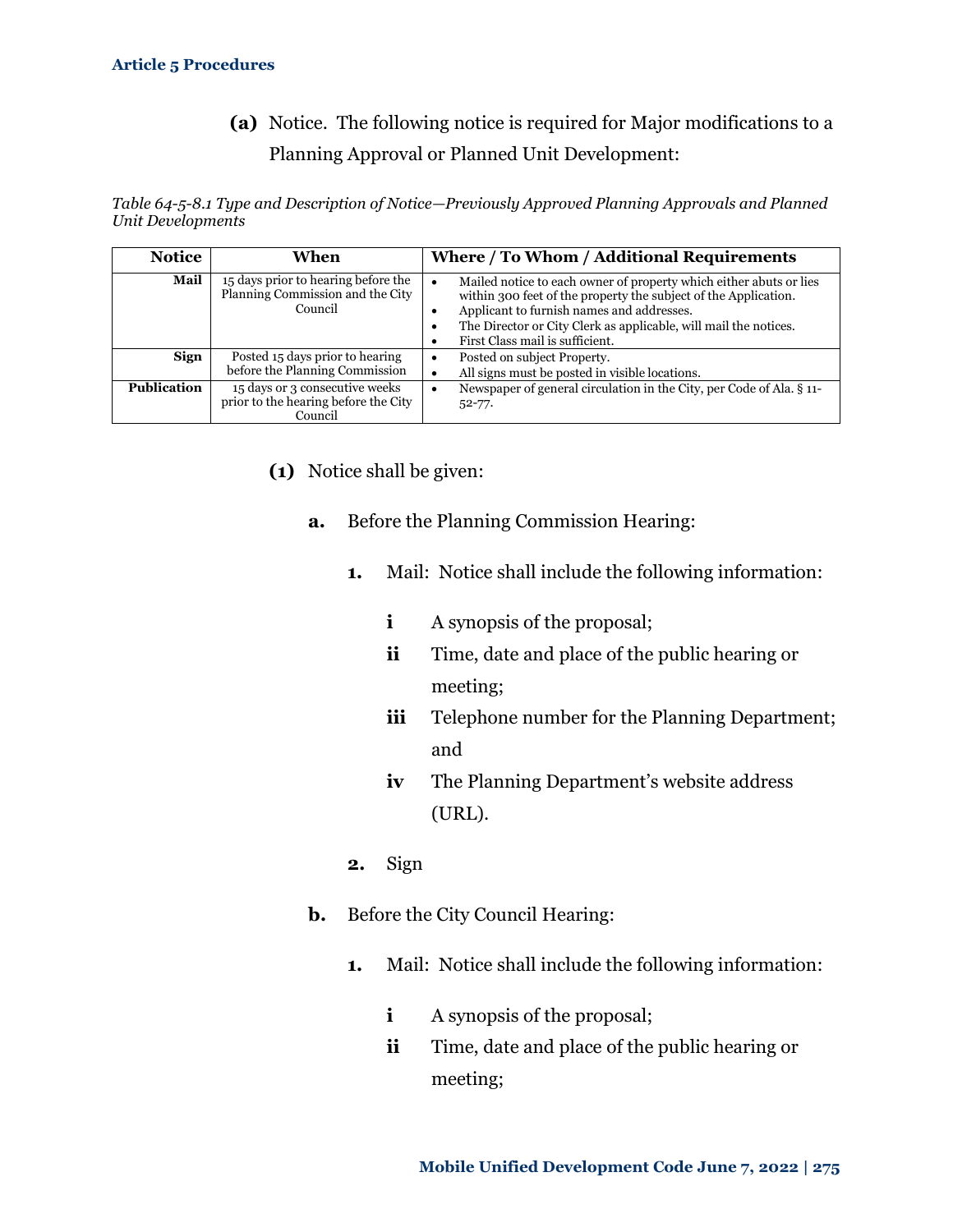- **iii** A telephone number for the City Council Office; and
- **iv** The City Council's website address (URL).
- **2.** Publication in accordance with the requirements of Alabama Code Section 11-52-77, as may amended.
- **(b)** Decision.
	- **(1)** Administrative Review. Applications for major modifications shall be filed with the Director. The Director shall transmit the Application with a report to the Planning Commission within forty-five (45) days after it is deemed complete.
	- **(2)** Planning Commission Action
		- **a.** If an Application is withdrawn after notice for a public hearing has been sent, then the Planning Commission shall not consider the same or similar Application within a period of six (6) months.
		- **b.** An Application may receive a maximum one (1) holdover request and the Applicant shall be responsible for any costs incurred for re-notification of property owners.
		- **c.** Following the public hearing, the Planning Commission shall prepare a record of its proceedings and recommend that the Application be approved, approved with conditions, or denied. The Planning Commission recommendation shall be filed with the City Council within 15 days after the date of the public hearing.
	- **(3)** City Council Action
		- **a.** The Council shall not take action on the Application until the Council receives the Planning Commission's final report and recommendation.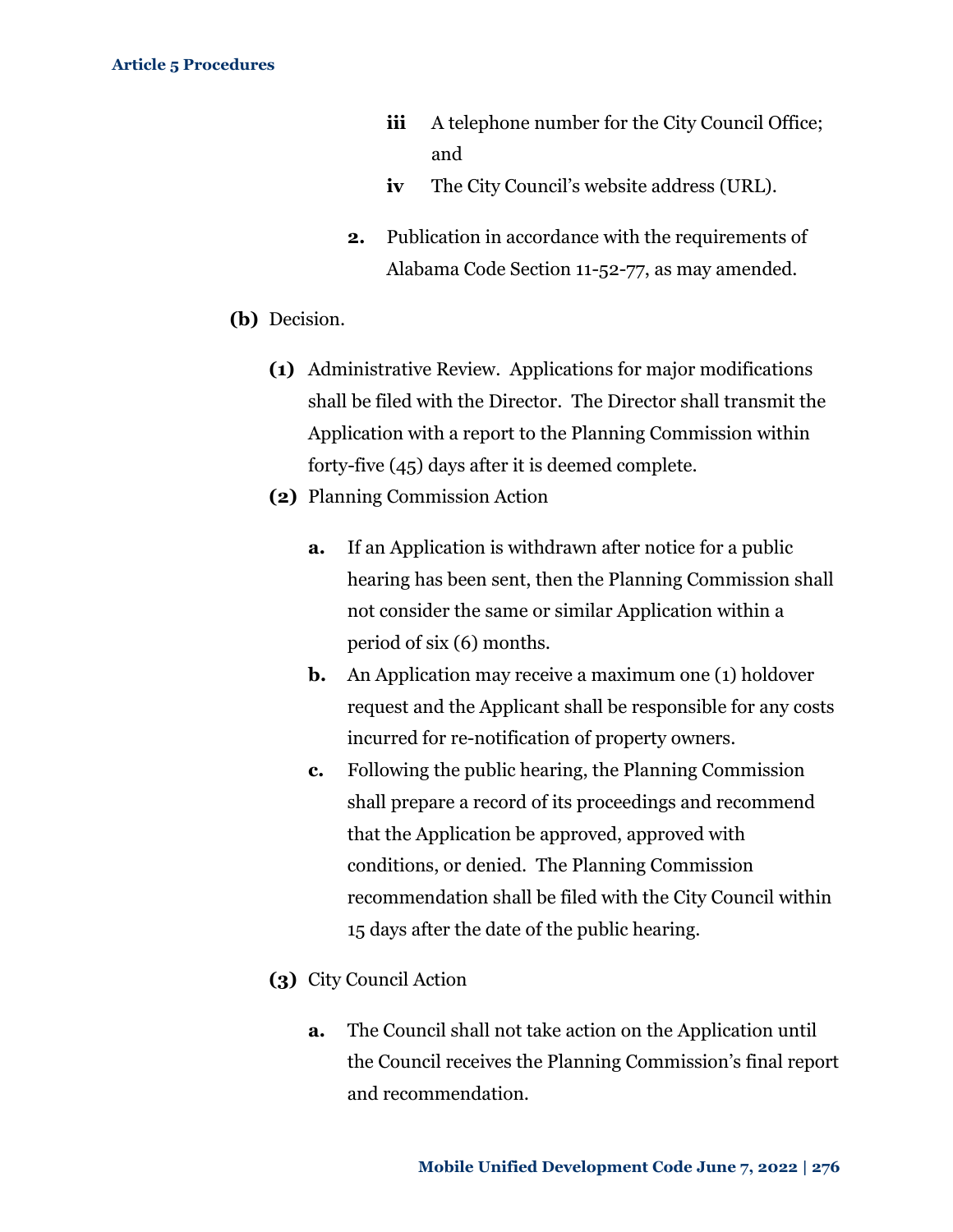- **b.** Within thirty (30) days of receipt of the Planning Commission's final report and recommendation, the City Council shall place the item on its agenda for the scheduling of a public hearing.
- **c.** No major modification shall be made unless the City Council conducts a public hearing. The City Clerk shall notify the Applicant of the time and place of the public hearing and give public notice as required by this Chapter.
- **d.** At the conclusion of the hearing, the City Council shall approve, approve with conditions, or deny the amendment.
- **(4)** Conditions
	- **a.** The City Council may attach appropriate conditions to mitigate any impact of the development as modified, such as restrictions relative to the site plan, setback requirements, and other restrictions appropriate to mitigate the impacts.
	- **b.** An Application for a Major Modification must include a site plan. If a Major Modification is approved, the Applicant may not commence construction or use of the site unless:
		- **1.** The Applicant submits a final site plan reflecting site specific conditions of approval to the Director, and
		- **2.** The Director determines that the site plan is consistent with the approved site Plan and any conditions of approval; and,
		- **3.** All required permits are issued.
	- **c.** Conditions, including voluntary use restrictions, and required conformance with an approved Site Plan, shall run with the land and bind Applicants, their heirs, successors and assigns, and be recorded by the Applicant in the Office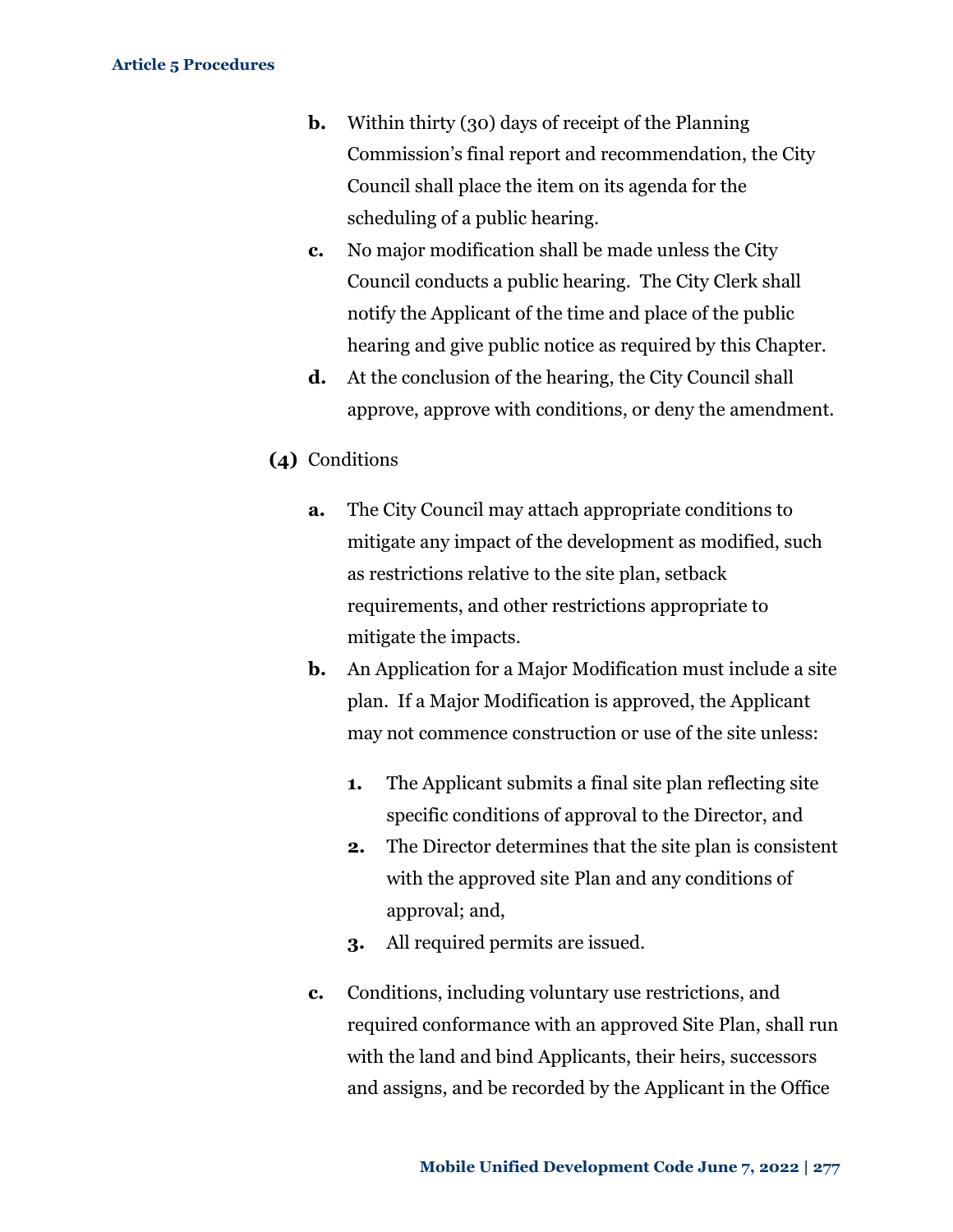of the Judge of Probate, with a copy of the probated record provided to the Director.

- **(5)** Approval Criteria. The Planning Commission shall not recommend a major modification for approval, and the City Council shall not approve the modification, unless the proposed modification:
	- **a.** Is consistent with all applicable requirements of this Chapter;
	- **b.** Is compatible with the character of the surrounding neighborhood;
	- **c.** Will not impede the orderly development and improvement of surrounding property;
	- **d.** Will not adversely affect the health, safety or welfare of persons living or working in the surrounding neighborhood, or be more injurious to property or improvements in the neighborhood:
		- **1.** In making this determination, the Planning Commission and City Council shall consider the location, type and height of buildings or structures, the type and extent of landscaping and screening, lighting, hours of operation or any other conditions that mitigate the impacts of the proposed development; and
		- **2.** Includes adequate public facilities and utilities;
	- **e.** Is subject to adequate design standards to provide ingress and egress that minimize traffic hazards and traffic congestion on the public roads;
	- **f.** Is not noxious or offensive by reason of emissions, vibration, noise, odor, dust, smoke or gas; and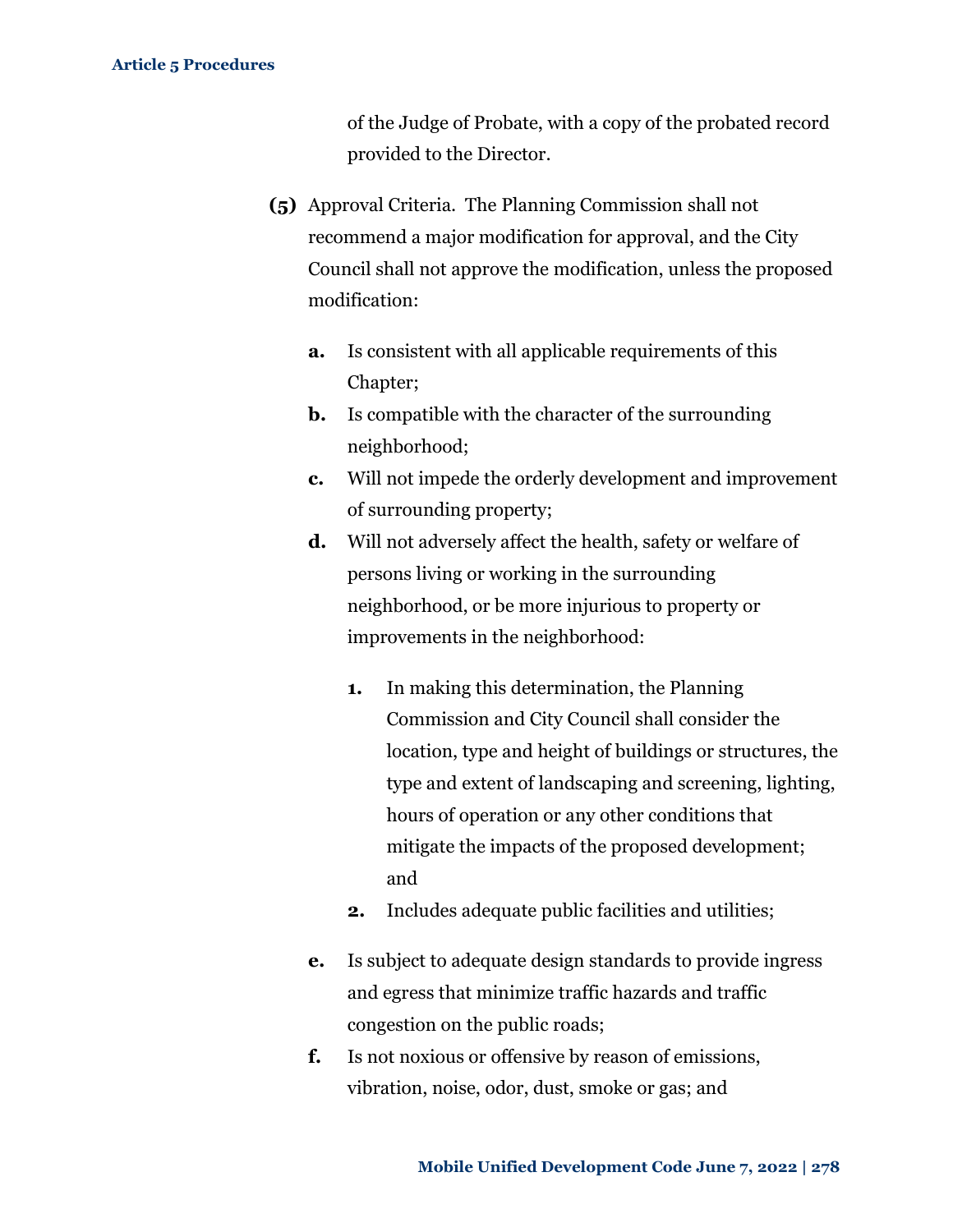- **g.** Shall not be detrimental or endanger the public health, safety or general welfare.
- **h.** Benefits Consideration. In addition, consideration should also be given to the City's and the larger community's best interests and the need, benefit, or public purpose of the proposed request.
- **(c)** Subsequent Applications. The site subject to the Major Modification shall not be considered again by the Planning Commission or City Council for at least six (6) months from the date the Application was denied or the date of withdrawal if any of the following applies:
	- **(1)** The Application has been recommended for denial by the Planning Commission;
	- **(2)** The Application has been denied by the City Council,
	- **(3)** The Application has been formally noticed for public hearing with the Planning Commission but is subsequently withdrawn; or
	- **(4)** The Application has been formally noticed for public hearing with the City Council but is subsequently withdrawn.
- **(d)** Appeals. Appeal of any City Council action may be made to the Mobile County Circuit Court within forty-two (42) days of the date of the Council Action.
- **(e)** Expiration. If no construction permit is obtained to implement the approved modification within two (2) years after approval, the approved modification shall expire, unless an extension request is filed with the Planning Commission prior to expiration, and subsequently approved by the City Council.
- **(f)** Recording and Recordkeeping
	- **(1)** The modification, including all restrictions and conditions concerning the uses of the property shall be recorded in the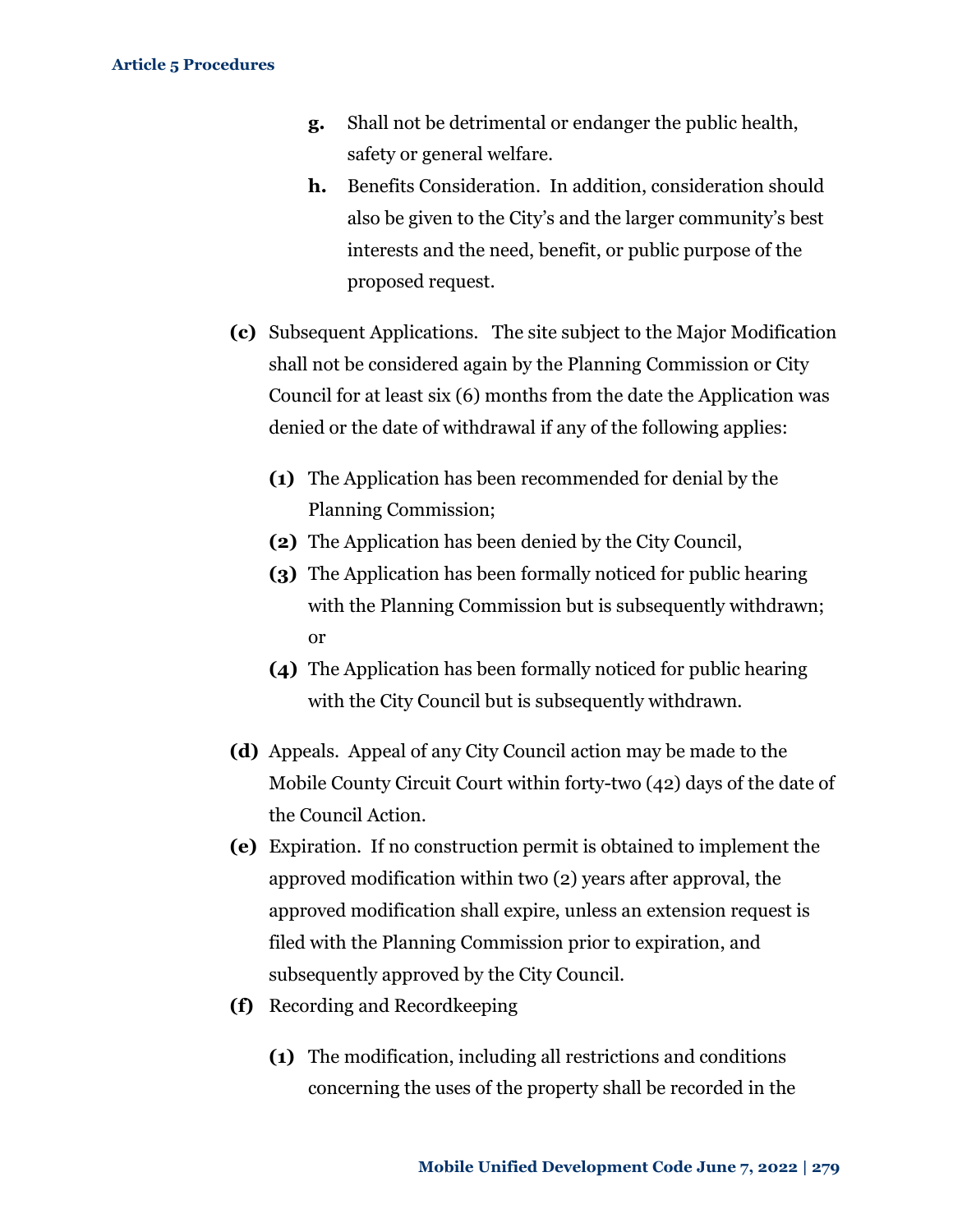Office of the Judge of Probate. A copy of the recorded document shall be provided to the Director. Any and all recording costs shall be borne by the Applicant.

**(2)** Upon receipt of the recorded document, the Director shall revise the applicable map layers in the City of Mobile Geographic Information Systems (GIS) to reflect the approved Planned Development.

# <span id="page-36-0"></span>**Sec. 64-5-9 Appeal of Administrative Zoning Decisions**

- **A.** Applicability. Any administrative decision by the Director regarding the applicability or interpretation of the any provision of this Chapter may be appealed to the Board of Adjustment by any person aggrieved or by any officer, department or board of the City affected by any decision of the Director with respect to the administration or enforcement of this Chapter. The Board of Adjustment is authorized to hear and decide appeals where it is alleged there is error in any order, requirement, decision or determination made by an administrative official in the enforcement of this article or of any ordinance adopted pursuant thereto.
- **B.** Initiation
	- **1.** An appeal is initiated by filing a notice of appeal with the Director and the Board of Adjustment.
	- **2.** The notice of appeal shall be filed within ten (10) days from the date of the decision.
	- **3.** The notice of appeal shall specify the grounds upon which the appeal is taken.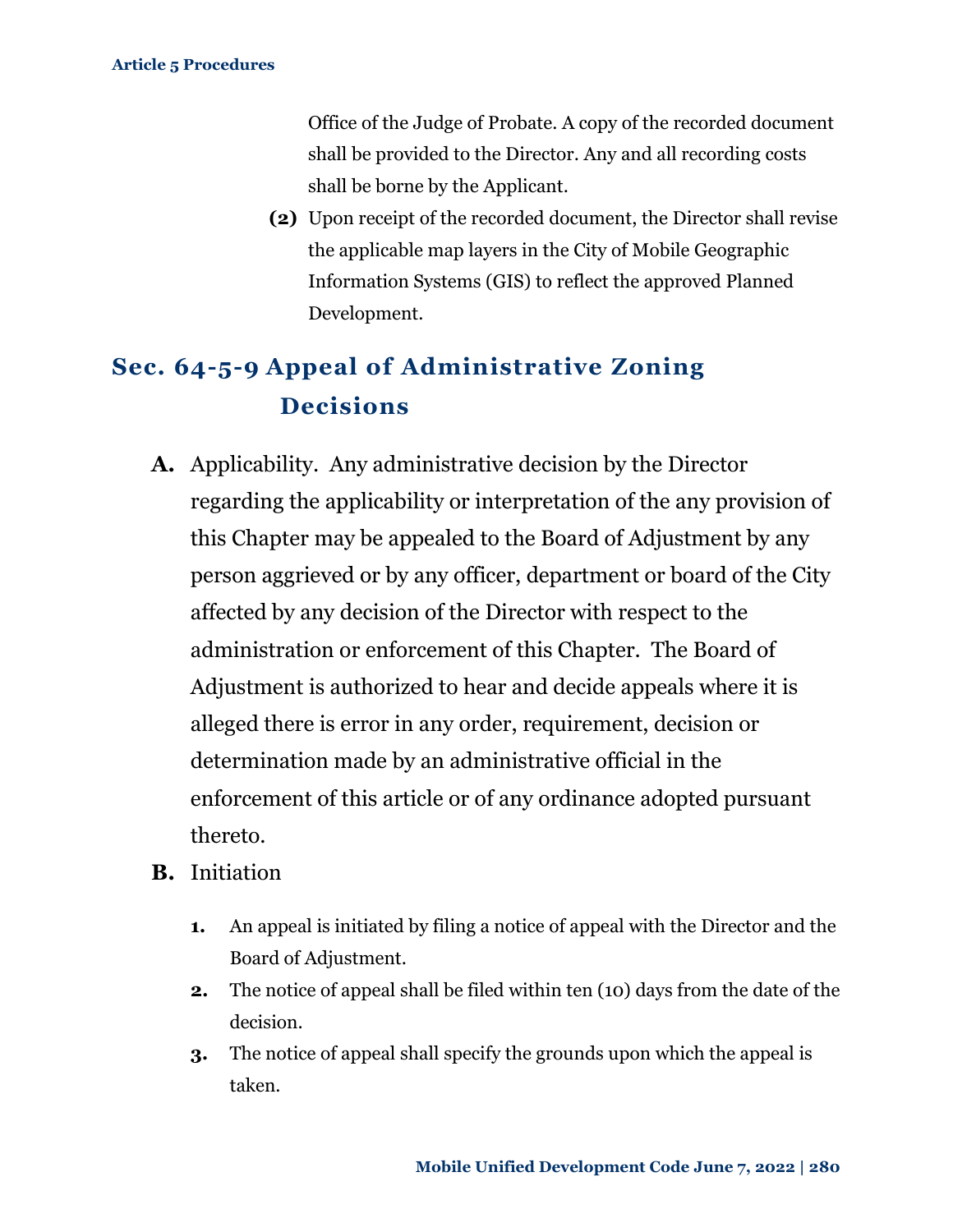- **4.** Upon receipt of a notice of appeal, the Director shall transmit to the Board of Adjustment all of the original documents and materials, or true copies, constituting the record upon which the order or decision appealed from is based.
- **C.** Effect of Appeal
	- **1.** An appeal stays all proceedings in furtherance of the action appealed from unless the officer from whom the appeal is taken certifies to the Board of Adjustment that by reason of facts stated in the certificate a stay would in his or her opinion cause imminent peril to life or property. Such proceedings shall not be stayed otherwise than by a restraining order which may be granted by the Board of Adjustment or by a court of record on Application, on notice to the offices from whom the appeal is taken and on due cause shown.

### **D.** Hearings

- **1.** The Board shall fix a reasonable time for the hearing of the appeal, give public notice thereof, as well as due notice to the parties in interest, and decide the same within a reasonable time.
- **2.** The hearing shall be open to the public.
- **3.** Any interested party may appear in person or by agent or by attorney.
- **E.** Notice The following notice is required for a hearing on an Appeal of an Administrative Zoning Decision: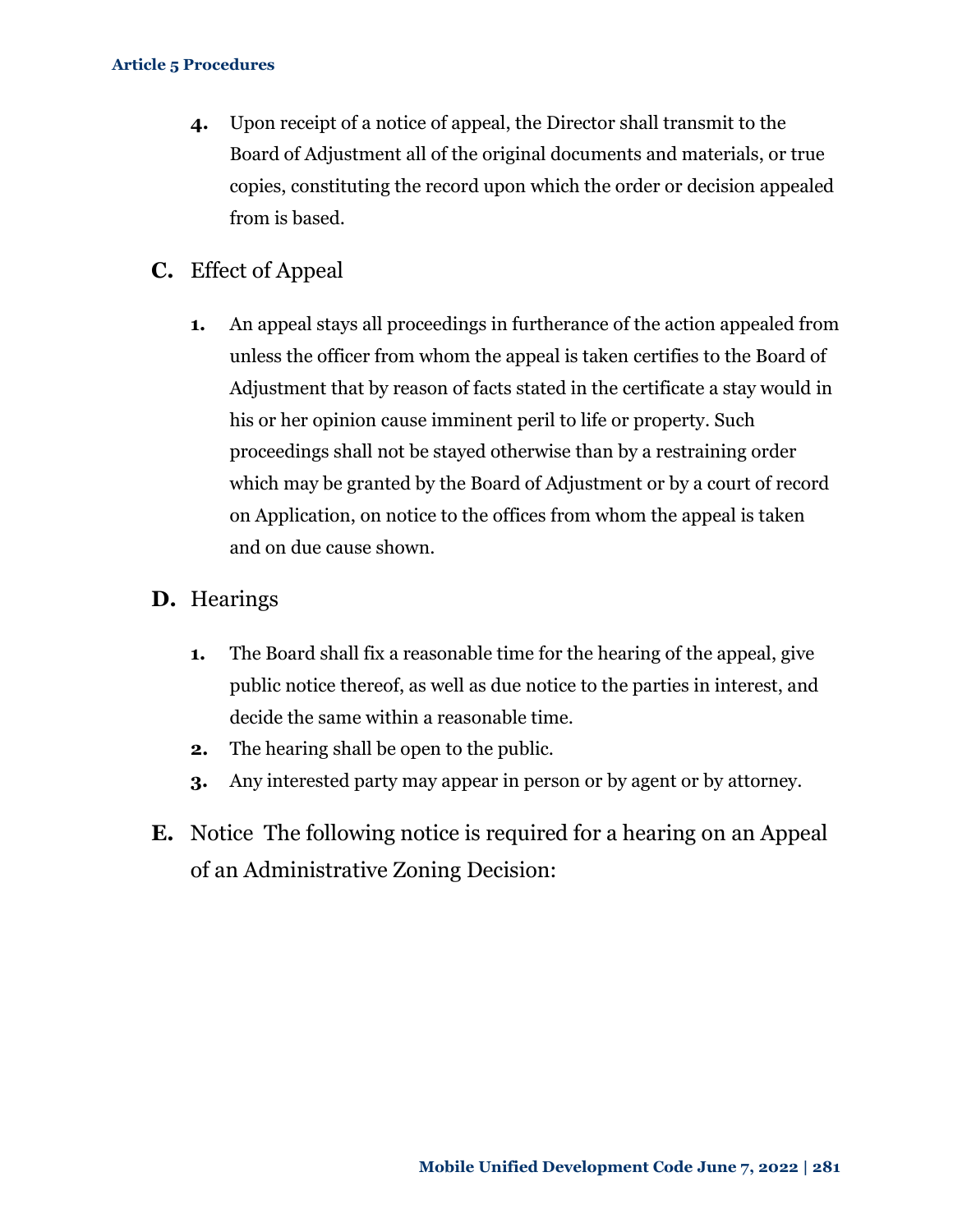| <b>Notice</b>      | When                                                                | Where / To Whom / Additional Requirements                                                                                                                                                                                                                                                                |
|--------------------|---------------------------------------------------------------------|----------------------------------------------------------------------------------------------------------------------------------------------------------------------------------------------------------------------------------------------------------------------------------------------------------|
| Mail               | 15 days<br>prior to the<br>hearing                                  | Mailed notice to each owner of property which either abuts or lies within three<br>٠<br>hundred (300) feet of the property the subject of the Application.<br>Applicant to furnish names and addresses.<br>$\bullet$<br>The Director will mail the notices.<br>٠<br>First Class mail is sufficient.<br>٠ |
| <b>Publication</b> | Once each<br>week for 2<br>consecutive<br>weeks prior<br>to hearing | Newspaper of general circulation in the City, per Code of Ala. § 11-52-77.<br>$\bullet$                                                                                                                                                                                                                  |

*Table 64-5-9.1 Type and Description of Notice—Appeal of Administrative Zoning Decisions*

- **F.** Approval Criteria. The Board of Adjustment, in reaching its decision, shall consider the following:
	- **1.** Whether there was error in any order, requirement, decision or determination made by an administrative official;
	- **2.** Whether the decision was the result of an arbitrary or capricious interpretation of the requirements of this Chapter; or
	- **3.** Whether the decision was an incorrect interpretation of this Chapter.
	- **G.** Decision.
		- **1.** After the hearing is concluded, the Board of Adjustment shall render a decision based upon findings of fact supported by evidence in the record, and may:
			- **(a)** reverse or affirm, wholly or partly, the decision, or
			- **(b)** modify the order, requirement, decision, or determination appealed from and make such order, requirement, decision, or determination as ought to be made, and, to that end, shall have all the powers of the officer from whom the appeal is taken.
	- **H.** Appeals
		- **1.** Any party aggrieved by any final judgment or decision of the Board of Adjustment may within 15 days thereafter appeal therefrom to the Mobile County Circuit Court by filing with the Board a written notice of appeal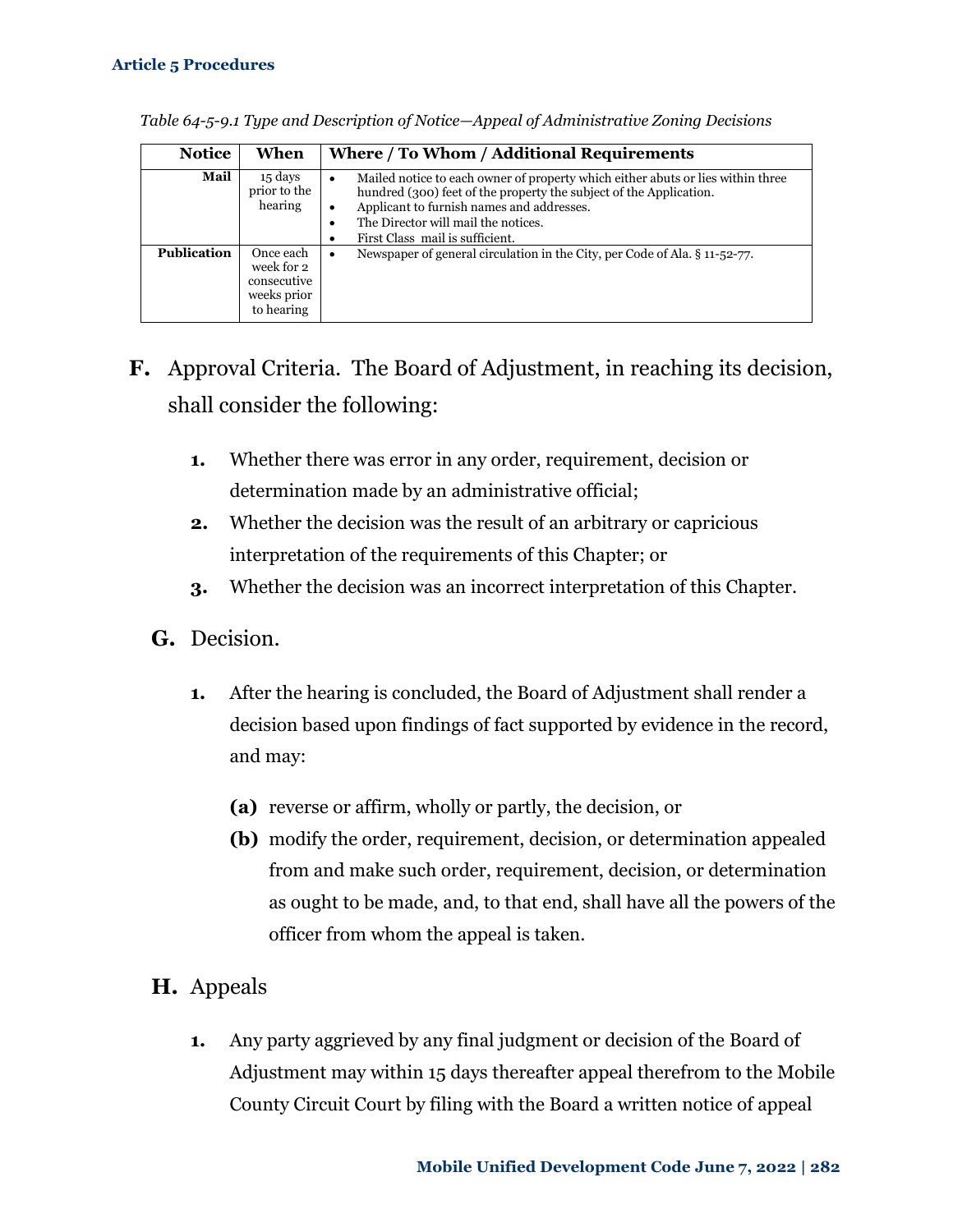specifying the judgment or decision from which the appeal is taken. In case of such appeal, the Board shall cause a transcript of the proceedings in the action to be certified to the Court to which the appeal is taken, and the action in such Court shall be tried de novo.

### <span id="page-39-0"></span>**Sec. 64-5-10 Variance of Zoning Ordinance**

- **A.** Applicability. This Section applies to any request for a variance from the zoning requirements of this Chapter. The Board of Adjustment is authorized to grant upon appeal in specific cases such variance from the terms of this Chapter as will not be contrary to the public interest, where, owing to special conditions, a literal enforcement of the provisions of this Chapter will result in unnecessary hardship and so that the spirit of this Chapter shall be observed and substantial justice done.
- **B.** Initiation
	- **1.** A variance request is initiated by filing an Application requesting a specific variance with the Director for consideration by the Board of Adjustment.
	- **2.** The Application shall specify with particularity the grounds upon which the variance is requested.
- **C.** Hearings
	- **1.** The Board shall fix a reasonable time for the hearing of the appeal, give public notice thereof, as well as due notice to the parties in interest, and decide the same within a reasonable time.
	- **2.** The hearing shall be open to the public.
	- **3.** Any interested party may appear in person or by agent or by attorney.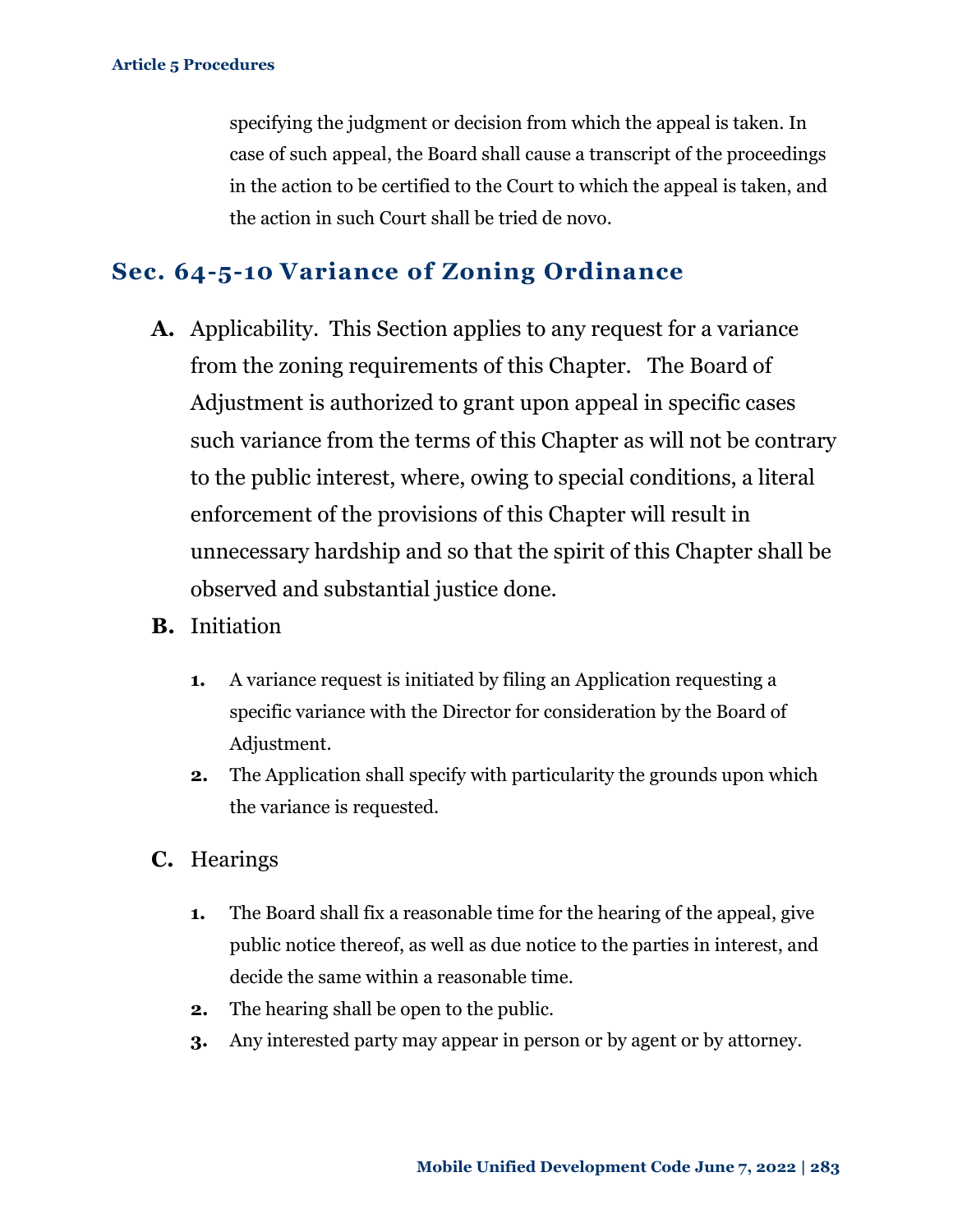## **D.** Notice. The following notice is required for a hearing on an Application for a variance:

*Table 64-5-10.1 Type and Description of Notice—Variance of Zoning Ordinance*

| <b>Notice</b>                         | When                                                          | Where / To Whom / Additional Requirements                                                                                                                                                                                                                                 |
|---------------------------------------|---------------------------------------------------------------|---------------------------------------------------------------------------------------------------------------------------------------------------------------------------------------------------------------------------------------------------------------------------|
| Mail                                  | 15 days prior to the<br>hearing                               | Mailed notice to each owner of property which either abuts or lies<br>$\bullet$<br>within 300 feet of the property the subject of the Application.<br>Applicant to furnish names and addresses.<br>The Director will mail the notices.<br>First Class mail is sufficient. |
| <b>Publication</b>                    | Once each week for 2<br>consecutive weeks<br>prior to hearing | Newspaper of general circulation in the City, per Code of Ala. § 11-52-<br>$\bullet$<br>77.                                                                                                                                                                               |
| <b>Sign</b><br>(Use Variance<br>Only) | Posted 15 days prior<br>to hearing                            | Posted on subject Property.<br>$\bullet$<br>Posted by the Director or designee.<br>٠                                                                                                                                                                                      |

### **E.** Approval Criteria

- **1.** The Board of Adjustment may grant a variance if the Applicant demonstrates that the variance shall not be contrary to the public interest, where, owing to special conditions, a literal enforcement of the provisions of this Chapter will result in unnecessary hardship and the spirit of this Chapter will be observed and substantial justice done.
- **2.** No variance shall be granted:
	- **(a)** In order to relieve an owner of restrictive covenants that are recorded in Mobile County Probate Court and applicable to the property;
	- **(b)** Where economic loss is the sole basis for the requested variance; or
	- **(c)** Where the variance is otherwise unlawful.
- **F.** Decision. After the hearing is concluded, the Board of Adjustment shall render a decision based upon findings of fact supported by evidence in the record that:
	- **1.** Grants the variance;
	- **2.** Denies the variance; or
	- **3.** Grants the variance with conditions or stipulations as deemed necessary.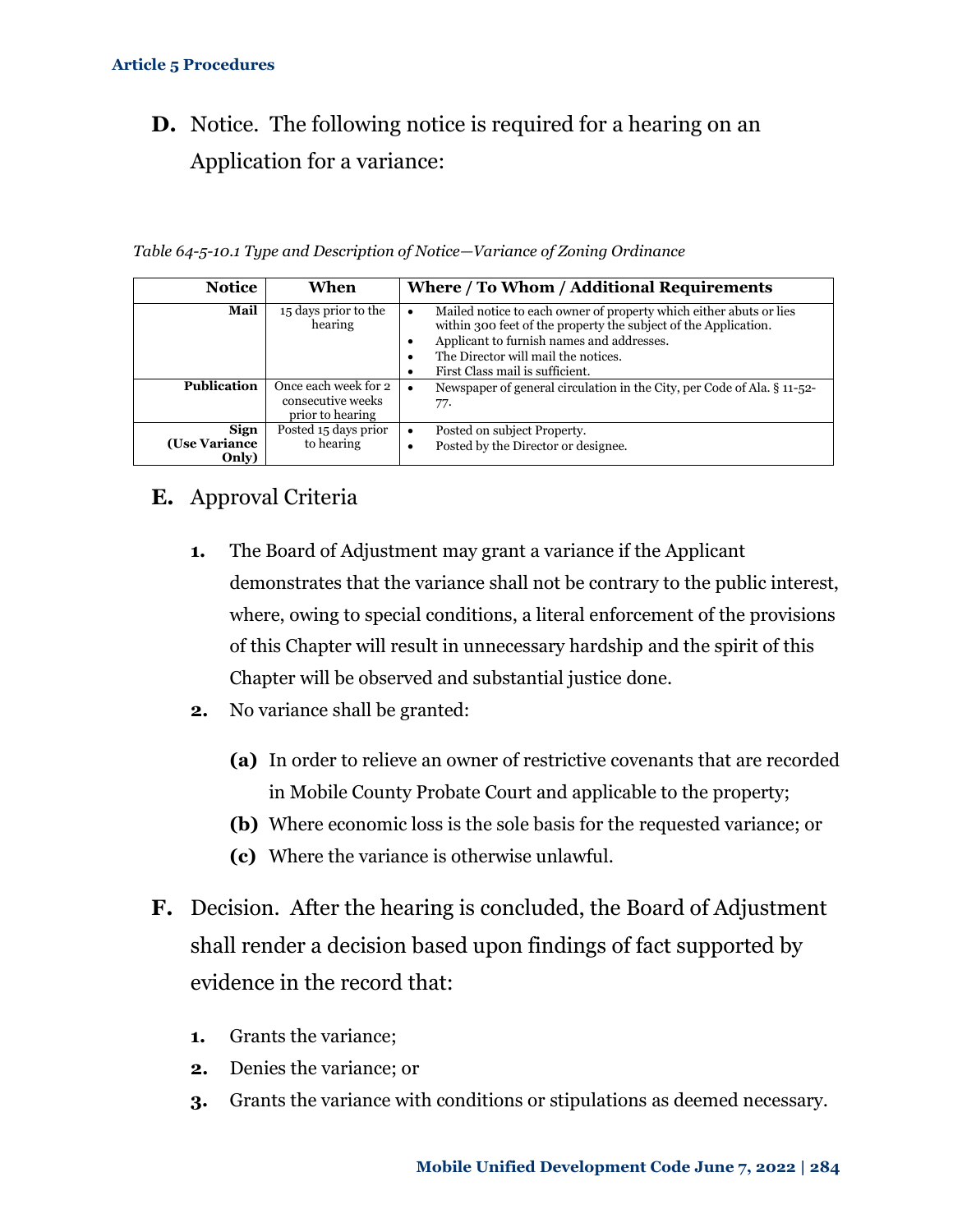### **G.** Subsequent Applications

- **1.** There is no limit on subsequent variance requests. However, findings of fact from prior appeals for the same Application that were not reversed by a higher tribunal (such as on appeal to a court with subject matter jurisdiction) are binding on successive requests.
- **2.** Applications for re-hearings or new Applications may be made in the same manner as original Applications provided that the same shall not be considered for hearing sooner than six months from the date of the original hearing.
- **3.** Withdrawals: An Application that is withdrawn shall be treated in the same manner as a denial.
- **H.** Appeals
	- **1.** Any party aggrieved by any final judgment or decision of the Board of Adjustment may within fifteen (15) days thereafter appeal therefrom to the Mobile County Circuit Court by filing with the Board a written notice of appeal specifying the judgment or decision from which the appeal is taken. In case of such appeal, the Board shall cause a transcript of the proceedings in the action to be certified to the Court to which the appeal is taken, and the action in such Court shall be tried de novo.

### <span id="page-41-0"></span>**Sec. 64-5-11 Special Exception**

- **A.** Applicability
	- **1.** Special Exceptions are those uses that may have some special impact which differs from the potential impacts of permitted uses or exceeds them in intensity, or have a uniqueness such that their effect on the surrounding environment cannot be determined in advance of the use being proposed in a particular location.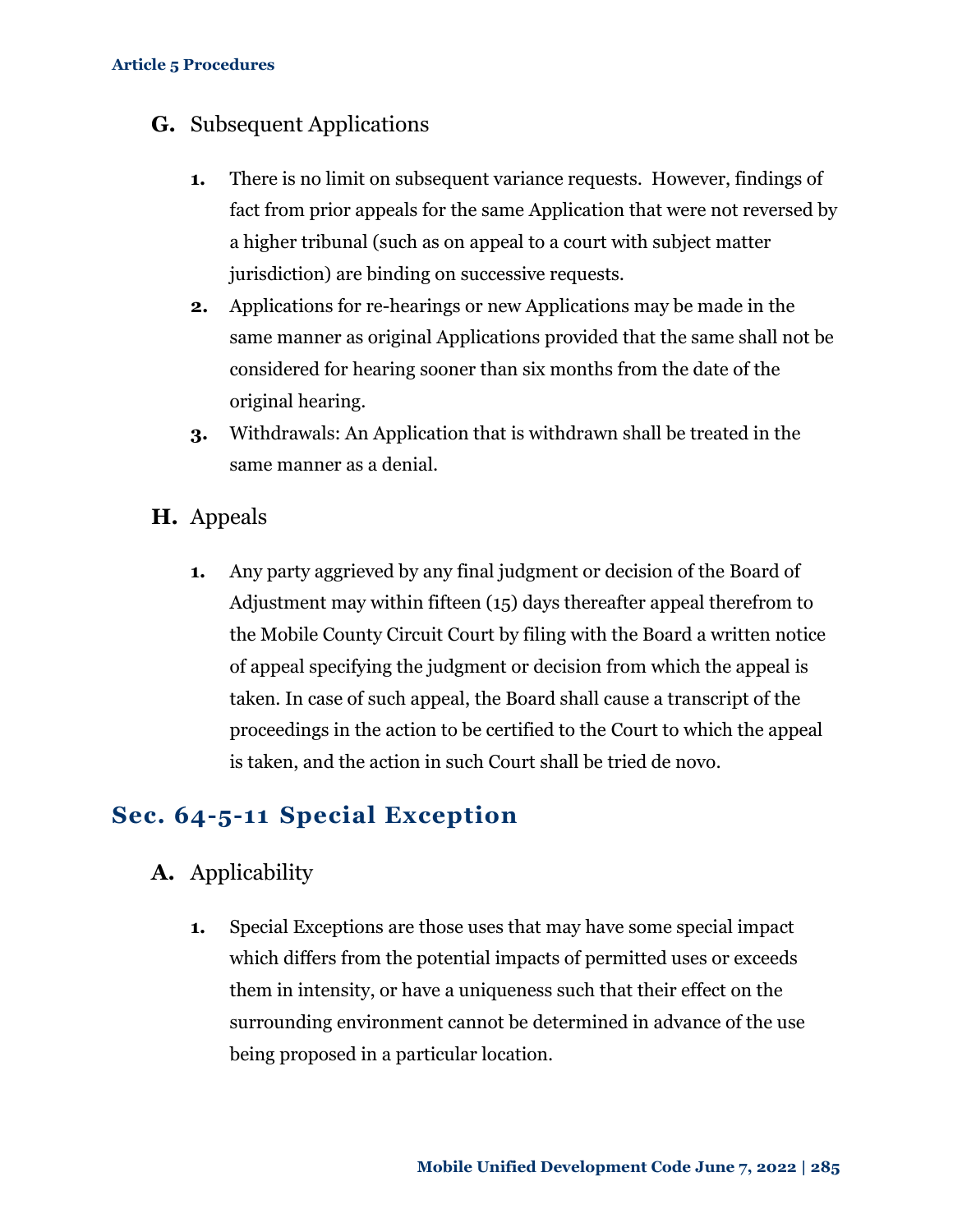- **2.** The Board of Adjustment is authorized to hear and decide requests for Special Exceptions expressly allowed by this Chapter, subject to the approval criteria set-forth in this Section.
- **3.** There shall be a public hearing on each Application for a Special Exception as required by law.
- **B.** Initiation. A request for Special Exception is initiated by filing an Application with the Director for consideration by the Board of Adjustment.
- **C.** Hearings
	- **1.** The Board shall fix a reasonable time for the hearing of the appeal, give public notice thereof, as well as due notice to the parties in interest, and decide the same within a reasonable time.
	- **2.** The hearing shall be open to the public.
	- **3.** Any interested party may appear in person or by agent or by attorney.
- **D.** Notice. The following notice is required for a hearing on an Application for Special Exception:

| <b>Notice</b>      | When                                                          | Where / To Whom / Additional Requirements                                                                                                                                                                                                                                                |
|--------------------|---------------------------------------------------------------|------------------------------------------------------------------------------------------------------------------------------------------------------------------------------------------------------------------------------------------------------------------------------------------|
| Mail               | 15 days prior to the<br>hearing                               | Mailed notice to each owner of property which either abuts or lies<br>$\bullet$<br>within 300 feet of the property the subject of the Application.<br>Applicant to furnish names and addresses.<br>٠<br>The Director will mail the notices.<br>٠<br>First Class mail is sufficient.<br>٠ |
| <b>Publication</b> | Once each week for 2<br>consecutive weeks prior to<br>hearing | Newspaper of general circulation in the City, per Code of Ala. § 11-52-<br>٠<br>77.                                                                                                                                                                                                      |
| Sign               | Posted 15 days prior to<br>hearing                            | Posted on subject Property.<br>٠<br>Posted by the Director or designee.                                                                                                                                                                                                                  |

|  | Table 64-5-11.1 Type and Description of Notice—Special Exception |  |
|--|------------------------------------------------------------------|--|
|  |                                                                  |  |

### **E.** Approval Criteria

**1.** The Board of Adjustment will not approve an Application for Special Exception unless: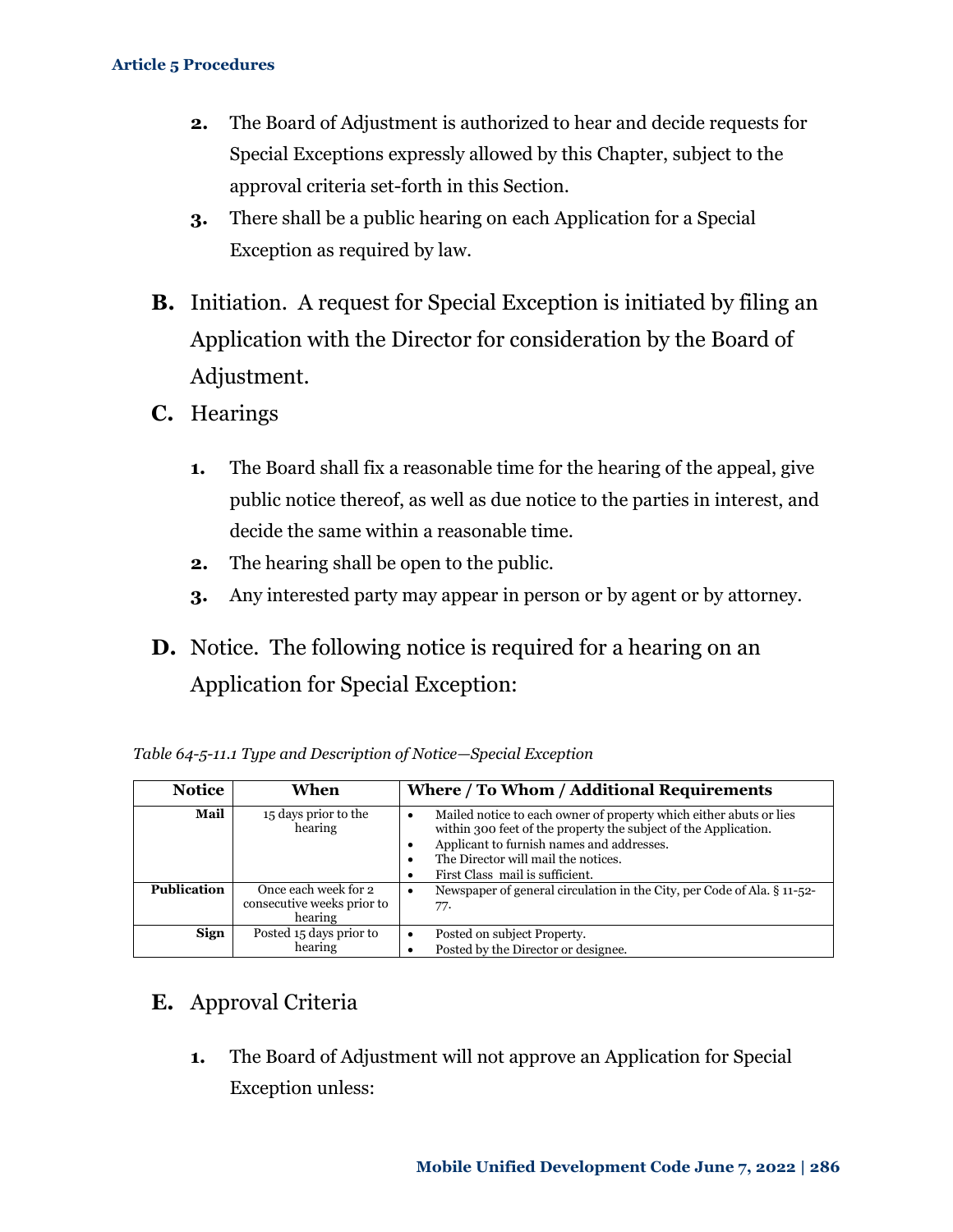- **(a)** The proposed use is in harmony with the general purpose, goals, objectives and standards of this Chapter, or any other plan, program, map, or ordinance adopted, or under consideration pursuant to official notice, by the City.
- **(b)** The proposed use at the proposed location shall not result in a substantial or undue adverse effect on adjacent property, the character of the neighborhood, traffic conditions, parking, public improvements, public sites or rights-of-way, or other matters affecting the public health, safety and general welfare either as they now exist or as they may in the future be developed as a result of the implementation of provisions and policies of this Chapter, or any other plan, program, map, or ordinance adopted, or under consideration pursuant to official notice, by the City or other governmental agency having jurisdiction to guide growth and development.
- **(c)** The proposed use will be adequately served by, and will not impose an undue burden on, any of the improvements, facilities, utilities, and services specified in this subsection. Where any such improvements, facilities, utilities or services are not available or adequate to service the proposed use in the proposed location, the Applicant shall, as part of the application and as a condition to approval of the proposed Special Exception permit, be responsible for establishing ability, willingness and commitment to provide such improvements, facilities, utilities and services in sufficient time and in a manner consistent with this Chapter, and other plans, programs, maps and ordinances adopted by the City to guide its growth and development. The approval of the Special Exception Permit shall be conditioned upon such improvements, facilities, utilities and services being provided and guaranteed by the Applicant.
- **(d)** The proposed use is consistent with all applicable requirements of this Chapter, including: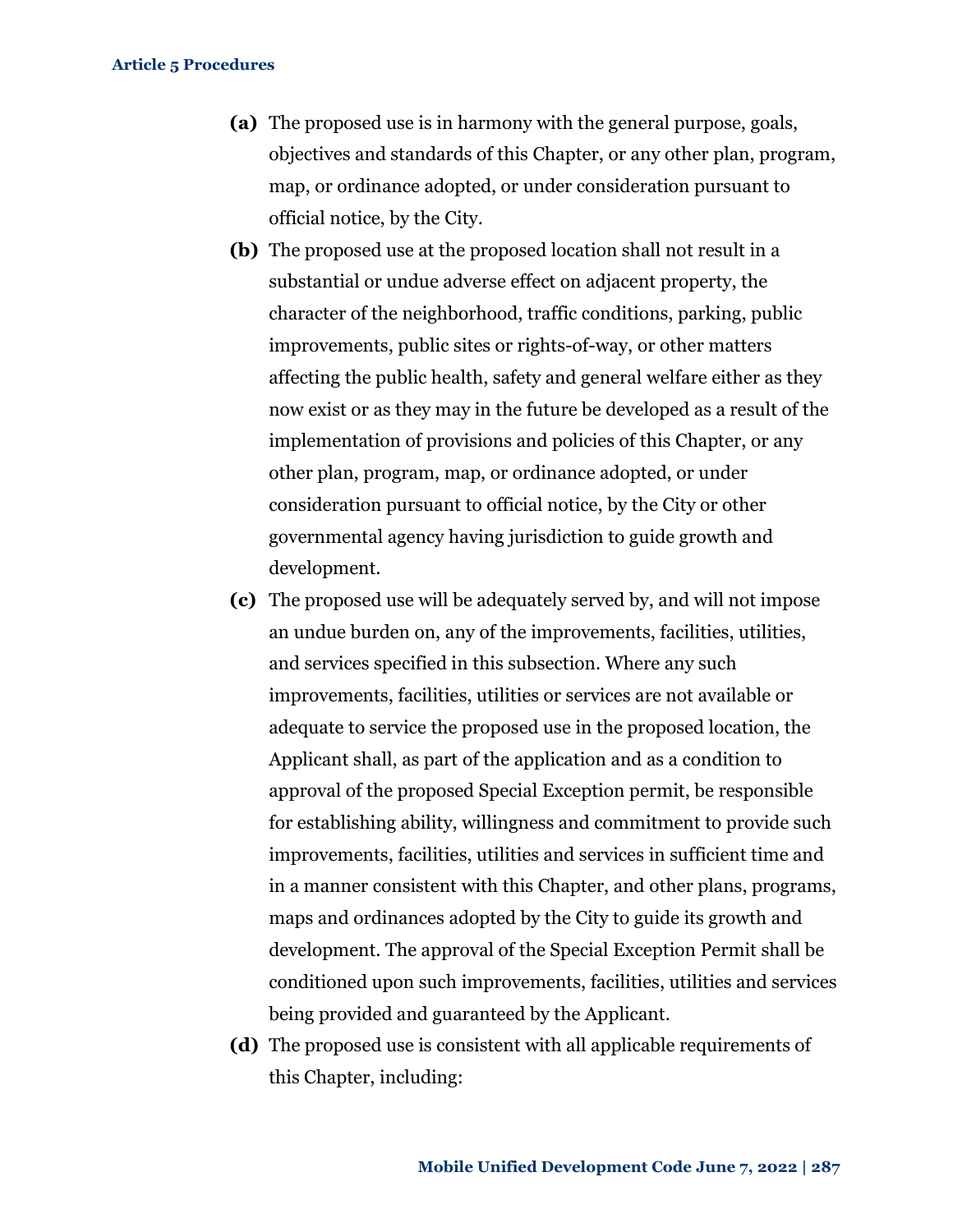- **(1)** Any applicable development standards in Article 3; and
- **(2)** Any applicable use regulations in Article 4.
- **(e)** The proposed use is compatible with the character of the neighborhood within the same zoning district in which it is located;
- **(f)** The proposed use will not impede the orderly development and improvement of surrounding property for uses permitted within the zoning district; and
- **(g)** The proposed use will have no more adverse effects on health, safety or comfort of persons living or working in the neighborhood, or will be no more injurious to property or improvements in the neighborhood than would any other use generally permitted in the same district.
	- **(1)** In making this determination, the Board of Adjustment shall consider:
		- **a.** The location, type and height of buildings or structures;
		- **b.** The type and extent of landscaping and screening;
		- **c.** Lighting;
		- **d.** Hours of operation; or
		- **e.** Other conditions that might require mitigation of any adverse impacts of the proposed development.
- **(h)** The site is designed to provide ingress and egress that minimize traffic hazards and traffic congestion on the public roads;
- **(i)** The site is designed to minimize the impact on storm water facilities;
- **(j)** The use will be adequately served by water and sanitary sewer services;
- **(k)** The use is not noxious or offensive by reason of emissions, vibration, noise, odor, dust, smoke or gas; and
- **(l)** The use will not be detrimental or endanger the public health, safety or general welfare.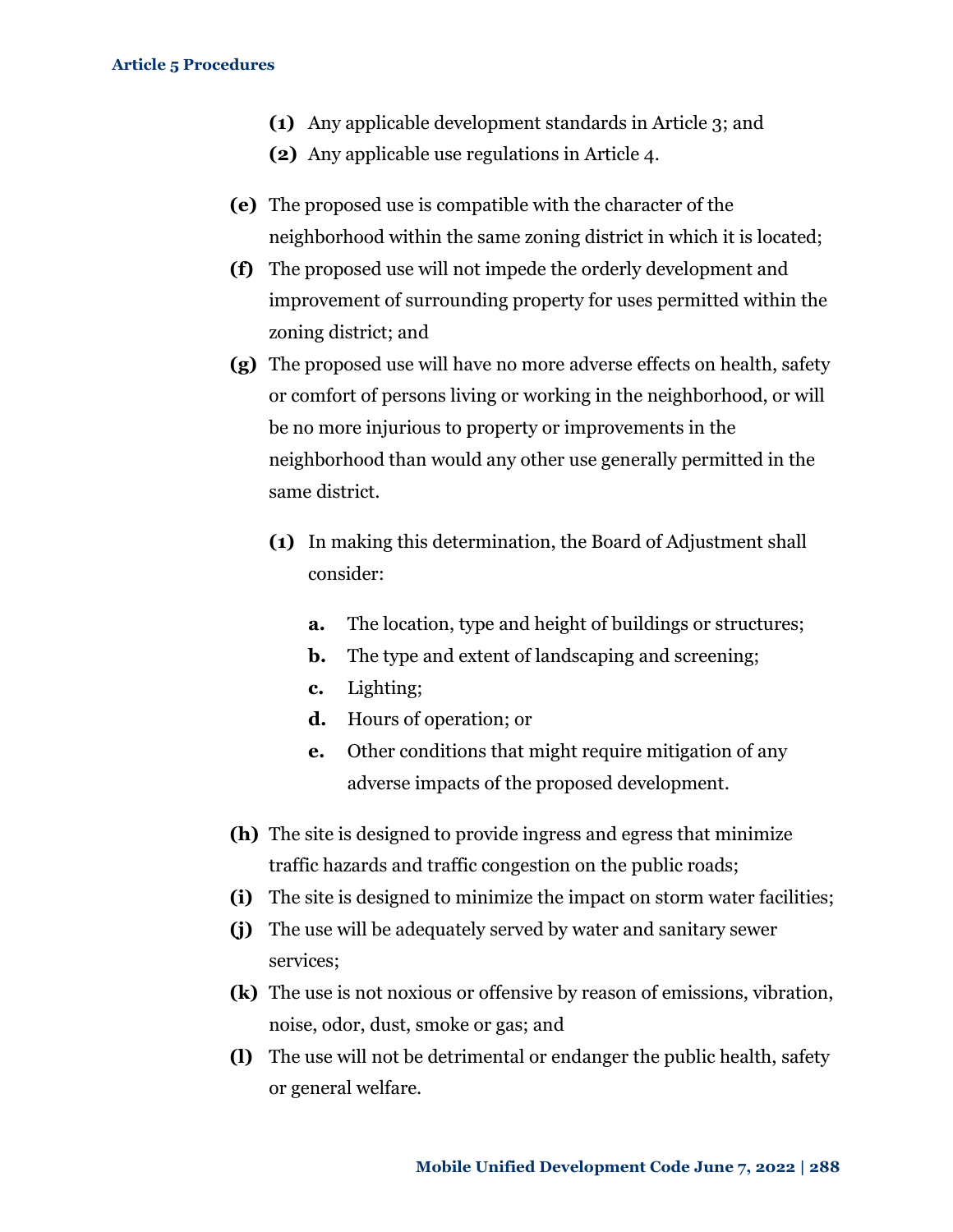- **2.** Benefits Consideration. In addition, the Board of Adjustment should also give consideration to the City's and the larger community's best interests and the need, benefit, or public purpose of the proposed request.
- **3.** Criteria by Use. The Board of Adjustment shall give careful consideration to the warrants and criteria set forth in this section in judging applications for Special Exceptions involving the following uses. In granting a Special Exception, the board may attach such reasonable conditions and safeguards in addition to those set forth in this section, as it may deem necessary to implement the purposes of this Chapter.
	- **(a)** Club or Lodge
		- **(1)** The club or lodge shall be incorporated in the State of Alabama as a nonprofit corporation.
		- **(2)** The structure should be primarily a meeting hall for fellowship, ceremonies and club business meetings. Any amusement or recreation facilities should be clearly secondary to the primary purposes of the building.
		- **(3)** The Board should determine to its satisfaction that the activities to be conducted on the premises will not be detrimental to the neighborhood, taking into account the physical relationship of the proposed use to the surrounding structures and properties, the probable hours of operation, social activities to be conducted and the number of people to be assembled or to use the premises at any one time.
	- **(b)** Adult and Child Daycare Facilities
		- **(1)** Safe, convenient driveways shall be provided. All loading and unloading of children or infirm adults shall take place on the premises of the day care facilities and not on the street.
		- **(2)** If the facility is for the care of children, it should be adequate in size, suitably fenced and adequately landscaped to provide a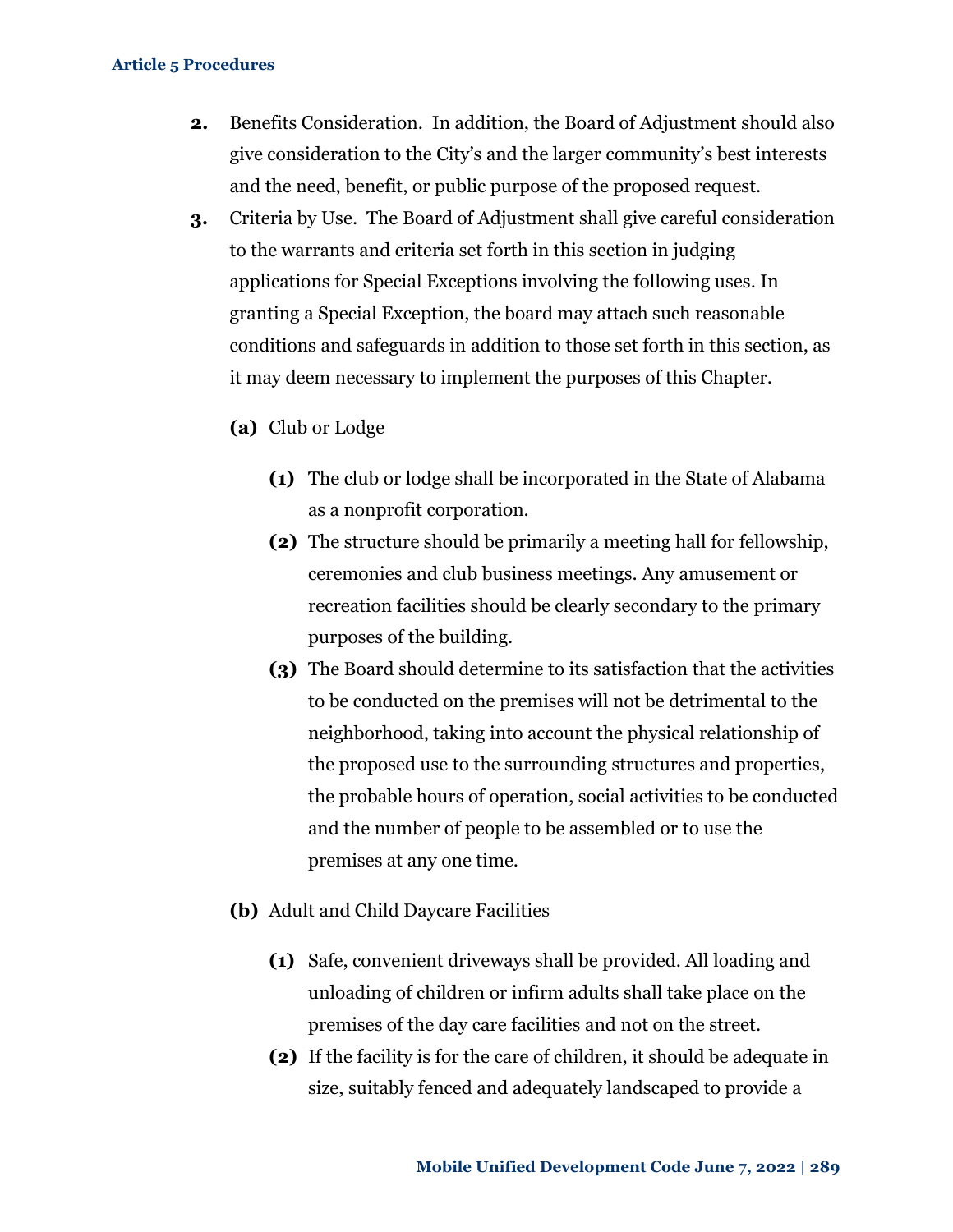suitable environment for children and to prevent adverse effects upon adjacent uses.

- **(c)** Electric Substation
	- **(1)** Must be enclosed within a solid masonry wall or wood fence at least eight (8) feet high to obstruct view, noise and passage of persons; or must be placed underground.
	- **(2)** Storage of materials, trucks or repair equipment shall not be permitted on the site.
- **(d)** Marina
	- **(1)** Shall not include activities such as boat building or the repair of barges or other commercial watercraft.
- **(e)** Medical or Dental Clinic
	- **(1)** The Board should determine to its satisfaction that the activities to be conducted on the premises will not be detrimental to the neighborhood, taking into account the physical relationship of the proposed use to the surrounding structures and properties, the probable hours of operation, parking and the beneficial or adverse effects of the proposed use and structure upon the neighborhood.
- **(f)** Private or Parochial School
	- **(1)** Building coverage shall not exceed forty (40) percent of the total lot area.
	- **(2)** Not less than two (2) off-street parking spaces per classroom shall be provided for an elementary school, three (3) per classroom for a junior high school and eight (8) per classroom for a senior high school.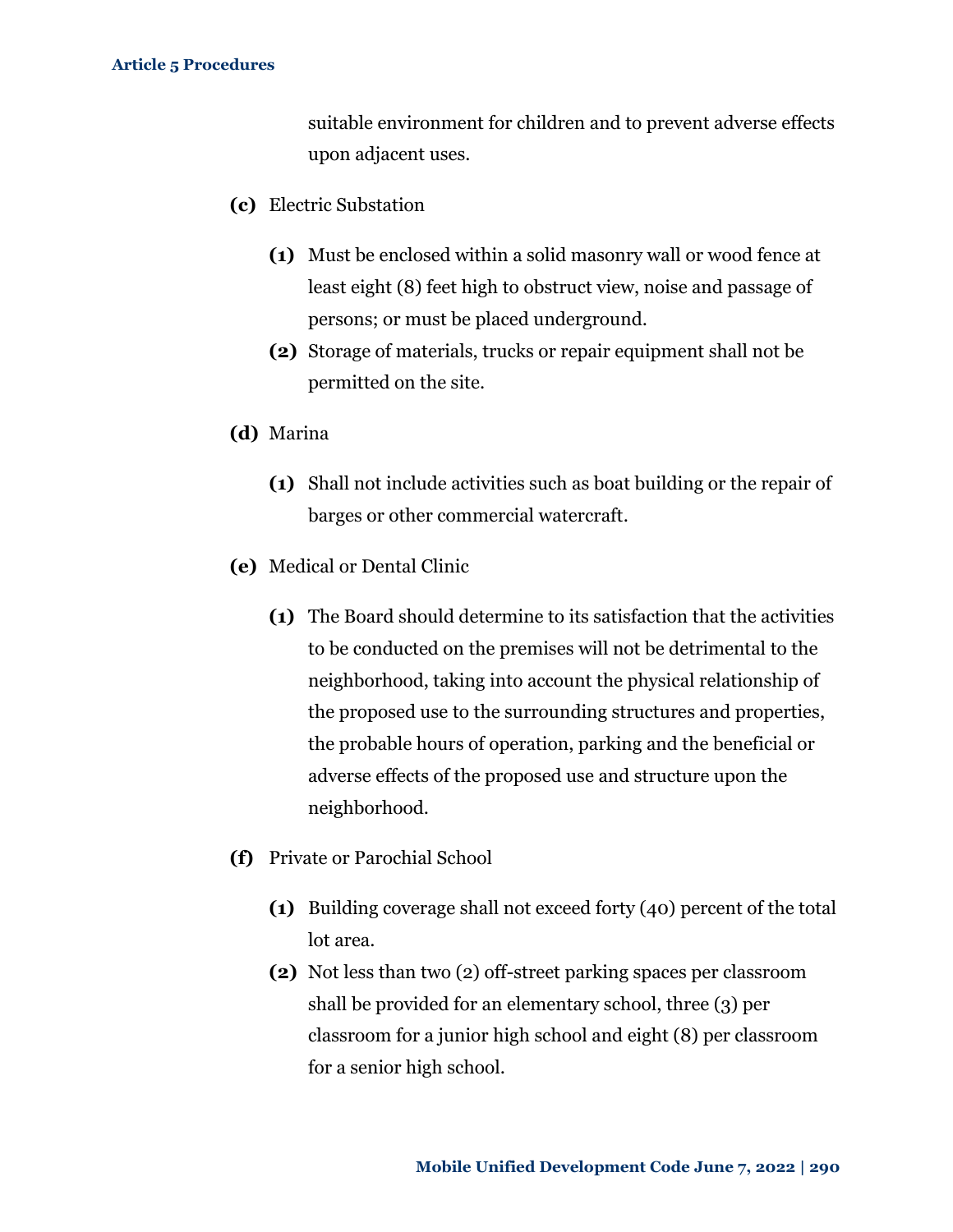- **(3)** Minimum yard dimensions should be: Front Yard depth, thirty (30) feet; Side Yard width, forty (40) feet; Rear Yard depth, forty (40) feet, provided that each of these dimensions should be increased by one foot for every foot by which the height of the building exceeds thirty-five (35) feet.
- **(4)** Playgrounds, play fields and other active recreation facilities should not extend into required yards, and no structure for seating spectators at athletic events (except a gymnasium or auditorium completely enclosed within a building) should be located closer than two hundred (200) feet to any residential property line. One off-street parking space should be provided for every three (3) spectator seats in any such facility.
- **(5)** Off-street school bus loading spaces should be provided when school buses are to be used.
- **(6)** Fences or planted buffer strips should be provided as determined by the Board to be necessary for safety purposes or to minimize possible adverse effects upon adjacent property.
- **(g)** Recreational Vehicle Park
	- **(1)** The proposed park shall comply with applicable regulations of the Alabama Board of Health and with all applicable City ordinances.
	- **(2)** The park shall be used for the temporary placement and occupancy of recreational vehicles only. No mobile or manufactured homes shall be placed or occupied in such a park.
	- **(3)** No recreational vehicle shall be occupied by a person or family longer than two (2) weeks.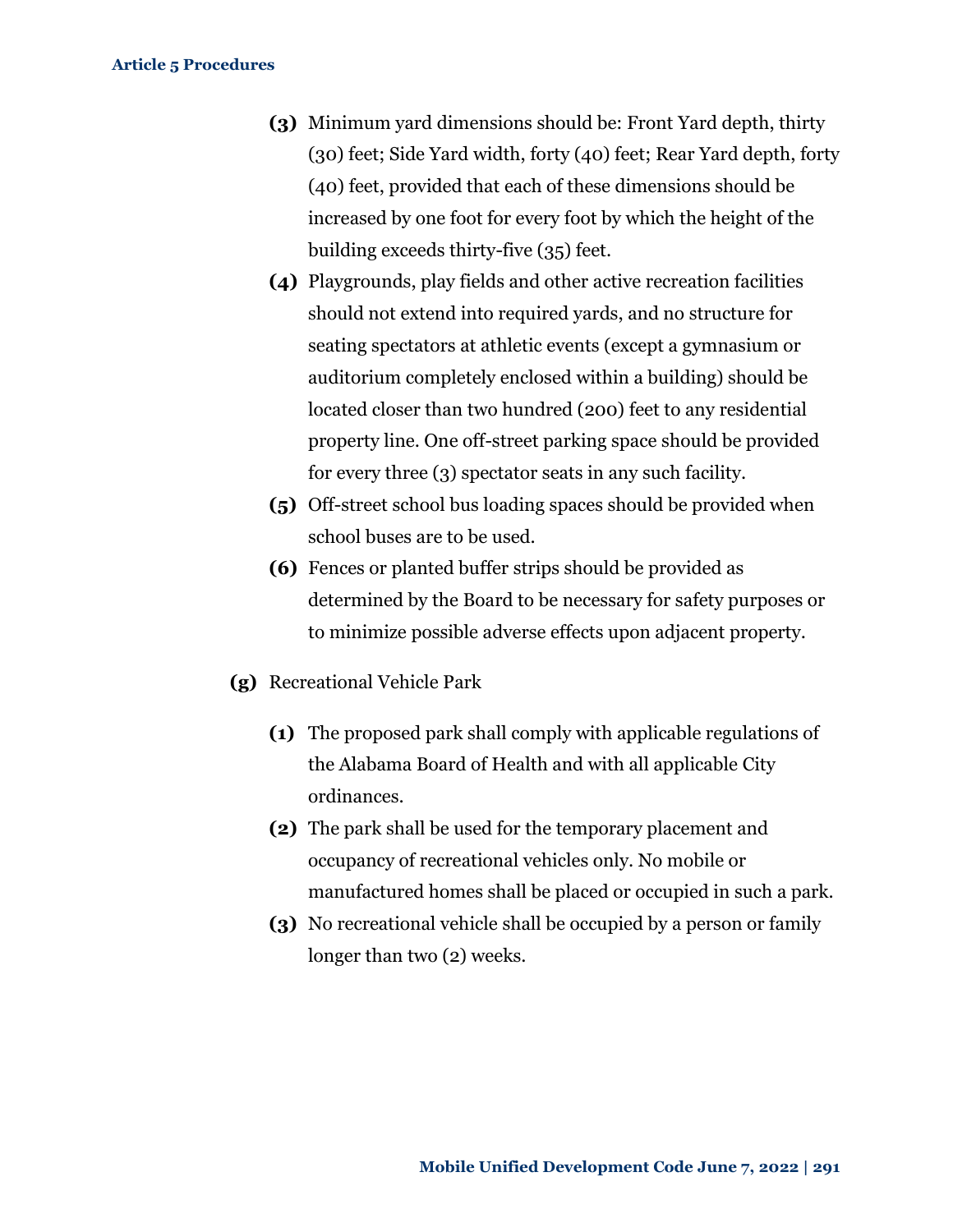- **(h)** Self-Service Storage Facilities
	- **(1)** Should not abut a residential district unless adequate separation and screening is provided by vegetation, topography and the like.
	- **(2)** The Board should determine to its satisfaction that the activities to be conducted on the premises will not be detrimental to the neighborhood, taking into account the physical relationship of the proposed use to the surrounding structures and properties, the probable hours of operation, parking and the beneficial or adverse effects of the proposed use and structure upon the neighborhood.
- **(i)** Veterinary Clinic
	- **(1)** Means satisfactory to the board shall be provided for the safe, hygienic disposal of clinic wastes, especially infectious-diseasebearing wastes.
	- **(2)** The Board should determine to its satisfaction that the activities to be conducted on the premises will not be detrimental to the neighborhood, taking into account the physical relationship of the proposed use to the surrounding structures and properties, the probable hours of operation, parking and the beneficial or adverse effects of the proposed use and structure upon the neighborhood.
- **(j)** Telecommunications Facilities Requiring a Class 2, 3, or 4 Permit
	- **(1)** Must meet all criteria and requirements set forth in Article 4.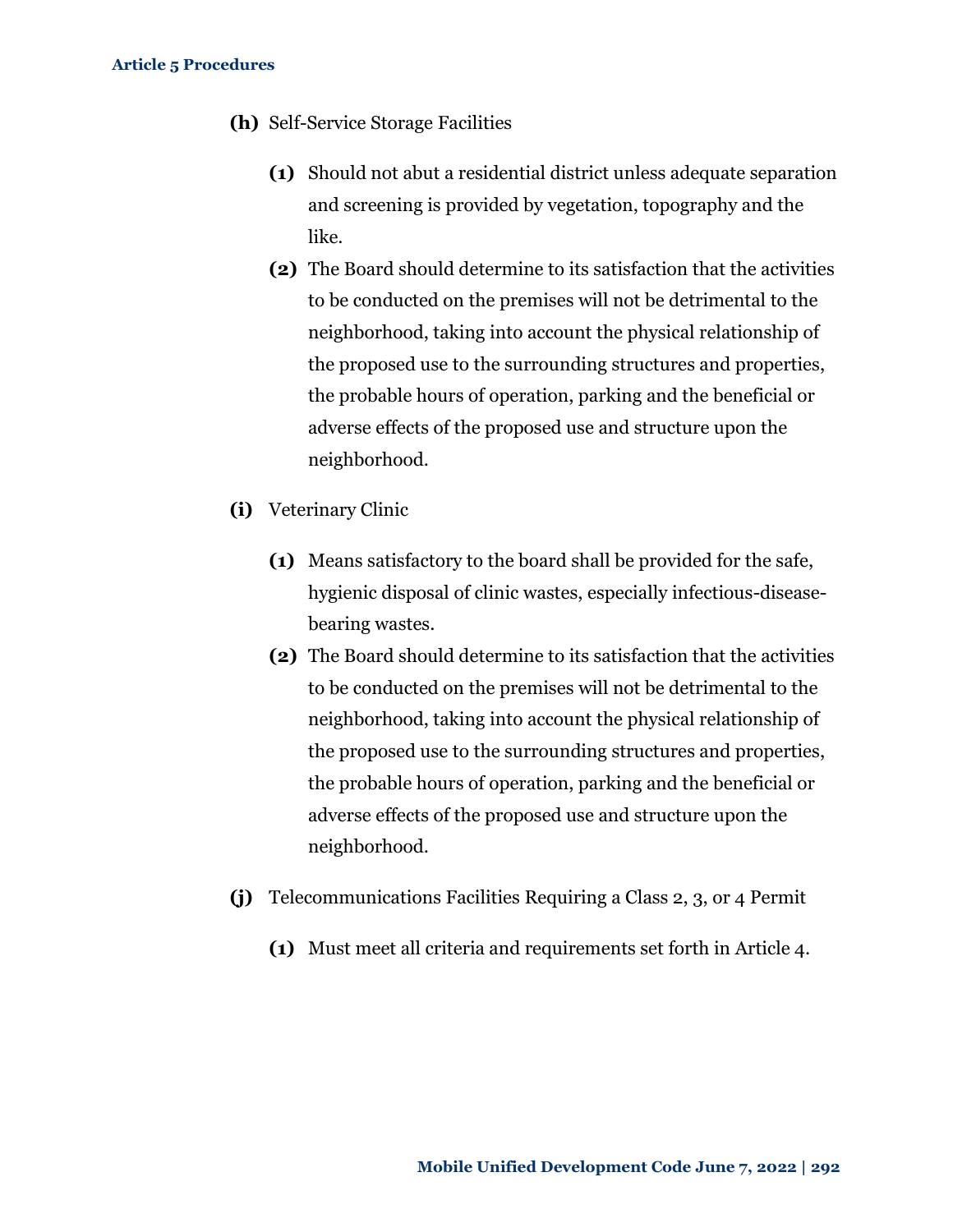- **F.** Decision
	- **1.** After the hearing is concluded, the Board of Adjustment shall render a decision based upon findings of fact supported by evidence in the record that:
		- **(a)** Grants the Special Exception;
		- **(b)** Denies the Special Exception; or
		- **(c)** Grants the Special Exception with conditions or stipulations as deemed necessary.
	- **2.** The Board of Adjustment may attach reasonable conditions for Special Exception approval, including additional criteria dealing with buffer yards, parking, lighting, building materials, signage or any other aspect of site plan approval necessary to mitigate the impact of the proposed Special Exception on the surrounding property. All conditions imposed upon any Special Exception permit approval, except those which are otherwise required by this Chapter, shall be expressly set forth in the order granting such Special Exception permits. Unless and until prescribed conditions are met, no Zoning Compliance, Certificate of Occupancy or Business License shall be granted for the Applicant for the Special Exception at the property.
	- **3.** No Special Exception shall be granted:
		- **(a)** In order to relieve an owner of restrictive covenants that are recorded in Mobile County Probate Court and applicable to the property; or
		- **(b)** Where the Special Exception is otherwise unlawful.
- **G.** Subsequent Applications
	- **1.** There is no limit on subsequent Special Exception requests. However, findings of fact from prior appeals for the same Application that were not reversed by a higher tribunal (such as on appeal to a court with subject matter jurisdiction) are binding on successive requests.